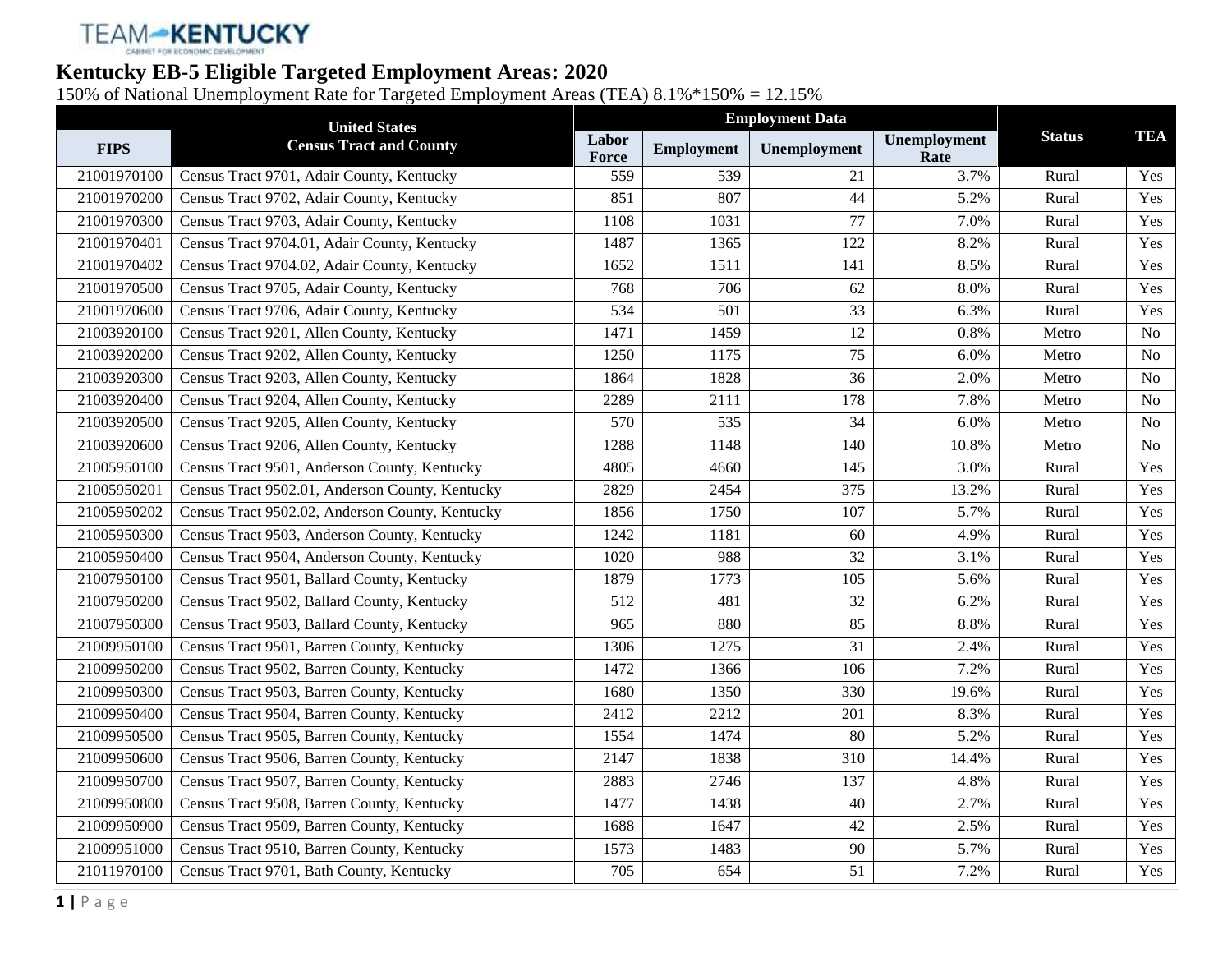|             | <b>United States</b>                        |                |                   | <b>Employment Data</b> |                      |               |                |
|-------------|---------------------------------------------|----------------|-------------------|------------------------|----------------------|---------------|----------------|
| <b>FIPS</b> | <b>Census Tract and County</b>              | Labor<br>Force | <b>Employment</b> | Unemployment           | Unemployment<br>Rate | <b>Status</b> | <b>TEA</b>     |
| 21011970200 | Census Tract 9702, Bath County, Kentucky    | 2624           | 2469              | 155                    | 5.9%                 | Rural         | Yes            |
| 21011970300 | Census Tract 9703, Bath County, Kentucky    | 1232           | 1059              | 173                    | 14.1%                | Rural         | Yes            |
| 21013960100 | Census Tract 9601, Bell County, Kentucky    | 688            | 596               | 92                     | 13.3%                | Rural         | Yes            |
| 21013960200 | Census Tract 9602, Bell County, Kentucky    | 1571           | 1436              | 135                    | 8.6%                 | Rural         | Yes            |
| 21013960300 | Census Tract 9603, Bell County, Kentucky    | 1010           | 909               | 100                    | 9.9%                 | Rural         | Yes            |
| 21013960400 | Census Tract 9604, Bell County, Kentucky    | 619            | 591               | 28                     | 4.6%                 | Rural         | Yes            |
| 21013960500 | Census Tract 9605, Bell County, Kentucky    | 699            | 648               | 51                     | 7.3%                 | Rural         | Yes            |
| 21013960600 | Census Tract 9606, Bell County, Kentucky    | 849            | 767               | 82                     | 9.6%                 | Rural         | Yes            |
| 21013960700 | Census Tract 9607, Bell County, Kentucky    | 953            | 904               | 48                     | 5.1%                 | Rural         | Yes            |
| 21013960800 | Census Tract 9608, Bell County, Kentucky    | 1073           | 1041              | 32                     | 3.0%                 | Rural         | Yes            |
| 21013961100 | Census Tract 9611, Bell County, Kentucky    | 787            | 713               | 73                     | 9.3%                 | Rural         | Yes            |
| 21015070100 | Census Tract 701, Boone County, Kentucky    | 3233           | 2985              | 248                    | 7.7%                 | Metro         | <b>No</b>      |
| 21015070200 | Census Tract 702, Boone County, Kentucky    | 3727           | 3183              | 544                    | 14.6%                | Metro         | Yes            |
| 21015070301 | Census Tract 703.01, Boone County, Kentucky | 2676           | 2289              | 387                    | 14.5%                | Metro         | Yes            |
| 21015070305 | Census Tract 703.05, Boone County, Kentucky | 3646           | 3398              | 248                    | 6.8%                 | Metro         | No             |
| 21015070307 | Census Tract 703.07, Boone County, Kentucky | 6460           | 6208              | 252                    | 3.9%                 | Metro         | No             |
| 21015070308 | Census Tract 703.08, Boone County, Kentucky | 6967           | 6609              | 359                    | 5.1%                 | Metro         | No             |
| 21015070309 | Census Tract 703.09, Boone County, Kentucky | 3310           | 3260              | 50                     | 1.5%                 | Metro         | N <sub>o</sub> |
| 21015070311 | Census Tract 703.11, Boone County, Kentucky | 1342           | 1251              | 91                     | 6.8%                 | Metro         | N <sub>o</sub> |
| 21015070312 | Census Tract 703.12, Boone County, Kentucky | 1663           | 1586              | 77                     | 4.6%                 | Metro         | No             |
| 21015070313 | Census Tract 703.13, Boone County, Kentucky | 1711           | 1637              | 74                     | 4.3%                 | Metro         | No             |
| 21015070314 | Census Tract 703.14, Boone County, Kentucky | 2813           | 2738              | 75                     | 2.7%                 | Metro         | No             |
| 21015070401 | Census Tract 704.01, Boone County, Kentucky | 5603           | 5329              | 273                    | 4.9%                 | Metro         | No             |
| 21015070402 | Census Tract 704.02, Boone County, Kentucky | 5088           | 4942              | 147                    | 2.9%                 | Metro         | No             |
| 21015070502 | Census Tract 705.02, Boone County, Kentucky | 2773           | 2672              | 101                    | 3.6%                 | Metro         | No             |
| 21015070503 | Census Tract 705.03, Boone County, Kentucky | 3892           | 3587              | 305                    | 7.8%                 | Metro         | No             |
| 21015070504 | Census Tract 705.04, Boone County, Kentucky | 3925           | 3805              | 120                    | 3.0%                 | Metro         | No             |
| 21015070601 | Census Tract 706.01, Boone County, Kentucky | 1520           | 1405              | 115                    | 7.6%                 | Metro         | N <sub>o</sub> |
| 21015070604 | Census Tract 706.04, Boone County, Kentucky | 1671           | 1604              | 67                     | 4.0%                 | Metro         | No             |
| 21015070605 | Census Tract 706.05, Boone County, Kentucky | 3335           | 3261              | 74                     | 2.2%                 | Metro         | No             |
| 21015070606 | Census Tract 706.06, Boone County, Kentucky | 2229           | 2113              | 117                    | 5.2%                 | Metro         | No             |
| 21015070607 | Census Tract 706.07, Boone County, Kentucky | 2488           | 2419              | 68                     | 2.7%                 | Metro         | No             |
| 21015980100 | Census Tract 9801, Boone County, Kentucky   | $\overline{0}$ | $\theta$          | $\overline{0}$         | ND                   | Metro         | ND             |
| 21017030100 | Census Tract 301, Bourbon County, Kentucky  | 1798           | 1675              | 122                    | 6.8%                 | Metro         | No             |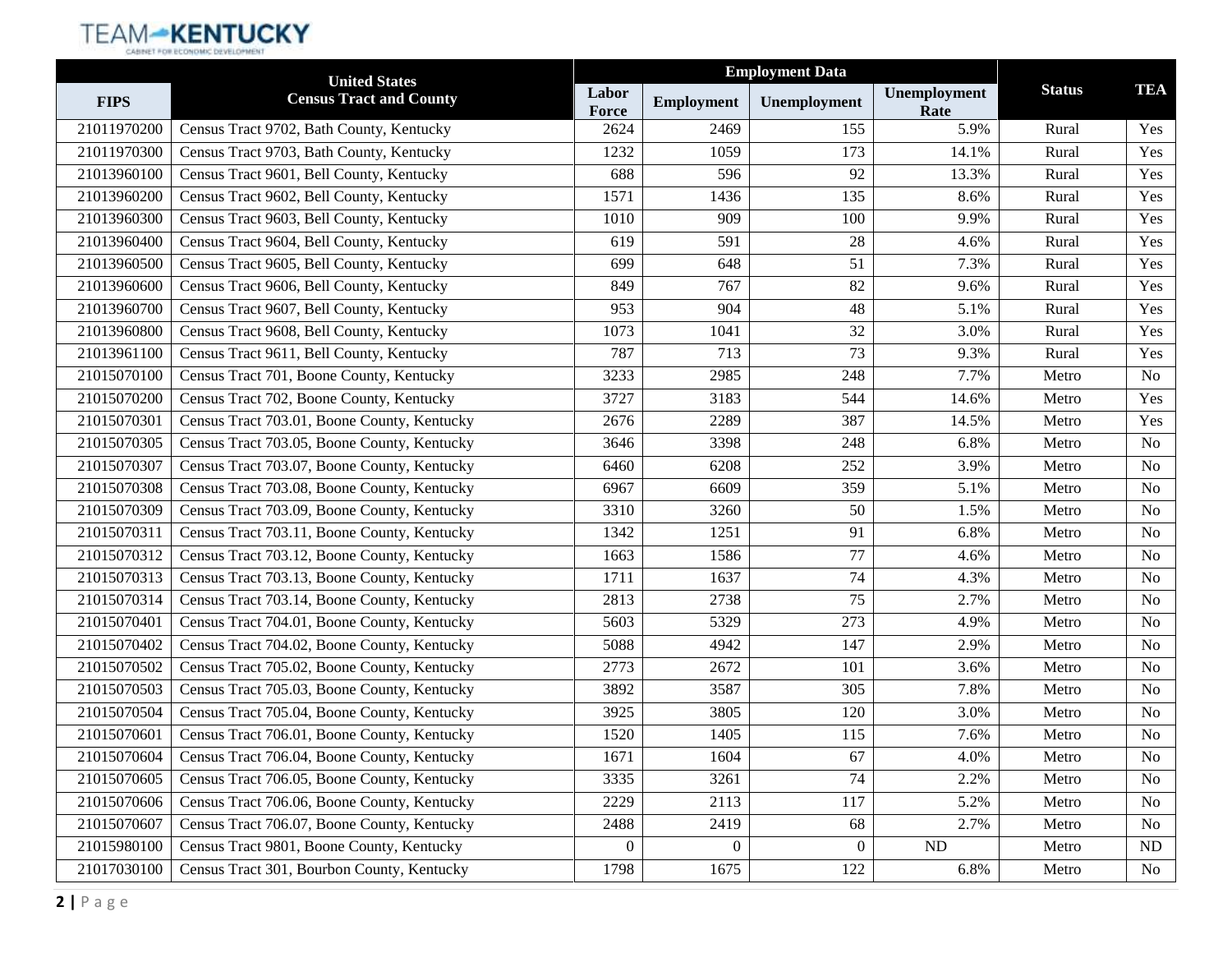|             | <b>United States</b>                          |                |                   |              |                      |               |           |
|-------------|-----------------------------------------------|----------------|-------------------|--------------|----------------------|---------------|-----------|
| <b>FIPS</b> | <b>Census Tract and County</b>                | Labor<br>Force | <b>Employment</b> | Unemployment | Unemployment<br>Rate | <b>Status</b> | TEA       |
| 21017030200 | Census Tract 302, Bourbon County, Kentucky    | 2894           | 2736              | 159          | 5.5%                 | Metro         | <b>No</b> |
| 21017030300 | Census Tract 303, Bourbon County, Kentucky    | 1559           | 1391              | 169          | 10.8%                | Metro         | No        |
| 21017030400 | Census Tract 304, Bourbon County, Kentucky    | 1258           | 1226              | 32           | 2.5%                 | Metro         | No        |
| 21017030500 | Census Tract 305, Bourbon County, Kentucky    | 1099           | 1054              | 45           | 4.1%                 | Metro         | No        |
| 21017030600 | Census Tract 306, Bourbon County, Kentucky    | 969            | 935               | 34           | 3.5%                 | Metro         | No        |
| 21019030200 | Census Tract 302, Boyd County, Kentucky       | 345            | 288               | 56           | 16.3%                | Metro         | Yes       |
| 21019030300 | Census Tract 303, Boyd County, Kentucky       | 579            | 509               | 69           | 12.0%                | Metro         | No        |
| 21019030400 | Census Tract 304, Boyd County, Kentucky       | 803            | 723               | 80           | 9.9%                 | Metro         | No        |
| 21019030500 | Census Tract 305, Boyd County, Kentucky       | 1724           | 1565              | 159          | 9.2%                 | Metro         | No        |
| 21019030600 | Census Tract 306, Boyd County, Kentucky       | 1557           | 1503              | 54           | 3.5%                 | Metro         | No        |
| 21019030700 | Census Tract 307, Boyd County, Kentucky       | 1341           | 1234              | 107          | 8.0%                 | Metro         | No        |
| 21019030800 | Census Tract 308, Boyd County, Kentucky       | 1184           | 1014              | 170          | 14.4%                | Metro         | Yes       |
| 21019030900 | Census Tract 309, Boyd County, Kentucky       | 1963           | 1721              | 242          | 12.3%                | Metro         | Yes       |
| 21019031001 | Census Tract 310.01, Boyd County, Kentucky    | 536            | 488               | 49           | 9.1%                 | Metro         | No        |
| 21019031002 | Census Tract 310.02, Boyd County, Kentucky    | 2368           | 2360              | 8            | 0.4%                 | Metro         | No        |
| 21019031100 | Census Tract 311, Boyd County, Kentucky       | 3016           | 2800              | 216          | 7.2%                 | Metro         | No        |
| 21019031200 | Census Tract 312, Boyd County, Kentucky       | 1404           | 1285              | 120          | 8.5%                 | Metro         | No        |
| 21019031300 | Census Tract 313, Boyd County, Kentucky       | 730            | 596               | 134          | 18.3%                | Metro         | Yes       |
| 21021930100 | Census Tract 9301, Boyle County, Kentucky     | 2124           | 2035              | 90           | 4.2%                 | Rural         | Yes       |
| 21021930200 | Census Tract 9302, Boyle County, Kentucky     | 1776           | 1573              | 203          | 11.4%                | Rural         | Yes       |
| 21021930300 | Census Tract 9303, Boyle County, Kentucky     | 1580           | 1365              | 215          | 13.6%                | Rural         | Yes       |
| 21021930400 | Census Tract 9304, Boyle County, Kentucky     | 1635           | 1502              | 133          | 8.1%                 | Rural         | Yes       |
| 21021930500 | Census Tract 9305, Boyle County, Kentucky     | 1426           | 1369              | 56           | 4.0%                 | Rural         | Yes       |
| 21021930600 | Census Tract 9306, Boyle County, Kentucky     | 1882           | 1756              | 126          | 6.7%                 | Rural         | Yes       |
| 21021930700 | Census Tract 9307, Boyle County, Kentucky     | 2117           | 2018              | 99           | 4.7%                 | Rural         | Yes       |
| 21023950100 | Census Tract 9501, Bracken County, Kentucky   | 1229           | 1134              | 95           | 7.7%                 | Metro         | No        |
| 21023950200 | Census Tract 9502, Bracken County, Kentucky   | 852            | 804               | 48           | 5.6%                 | Metro         | No        |
| 21023950300 | Census Tract 9503, Bracken County, Kentucky   | 1663           | 1573              | 90           | 5.4%                 | Metro         | No        |
| 21025920100 | Census Tract 9201, Breathitt County, Kentucky | 430            | 384               | 46           | 10.8%                | Rural         | Yes       |
| 21025920200 | Census Tract 9202, Breathitt County, Kentucky | 588            | 554               | 34           | 5.8%                 | Rural         | Yes       |
| 21025920300 | Census Tract 9203, Breathitt County, Kentucky | 874            | 792               | 83           | 9.5%                 | Rural         | Yes       |
| 21025920400 | Census Tract 9204, Breathitt County, Kentucky | 267            | 247               | 21           | 7.8%                 | Rural         | Yes       |
| 21025920500 | Census Tract 9205, Breathitt County, Kentucky | 360            | 336               | $25\,$       | 6.9%                 | Rural         | Yes       |
| 21025920600 | Census Tract 9206, Breathitt County, Kentucky | 345            | 281               | 63           | 18.4%                | Rural         | Yes       |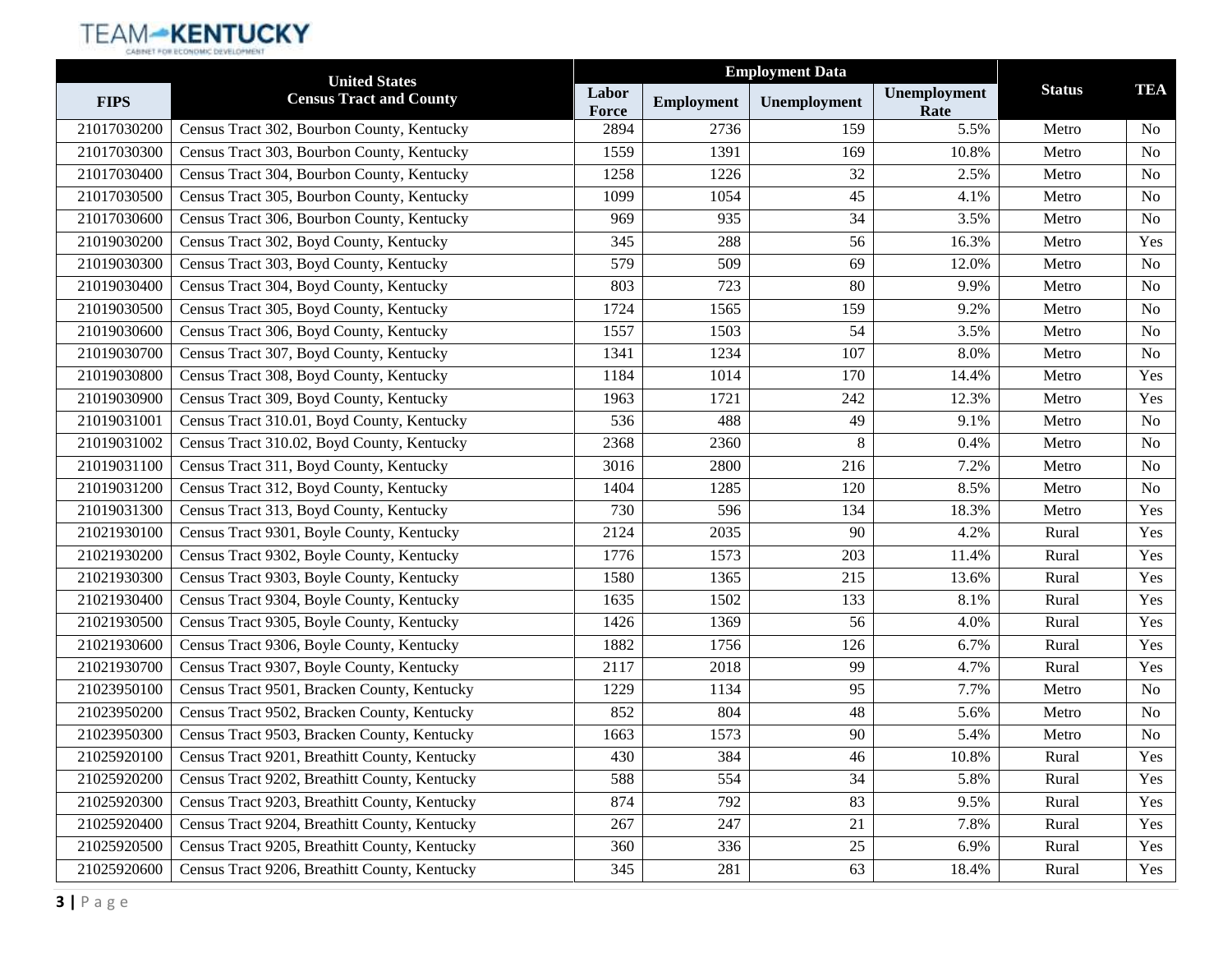|             | <b>United States</b>                                |                |                   | <b>Employment Data</b> |                      |               |                |
|-------------|-----------------------------------------------------|----------------|-------------------|------------------------|----------------------|---------------|----------------|
| <b>FIPS</b> | <b>Census Tract and County</b>                      | Labor<br>Force | <b>Employment</b> | Unemployment           | Unemployment<br>Rate | <b>Status</b> | <b>TEA</b>     |
| 21025920700 | Census Tract 9207, Breathitt County, Kentucky       | 420            | 356               | 64                     | 15.3%                | Rural         | Yes            |
| 21027960100 | Census Tract 9601, Breckinridge County, Kentucky    | 1872           | 1707              | 166                    | 8.8%                 | Rural         | Yes            |
| 21027960200 | Census Tract 9602, Breckinridge County, Kentucky    | 2120           | 2007              | 114                    | 5.4%                 | Rural         | Yes            |
| 21027960300 | Census Tract 9603, Breckinridge County, Kentucky    | 1203           | 1134              | 69                     | 5.7%                 | Rural         | Yes            |
| 21027960400 | Census Tract 9604, Breckinridge County, Kentucky    | 538            | 521               | 17                     | 3.1%                 | Rural         | Yes            |
| 21027960501 | Census Tract 9605.01, Breckinridge County, Kentucky | 732            | 626               | 105                    | 14.4%                | Rural         | Yes            |
| 21027960502 | Census Tract 9605.02, Breckinridge County, Kentucky | 1380           | 1279              | 102                    | 7.4%                 | Rural         | Yes            |
| 21029020101 | Census Tract 201.01, Bullitt County, Kentucky       | 1768           | 1752              | 16                     | 0.9%                 | Metro         | N <sub>0</sub> |
| 21029020102 | Census Tract 201.02, Bullitt County, Kentucky       | 2196           | 1980              | 216                    | 9.8%                 | Metro         | N <sub>o</sub> |
| 21029020103 | Census Tract 201.03, Bullitt County, Kentucky       | 1865           | 1850              | 16                     | 0.8%                 | Metro         | N <sub>0</sub> |
| 21029020201 | Census Tract 202.01, Bullitt County, Kentucky       | 3275           | 2924              | 351                    | 10.7%                | Metro         | N <sub>0</sub> |
| 21029020202 | Census Tract 202.02, Bullitt County, Kentucky       | 2025           | 1898              | 127                    | 6.3%                 | Metro         | N <sub>o</sub> |
| 21029020300 | Census Tract 203, Bullitt County, Kentucky          | 2998           | 2806              | 192                    | 6.4%                 | Metro         | N <sub>0</sub> |
| 21029020400 | Census Tract 204, Bullitt County, Kentucky          | 3659           | 3437              | 222                    | 6.1%                 | Metro         | N <sub>o</sub> |
| 21029020500 | Census Tract 205, Bullitt County, Kentucky          | 2790           | 2699              | 92                     | 3.3%                 | Metro         | N <sub>0</sub> |
| 21029020601 | Census Tract 206.01, Bullitt County, Kentucky       | 3362           | 3080              | 282                    | 8.4%                 | Metro         | N <sub>0</sub> |
| 21029020602 | Census Tract 206.02, Bullitt County, Kentucky       | 740            | 692               | 48                     | 6.5%                 | Metro         | N <sub>o</sub> |
| 21029020701 | Census Tract 207.01, Bullitt County, Kentucky       | 3918           | 3629              | 289                    | 7.4%                 | Metro         | N <sub>0</sub> |
| 21029020702 | Census Tract 207.02, Bullitt County, Kentucky       | 1174           | 1103              | 71                     | 6.1%                 | Metro         | N <sub>o</sub> |
| 21029020800 | Census Tract 208, Bullitt County, Kentucky          | 2214           | 2034              | 180                    | 8.1%                 | Metro         | N <sub>0</sub> |
| 21029020900 | Census Tract 209, Bullitt County, Kentucky          | 1675           | 1511              | 164                    | 9.8%                 | Metro         | N <sub>0</sub> |
| 21029021101 | Census Tract 211.01, Bullitt County, Kentucky       | 3320           | 3208              | 112                    | 3.4%                 | Metro         | N <sub>o</sub> |
| 21029021102 | Census Tract 211.02, Bullitt County, Kentucky       | 2378           | 2275              | 102                    | 4.3%                 | Metro         | N <sub>0</sub> |
| 21029021200 | Census Tract 212, Bullitt County, Kentucky          | 2675           | 2482              | 192                    | 7.2%                 | Metro         | N <sub>o</sub> |
| 21029980100 | Census Tract 9801, Bullitt County, Kentucky         | $\overline{0}$ | $\overline{0}$    | $\overline{0}$         | ND                   | Metro         | ND             |
| 21031930100 | Census Tract 9301, Butler County, Kentucky          | 1195           | 1134              | 61                     | 5.1%                 | Metro         | N <sub>0</sub> |
| 21031930200 | Census Tract 9302, Butler County, Kentucky          | 646            | 610               | 36                     | 5.6%                 | Metro         | No             |
| 21031930300 | Census Tract 9303, Butler County, Kentucky          | 1821           | 1675              | 146                    | 8.0%                 | Metro         | No             |
| 21031930400 | Census Tract 9304, Butler County, Kentucky          | 797            | 712               | 86                     | 10.7%                | Metro         | No             |
| 21031930500 | Census Tract 9305, Butler County, Kentucky          | 502            | 489               | 13                     | 2.6%                 | Metro         | No             |
| 21033920100 | Census Tract 9201, Caldwell County, Kentucky        | 1037           | 987               | 49                     | 4.8%                 | Rural         | Yes            |
| 21033920200 | Census Tract 9202, Caldwell County, Kentucky        | 2226           | 2112              | 114                    | 5.1%                 | Rural         | Yes            |
| 21033920300 | Census Tract 9203, Caldwell County, Kentucky        | 2307           | 2124              | 183                    | 7.9%                 | Rural         | Yes            |
| 21035010100 | Census Tract 101, Calloway County, Kentucky         | 2051           | 1846              | 205                    | 10.0%                | Rural         | Yes            |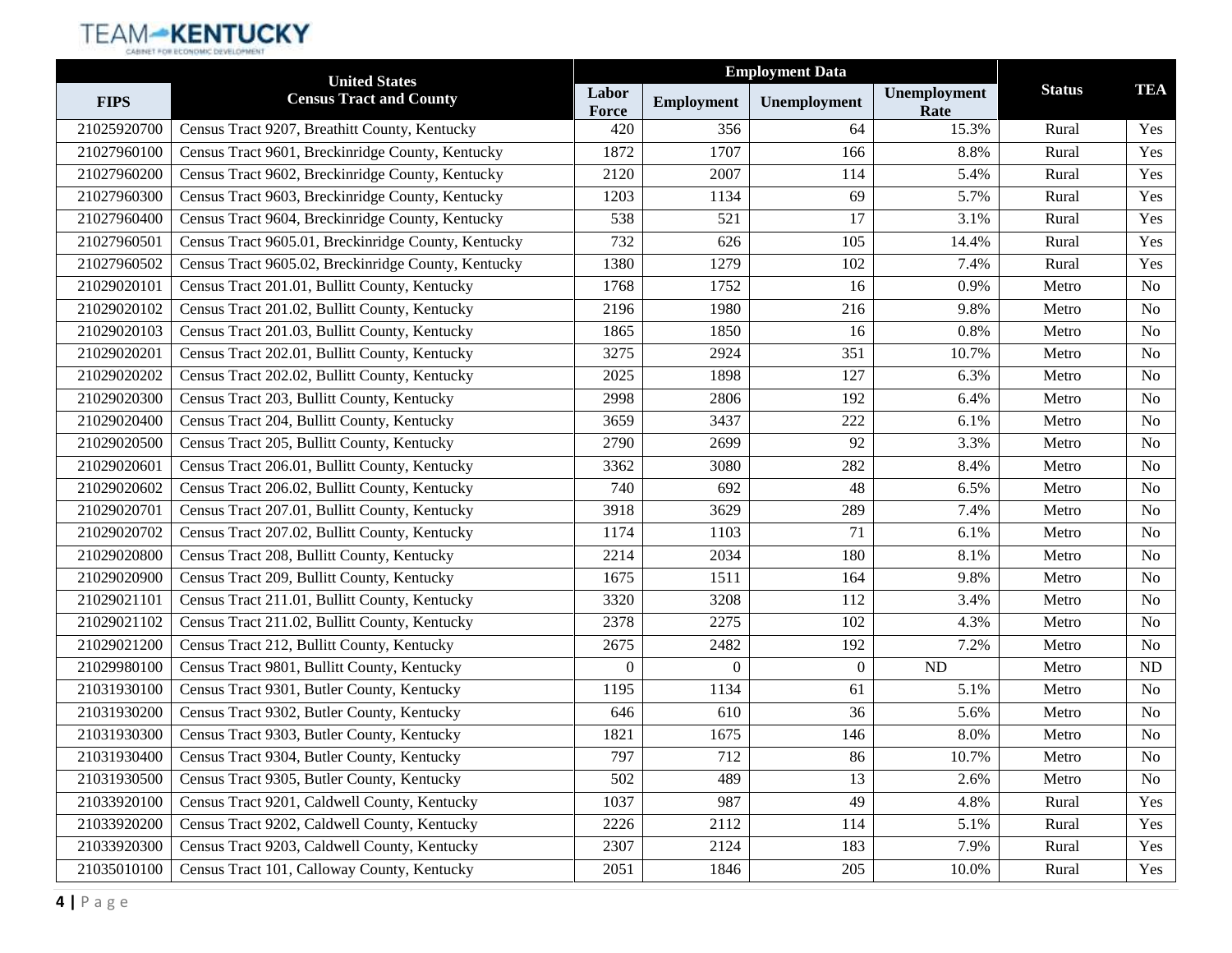|             | <b>United States</b>                           |                |                   |              |                      |               |                |
|-------------|------------------------------------------------|----------------|-------------------|--------------|----------------------|---------------|----------------|
| <b>FIPS</b> | <b>Census Tract and County</b>                 | Labor<br>Force | <b>Employment</b> | Unemployment | Unemployment<br>Rate | <b>Status</b> | <b>TEA</b>     |
| 21035010200 | Census Tract 102, Calloway County, Kentucky    | 2071           | 1961              | 111          | 5.3%                 | Rural         | Yes            |
| 21035010301 | Census Tract 103.01, Calloway County, Kentucky | 1750           | 1674              | 75           | 4.3%                 | Rural         | Yes            |
| 21035010302 | Census Tract 103.02, Calloway County, Kentucky | 3319           | 3083              | 237          | 7.1%                 | Rural         | Yes            |
| 21035010400 | Census Tract 104, Calloway County, Kentucky    | 969            | 873               | 96           | 9.9%                 | Rural         | Yes            |
| 21035010500 | Census Tract 105, Calloway County, Kentucky    | 1575           | 1527              | 48           | 3.0%                 | Rural         | Yes            |
| 21035010600 | Census Tract 106, Calloway County, Kentucky    | 3203           | 3072              | 131          | 4.1%                 | Rural         | Yes            |
| 21035010700 | Census Tract 107, Calloway County, Kentucky    | 1450           | 1365              | 85           | 5.8%                 | Rural         | Yes            |
| 21035010800 | Census Tract 108, Calloway County, Kentucky    | 1476           | 1350              | 126          | 8.5%                 | Rural         | Yes            |
| 21037050100 | Census Tract 501, Campbell County, Kentucky    | 702            | 557               | 145          | 20.7%                | Metro         | Yes            |
| 21037050400 | Census Tract 504, Campbell County, Kentucky    | 1338           | 1311              | 27           | 2.0%                 | Metro         | N <sub>o</sub> |
| 21037050500 | Census Tract 505, Campbell County, Kentucky    | 828            | 726               | 102          | 12.3%                | Metro         | Yes            |
| 21037050600 | Census Tract 506, Campbell County, Kentucky    | 513            | 475               | 38           | 7.4%                 | Metro         | N <sub>o</sub> |
| 21037051101 | Census Tract 511.01, Campbell County, Kentucky | 1170           | 1098              | 72           | 6.2%                 | Metro         | N <sub>o</sub> |
| 21037051102 | Census Tract 511.02, Campbell County, Kentucky | 1053           | 974               | 79           | 7.5%                 | Metro         | <b>No</b>      |
| 21037051200 | Census Tract 512, Campbell County, Kentucky    | 471            | 429               | 42           | 9.0%                 | Metro         | N <sub>o</sub> |
| 21037051300 | Census Tract 513, Campbell County, Kentucky    | 2492           | 2381              | 110          | 4.4%                 | Metro         | N <sub>o</sub> |
| 21037051901 | Census Tract 519.01, Campbell County, Kentucky | 2638           | 2490              | 148          | 5.6%                 | Metro         | <b>No</b>      |
| 21037051903 | Census Tract 519.03, Campbell County, Kentucky | 3272           | 3042              | 230          | 7.0%                 | Metro         | N <sub>o</sub> |
| 21037051904 | Census Tract 519.04, Campbell County, Kentucky | 2650           | 2543              | 107          | 4.0%                 | Metro         | <b>No</b>      |
| 21037052001 | Census Tract 520.01, Campbell County, Kentucky | 2559           | 2529              | 30           | 1.2%                 | Metro         | N <sub>o</sub> |
| 21037052002 | Census Tract 520.02, Campbell County, Kentucky | 1592           | 1505              | 86           | 5.4%                 | Metro         | N <sub>o</sub> |
| 21037052100 | Census Tract 521, Campbell County, Kentucky    | 2017           | 1852              | 165          | 8.2%                 | Metro         | <b>No</b>      |
| 21037052200 | Census Tract 522, Campbell County, Kentucky    | 1321           | 1303              | 18           | 1.4%                 | Metro         | N <sub>o</sub> |
| 21037052301 | Census Tract 523.01, Campbell County, Kentucky | 2707           | 2601              | 106          | 3.9%                 | Metro         | <b>No</b>      |
| 21037052302 | Census Tract 523.02, Campbell County, Kentucky | 2400           | 2319              | 82           | 3.4%                 | Metro         | N <sub>o</sub> |
| 21037052400 | Census Tract 524, Campbell County, Kentucky    | 1177           | 1079              | 97           | 8.3%                 | Metro         | N <sub>o</sub> |
| 21037052500 | Census Tract 525, Campbell County, Kentucky    | 3162           | 2899              | 263          | 8.3%                 | Metro         | <b>No</b>      |
| 21037052800 | Census Tract 528, Campbell County, Kentucky    | 1911           | 1790              | 121          | 6.4%                 | Metro         | N <sub>o</sub> |
| 21037052900 | Census Tract 529, Campbell County, Kentucky    | 2810           | 2714              | 96           | 3.4%                 | Metro         | No             |
| 21037053100 | Census Tract 531, Campbell County, Kentucky    | 3208           | 2904              | 304          | 9.5%                 | Metro         | N <sub>0</sub> |
| 21037053200 | Census Tract 532, Campbell County, Kentucky    | 1513           | 1467              | 47           | 3.1%                 | Metro         | No             |
| 21037053301 | Census Tract 533.01, Campbell County, Kentucky | 3325           | 3206              | 119          | 3.6%                 | Metro         | <b>No</b>      |
| 21037053302 | Census Tract 533.02, Campbell County, Kentucky | 2818           | 2693              | 126          | 4.5%                 | Metro         | No             |
| 21039960100 | Census Tract 9601, Carlisle County, Kentucky   | 888            | 856               | 32           | 3.6%                 | Rural         | Yes            |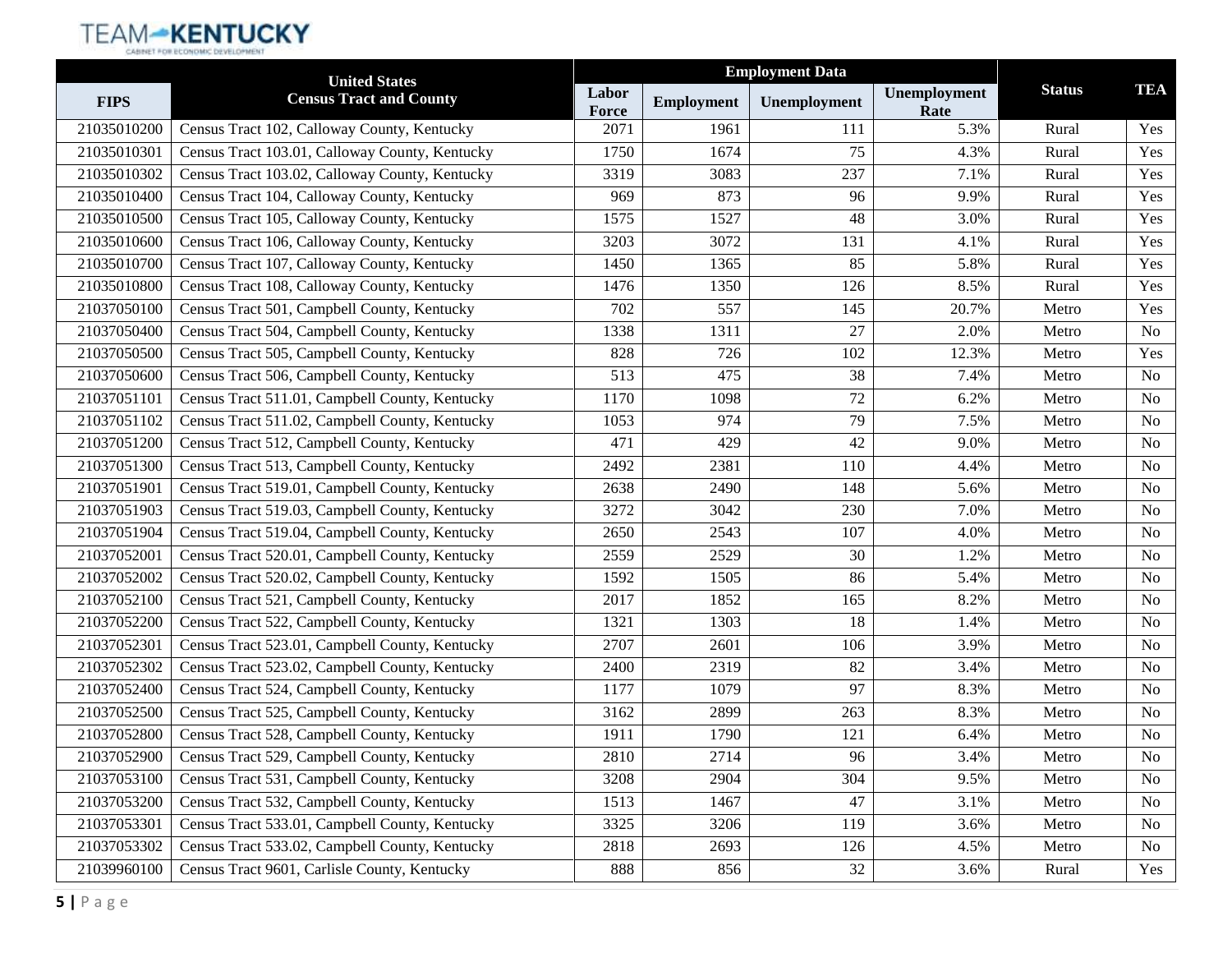|             | <b>United States</b>                             |                |                   |              |                      |               |                |
|-------------|--------------------------------------------------|----------------|-------------------|--------------|----------------------|---------------|----------------|
| <b>FIPS</b> | <b>Census Tract and County</b>                   | Labor<br>Force | <b>Employment</b> | Unemployment | Unemployment<br>Rate | <b>Status</b> | <b>TEA</b>     |
| 21039960200 | Census Tract 9602, Carlisle County, Kentucky     | 621            | 578               | 43           | 6.9%                 | Rural         | Yes            |
| 21039960300 | Census Tract 9603, Carlisle County, Kentucky     | 659            | 631               | 27           | 4.1%                 | Rural         | Yes            |
| 21041950100 | Census Tract 9501, Carroll County, Kentucky      | 1240           | 1172              | 67           | 5.4%                 | Rural         | Yes            |
| 21041950200 | Census Tract 9502, Carroll County, Kentucky      | 2833           | 2693              | 140          | 4.9%                 | Rural         | Yes            |
| 21041950300 | Census Tract 9503, Carroll County, Kentucky      | 1216           | 1112              | 104          | 8.5%                 | Rural         | Yes            |
| 21043960100 | Census Tract 9601, Carter County, Kentucky       | 1148           | 1064              | 85           | 7.4%                 | Rural         | Yes            |
| 21043960200 | Census Tract 9602, Carter County, Kentucky       | 1227           | 1106              | 121          | 9.8%                 | Rural         | Yes            |
| 21043960300 | Census Tract 9603, Carter County, Kentucky       | 1485           | 1253              | 231          | 15.6%                | Rural         | Yes            |
| 21043960400 | Census Tract 9604, Carter County, Kentucky       | 613            | 582               | 31           | 5.1%                 | Rural         | Yes            |
| 21043960500 | Census Tract 9605, Carter County, Kentucky       | 1529           | 1427              | 102          | 6.7%                 | Rural         | Yes            |
| 21043960600 | Census Tract 9606, Carter County, Kentucky       | 2273           | 2025              | 248          | 10.9%                | Rural         | Yes            |
| 21043960700 | Census Tract 9607, Carter County, Kentucky       | 1311           | 1206              | 105          | 8.0%                 | Rural         | Yes            |
| 21045950100 | Census Tract 9501, Casey County, Kentucky        | 769            | 730               | 39           | 5.0%                 | Rural         | Yes            |
| 21045950200 | Census Tract 9502, Casey County, Kentucky        | 917            | 888               | 29           | 3.1%                 | Rural         | Yes            |
| 21045950300 | Census Tract 9503, Casey County, Kentucky        | 2696           | 2513              | 184          | 6.8%                 | Rural         | Yes            |
| 21045950400 | Census Tract 9504, Casey County, Kentucky        | 1405           | 1361              | 45           | 3.2%                 | Rural         | Yes            |
| 21045950500 | Census Tract 9505, Casey County, Kentucky        | 879            | 759               | 120          | 13.7%                | Rural         | Yes            |
| 21047200100 | Census Tract 2001, Christian County, Kentucky    | 1536           | 1358              | 178          | 11.6%                | Metro         | No             |
| 21047200200 | Census Tract 2002, Christian County, Kentucky    | 1217           | 1044              | 173          | 14.2%                | Metro         | Yes            |
| 21047200300 | Census Tract 2003, Christian County, Kentucky    | 922            | 786               | 136          | 14.8%                | Metro         | Yes            |
| 21047200400 | Census Tract 2004, Christian County, Kentucky    | 1067           | 891               | 176          | 16.5%                | Metro         | Yes            |
| 21047200500 | Census Tract 2005, Christian County, Kentucky    | 1965           | 1893              | 73           | 3.7%                 | Metro         | No             |
| 21047200600 | Census Tract 2006, Christian County, Kentucky    | 1780           | 1715              | 65           | 3.6%                 | Metro         | No             |
| 21047200700 | Census Tract 2007, Christian County, Kentucky    | 2507           | 2389              | 118          | 4.7%                 | Metro         | No             |
| 21047200800 | Census Tract 2008, Christian County, Kentucky    | 949            | 855               | 93           | 9.8%                 | Metro         | N <sub>o</sub> |
| 21047200900 | Census Tract 2009, Christian County, Kentucky    | 2460           | 2413              | 47           | 1.9%                 | Metro         | No             |
| 21047201000 | Census Tract 2010, Christian County, Kentucky    | 665            | 649               | 15           | 2.3%                 | Metro         | No             |
| 21047201100 | Census Tract 2011, Christian County, Kentucky    | 1432           | 1355              | 78           | 5.4%                 | Metro         | N <sub>o</sub> |
| 21047201200 | Census Tract 2012, Christian County, Kentucky    | 940            | 902               | 39           | 4.1%                 | Metro         | No             |
| 21047201301 | Census Tract 2013.01, Christian County, Kentucky | 1003           | 973               | 31           | 3.1%                 | Metro         | No             |
| 21047201302 | Census Tract 2013.02, Christian County, Kentucky | 3330           | 2945              | 385          | 11.6%                | Metro         | No             |
| 21047201400 | Census Tract 2014, Christian County, Kentucky    | 1115           | 1056              | 58           | 5.2%                 | Metro         | No             |
| 21047201501 | Census Tract 2015.01, Christian County, Kentucky | 851            | 717               | 134          | 15.8%                | Metro         | Yes            |
| 21047201502 | Census Tract 2015.02, Christian County, Kentucky | 826            | 700               | 126          | 15.2%                | Metro         | Yes            |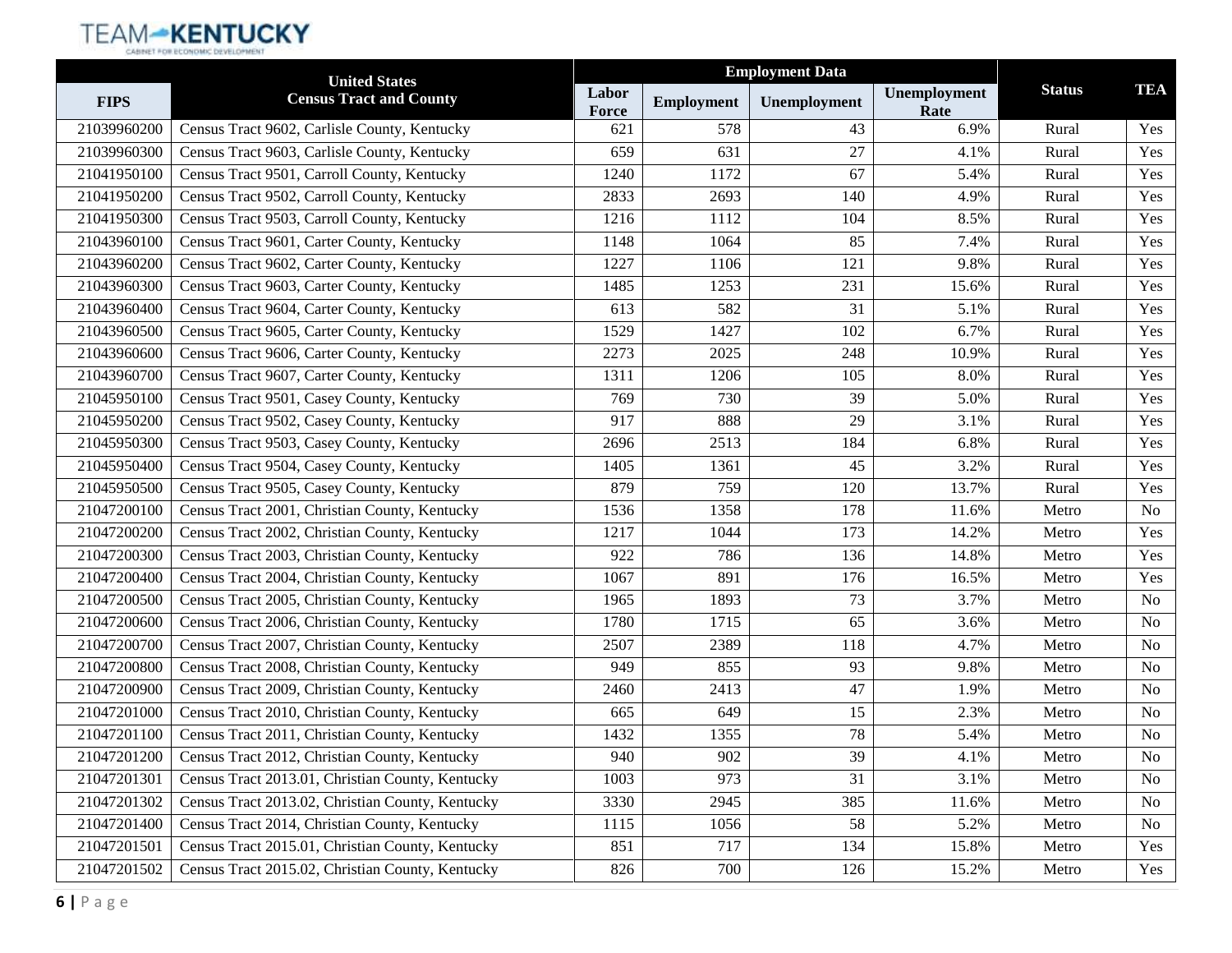|             | <b>United States</b>                             | <b>Employment Data</b> |                   |              |                      |               |                |
|-------------|--------------------------------------------------|------------------------|-------------------|--------------|----------------------|---------------|----------------|
| <b>FIPS</b> | <b>Census Tract and County</b>                   | Labor<br>Force         | <b>Employment</b> | Unemployment | Unemployment<br>Rate | <b>Status</b> | <b>TEA</b>     |
| 21047201503 | Census Tract 2015.03, Christian County, Kentucky | 21                     | 21                | $\Omega$     | 0.0%                 | Metro         | N <sub>0</sub> |
| 21047980100 | Census Tract 9801, Christian County, Kentucky    | $\theta$               | $\Omega$          | $\theta$     | <b>ND</b>            | Metro         | ND             |
| 21049020101 | Census Tract 201.01, Clark County, Kentucky      | 2871                   | 2684              | 187          | 6.5%                 | Metro         | N <sub>0</sub> |
| 21049020103 | Census Tract 201.03, Clark County, Kentucky      | 1728                   | 1649              | 80           | 4.6%                 | Metro         | No             |
| 21049020105 | Census Tract 201.05, Clark County, Kentucky      | 1522                   | 1383              | 139          | 9.1%                 | Metro         | N <sub>o</sub> |
| 21049020106 | Census Tract 201.06, Clark County, Kentucky      | 1261                   | 1040              | 222          | 17.6%                | Metro         | Yes            |
| 21049020201 | Census Tract 202.01, Clark County, Kentucky      | 1223                   | 1169              | 54           | 4.4%                 | Metro         | N <sub>o</sub> |
| 21049020202 | Census Tract 202.02, Clark County, Kentucky      | 1814                   | 1691              | 122          | 6.8%                 | Metro         | N <sub>o</sub> |
| 21049020300 | Census Tract 203, Clark County, Kentucky         | 1275                   | 1208              | 67           | 5.3%                 | Metro         | No             |
| 21049020400 | Census Tract 204, Clark County, Kentucky         | 1772                   | 1706              | 66           | 3.7%                 | Metro         | N <sub>o</sub> |
| 21049020500 | Census Tract 205, Clark County, Kentucky         | 1248                   | 1173              | 75           | 6.0%                 | Metro         | N <sub>o</sub> |
| 21049020600 | Census Tract 206, Clark County, Kentucky         | 2292                   | 2189              | 103          | 4.5%                 | Metro         | N <sub>o</sub> |
| 21051950100 | Census Tract 9501, Clay County, Kentucky         | 679                    | 633               | 46           | 6.7%                 | Rural         | Yes            |
| 21051950200 | Census Tract 9502, Clay County, Kentucky         | 1470                   | 1344              | 126          | 8.6%                 | Rural         | Yes            |
| 21051950300 | Census Tract 9503, Clay County, Kentucky         | 1349                   | 1165              | 184          | 13.6%                | Rural         | Yes            |
| 21051950400 | Census Tract 9504, Clay County, Kentucky         | 748                    | 724               | 24           | 3.2%                 | Rural         | Yes            |
| 21051950500 | Census Tract 9505, Clay County, Kentucky         | 565                    | 512               | 53           | 9.4%                 | Rural         | Yes            |
| 21051950600 | Census Tract 9506, Clay County, Kentucky         | 388                    | 372               | 16           | 4.1%                 | Rural         | Yes            |
| 21053970100 | Census Tract 9701, Clinton County, Kentucky      | 1315                   | 1230              | 85           | 6.4%                 | Rural         | Yes            |
| 21053970201 | Census Tract 9702.01, Clinton County, Kentucky   | 1209                   | 1175              | 34           | 2.8%                 | Rural         | Yes            |
| 21053970202 | Census Tract 9702.02, Clinton County, Kentucky   | 1454                   | 1371              | 83           | 5.7%                 | Rural         | Yes            |
| 21055930100 | Census Tract 9301, Crittenden County, Kentucky   | 881                    | 829               | 53           | 6.0%                 | Rural         | Yes            |
| 21055930200 | Census Tract 9302, Crittenden County, Kentucky   | 1456                   | 1379              | 78           | 5.3%                 | Rural         | Yes            |
| 21055930300 | Census Tract 9303, Crittenden County, Kentucky   | 669                    | 624               | 45           | 6.7%                 | Rural         | Yes            |
| 21055930400 | Census Tract 9304, Crittenden County, Kentucky   | 656                    | 629               | 28           | 4.2%                 | Rural         | Yes            |
| 21057950100 | Census Tract 9501, Cumberland County, Kentucky   | 1980                   | 1878              | 103          | 5.2%                 | Rural         | Yes            |
| 21057950200 | Census Tract 9502, Cumberland County, Kentucky   | 1291                   | 1234              | 56           | 4.4%                 | Rural         | Yes            |
| 21059000100 | Census Tract 1, Daviess County, Kentucky         | 1293                   | 1123              | 170          | 13.2%                | Metro         | Yes            |
| 21059000200 | Census Tract 2, Daviess County, Kentucky         | 1342                   | 1092              | 250          | 18.7%                | Metro         | Yes            |
| 21059000300 | Census Tract 3, Daviess County, Kentucky         | 685                    | 594               | 90           | 13.2%                | Metro         | Yes            |
| 21059000400 | Census Tract 4, Daviess County, Kentucky         | 3153                   | 2929              | 224          | 7.1%                 | Metro         | N <sub>0</sub> |
| 21059000500 | Census Tract 5, Daviess County, Kentucky         | 807                    | 719               | 88           | 10.9%                | Metro         | N <sub>0</sub> |
| 21059000600 | Census Tract 6, Daviess County, Kentucky         | 2291                   | 2246              | 45           | 2.0%                 | Metro         | No             |
| 21059000700 | Census Tract 7, Daviess County, Kentucky         | 1967                   | 1890              | 78           | 3.9%                 | Metro         | No             |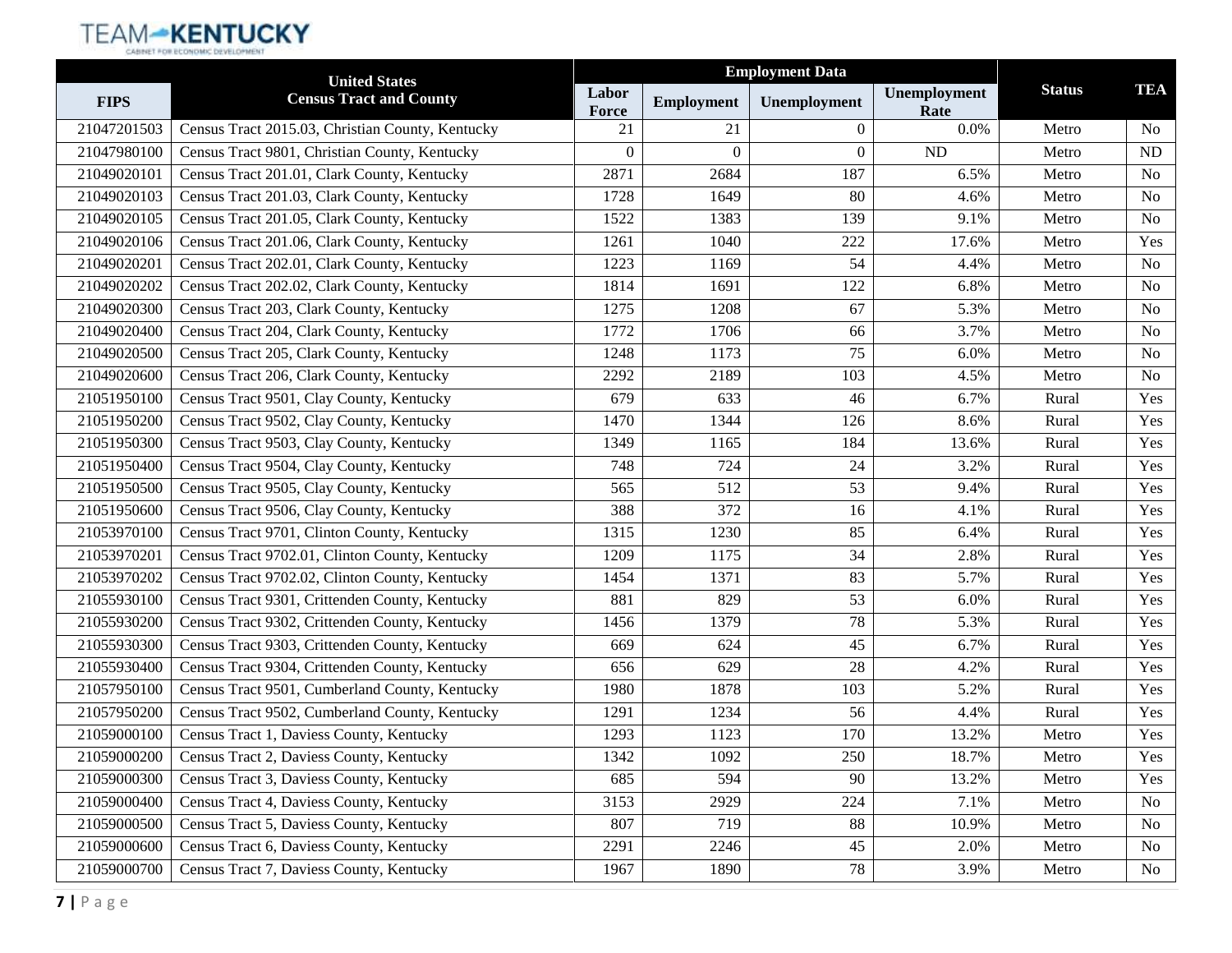|             | <b>United States</b>                         |                |                   | <b>Employment Data</b> |                      |               |                |
|-------------|----------------------------------------------|----------------|-------------------|------------------------|----------------------|---------------|----------------|
| <b>FIPS</b> | <b>Census Tract and County</b>               | Labor<br>Force | <b>Employment</b> | Unemployment           | Unemployment<br>Rate | <b>Status</b> | <b>TEA</b>     |
| 21059000800 | Census Tract 8, Daviess County, Kentucky     | 1715           | 1612              | 102                    | 6.0%                 | Metro         | N <sub>0</sub> |
| 21059000900 | Census Tract 9, Daviess County, Kentucky     | 2656           | 2506              | 150                    | 5.6%                 | Metro         | N <sub>o</sub> |
| 21059001000 | Census Tract 10, Daviess County, Kentucky    | 1443           | 1379              | 64                     | 4.4%                 | Metro         | N <sub>0</sub> |
| 21059001100 | Census Tract 11, Daviess County, Kentucky    | 1135           | 1095              | 41                     | 3.6%                 | Metro         | N <sub>o</sub> |
| 21059001200 | Census Tract 12, Daviess County, Kentucky    | 1681           | 1645              | 36                     | 2.1%                 | Metro         | N <sub>0</sub> |
| 21059001300 | Census Tract 13, Daviess County, Kentucky    | 3002           | 2718              | 284                    | 9.5%                 | Metro         | N <sub>0</sub> |
| 21059001401 | Census Tract 14.01, Daviess County, Kentucky | 2435           | 2346              | 89                     | 3.7%                 | Metro         | N <sub>o</sub> |
| 21059001402 | Census Tract 14.02, Daviess County, Kentucky | 2503           | 2405              | 99                     | 3.9%                 | Metro         | N <sub>0</sub> |
| 21059001501 | Census Tract 15.01, Daviess County, Kentucky | 1367           | 1290              | 78                     | 5.7%                 | Metro         | N <sub>o</sub> |
| 21059001502 | Census Tract 15.02, Daviess County, Kentucky | 1566           | 1433              | 132                    | 8.4%                 | Metro         | N <sub>0</sub> |
| 21059001601 | Census Tract 16.01, Daviess County, Kentucky | 2185           | 2109              | 77                     | 3.5%                 | Metro         | N <sub>0</sub> |
| 21059001602 | Census Tract 16.02, Daviess County, Kentucky | 2282           | 2179              | 103                    | 4.5%                 | Metro         | N <sub>o</sub> |
| 21059001701 | Census Tract 17.01, Daviess County, Kentucky | 2833           | 2659              | 174                    | 6.1%                 | Metro         | N <sub>0</sub> |
| 21059001702 | Census Tract 17.02, Daviess County, Kentucky | 1574           | 1536              | 38                     | 2.4%                 | Metro         | N <sub>o</sub> |
| 21059001703 | Census Tract 17.03, Daviess County, Kentucky | 2433           | 2250              | 183                    | 7.5%                 | Metro         | N <sub>0</sub> |
| 21059001800 | Census Tract 18, Daviess County, Kentucky    | 3360           | 3156              | 204                    | 6.1%                 | Metro         | N <sub>0</sub> |
| 21061920200 | Census Tract 9202, Edmonson County, Kentucky | 1501           | 1379              | 122                    | 8.1%                 | Metro         | N <sub>o</sub> |
| 21061920300 | Census Tract 9203, Edmonson County, Kentucky | 482            | 418               | 64                     | 13.3%                | Metro         | Yes            |
| 21061920400 | Census Tract 9204, Edmonson County, Kentucky | 2546           | 2386              | 160                    | 6.3%                 | Metro         | No             |
| 21061980100 | Census Tract 9801, Edmonson County, Kentucky | 70             | 64                | 5                      | 7.9%                 | Metro         | N <sub>0</sub> |
| 21063920100 | Census Tract 9201, Elliott County, Kentucky  | 1514           | 1338              | 176                    | 11.6%                | Rural         | Yes            |
| 21063920200 | Census Tract 9202, Elliott County, Kentucky  | 453            | 431               | 22                     | 4.9%                 | Rural         | Yes            |
| 21065920100 | Census Tract 9201, Estill County, Kentucky   | 396            | 364               | 32                     | 8.0%                 | Rural         | Yes            |
| 21065920200 | Census Tract 9202, Estill County, Kentucky   | 2254           | 2068              | 187                    | 8.3%                 | Rural         | Yes            |
| 21065920300 | Census Tract 9203, Estill County, Kentucky   | 2037           | 1907              | 130                    | 6.4%                 | Rural         | Yes            |
| 21065920400 | Census Tract 9204, Estill County, Kentucky   | 465            | 427               | 38                     | 8.2%                 | Rural         | Yes            |
| 21067000101 | Census Tract 1.01, Fayette County, Kentucky  | 2002           | 1898              | 104                    | 5.2%                 | Metro         | No             |
| 21067000102 | Census Tract 1.02, Fayette County, Kentucky  | 793            | 740               | 53                     | 6.7%                 | Metro         | No             |
| 21067000200 | Census Tract 2, Fayette County, Kentucky     | 1730           | 1501              | 229                    | 13.3%                | Metro         | Yes            |
| 21067000300 | Census Tract 3, Fayette County, Kentucky     | 1435           | 1344              | 90                     | 6.3%                 | Metro         | No             |
| 21067000400 | Census Tract 4, Fayette County, Kentucky     | 872            | 687               | 185                    | 21.2%                | Metro         | Yes            |
| 21067000500 | Census Tract 5, Fayette County, Kentucky     | 2238           | 2152              | 86                     | 3.8%                 | Metro         | N <sub>o</sub> |
| 21067000600 | Census Tract 6, Fayette County, Kentucky     | 2633           | 2550              | 83                     | 3.1%                 | Metro         | No             |
| 21067000700 | Census Tract 7, Fayette County, Kentucky     | 1591           | 1528              | 63                     | 3.9%                 | Metro         | No             |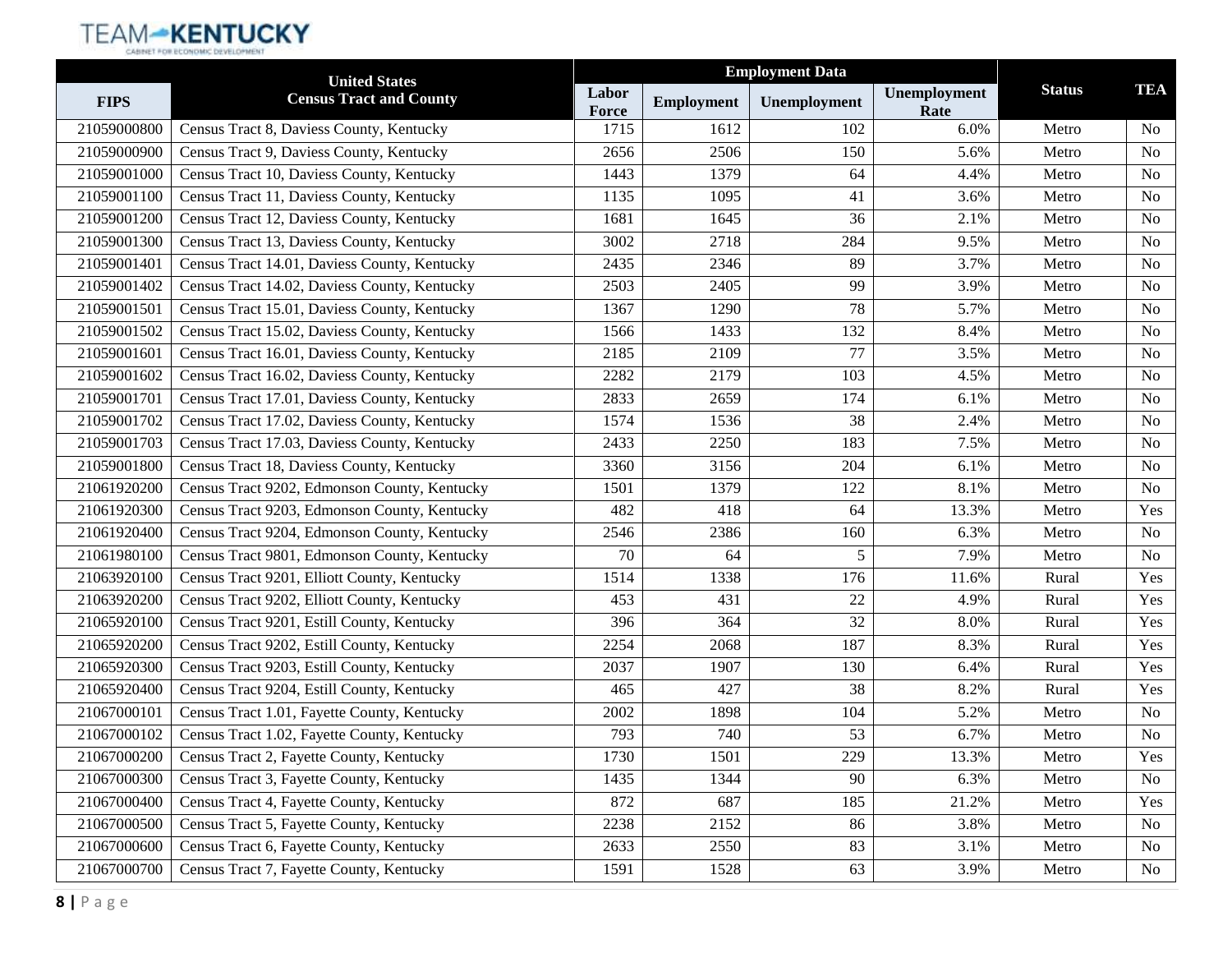|             | <b>United States</b>                         |                |                   | <b>Employment Data</b> |                      |               |                |
|-------------|----------------------------------------------|----------------|-------------------|------------------------|----------------------|---------------|----------------|
| <b>FIPS</b> | <b>Census Tract and County</b>               | Labor<br>Force | <b>Employment</b> | Unemployment           | Unemployment<br>Rate | <b>Status</b> | <b>TEA</b>     |
| 21067000801 | Census Tract 8.01, Fayette County, Kentucky  | 986            | 780               | 206                    | 20.9%                | Metro         | Yes            |
| 21067000802 | Census Tract 8.02, Fayette County, Kentucky  | 2297           | 1911              | 386                    | 16.8%                | Metro         | Yes            |
| 21067000900 | Census Tract 9, Fayette County, Kentucky     | 3266           | 3008              | 258                    | 7.9%                 | Metro         | N <sub>o</sub> |
| 21067001000 | Census Tract 10, Fayette County, Kentucky    | 950            | 827               | 122                    | 12.9%                | Metro         | Yes            |
| 21067001100 | Census Tract 11, Fayette County, Kentucky    | 2178           | 1894              | 283                    | 13.0%                | Metro         | Yes            |
| 21067001300 | Census Tract 13, Fayette County, Kentucky    | 1002           | 898               | 104                    | 10.3%                | Metro         | N <sub>0</sub> |
| 21067001400 | Census Tract 14, Fayette County, Kentucky    | 1143           | 1065              | 78                     | 6.8%                 | Metro         | N <sub>o</sub> |
| 21067001500 | Census Tract 15, Fayette County, Kentucky    | 1195           | 1104              | 91                     | 7.7%                 | Metro         | N <sub>o</sub> |
| 21067001600 | Census Tract 16, Fayette County, Kentucky    | 1263           | 1190              | 73                     | 5.8%                 | Metro         | No             |
| 21067001700 | Census Tract 17, Fayette County, Kentucky    | 1590           | 1452              | 138                    | 8.7%                 | Metro         | N <sub>o</sub> |
| 21067001800 | Census Tract 18, Fayette County, Kentucky    | 1960           | 1842              | 118                    | 6.0%                 | Metro         | N <sub>o</sub> |
| 21067001900 | Census Tract 19, Fayette County, Kentucky    | 2701           | 2317              | 383                    | 14.2%                | Metro         | Yes            |
| 21067002001 | Census Tract 20.01, Fayette County, Kentucky | 2836           | 2581              | 255                    | 9.0%                 | Metro         | N <sub>0</sub> |
| 21067002002 | Census Tract 20.02, Fayette County, Kentucky | 1218           | 1107              | 111                    | 9.1%                 | Metro         | No             |
| 21067002200 | Census Tract 22, Fayette County, Kentucky    | 1077           | 1001              | 76                     | 7.1%                 | Metro         | N <sub>o</sub> |
| 21067002302 | Census Tract 23.02, Fayette County, Kentucky | 3319           | 3224              | 95                     | 2.9%                 | Metro         | N <sub>o</sub> |
| 21067002303 | Census Tract 23.03, Fayette County, Kentucky | 2528           | 2394              | 134                    | 5.3%                 | Metro         | N <sub>o</sub> |
| 21067002304 | Census Tract 23.04, Fayette County, Kentucky | 925            | 899               | 25                     | 2.7%                 | Metro         | N <sub>o</sub> |
| 21067002400 | Census Tract 24, Fayette County, Kentucky    | 2074           | 1950              | 125                    | 6.0%                 | Metro         | No             |
| 21067002500 | Census Tract 25, Fayette County, Kentucky    | 1801           | 1768              | 33                     | 1.8%                 | Metro         | N <sub>o</sub> |
| 21067002600 | Census Tract 26, Fayette County, Kentucky    | 2578           | 2348              | 229                    | 8.9%                 | Metro         | N <sub>o</sub> |
| 21067002700 | Census Tract 27, Fayette County, Kentucky    | 2247           | 2116              | 131                    | 5.8%                 | Metro         | N <sub>o</sub> |
| 21067002800 | Census Tract 28, Fayette County, Kentucky    | 2322           | 2192              | 130                    | 5.6%                 | Metro         | N <sub>o</sub> |
| 21067002900 | Census Tract 29, Fayette County, Kentucky    | 2298           | 2219              | 78                     | 3.4%                 | Metro         | No             |
| 21067003000 | Census Tract 30, Fayette County, Kentucky    | 3210           | 3180              | 30                     | 0.9%                 | Metro         | N <sub>o</sub> |
| 21067003101 | Census Tract 31.01, Fayette County, Kentucky | 1415           | 1257              | 158                    | 11.1%                | Metro         | N <sub>0</sub> |
| 21067003102 | Census Tract 31.02, Fayette County, Kentucky | 1194           | 1181              | 12                     | 1.0%                 | Metro         | No             |
| 21067003201 | Census Tract 32.01, Fayette County, Kentucky | 851            | 764               | 87                     | 10.2%                | Metro         | No             |
| 21067003202 | Census Tract 32.02, Fayette County, Kentucky | 3242           | 2881              | 361                    | 11.1%                | Metro         | No             |
| 21067003300 | Census Tract 33, Fayette County, Kentucky    | 1208           | 1188              | 20                     | 1.6%                 | Metro         | N <sub>0</sub> |
| 21067003402 | Census Tract 34.02, Fayette County, Kentucky | 3121           | 2944              | 177                    | 5.7%                 | Metro         | No             |
| 21067003404 | Census Tract 34.04, Fayette County, Kentucky | 1971           | 1893              | 77                     | 3.9%                 | Metro         | N <sub>0</sub> |
| 21067003405 | Census Tract 34.05, Fayette County, Kentucky | 3243           | 3101              | 142                    | 4.4%                 | Metro         | No             |
| 21067003406 | Census Tract 34.06, Fayette County, Kentucky | 3830           | 3654              | 176                    | 4.6%                 | Metro         | No             |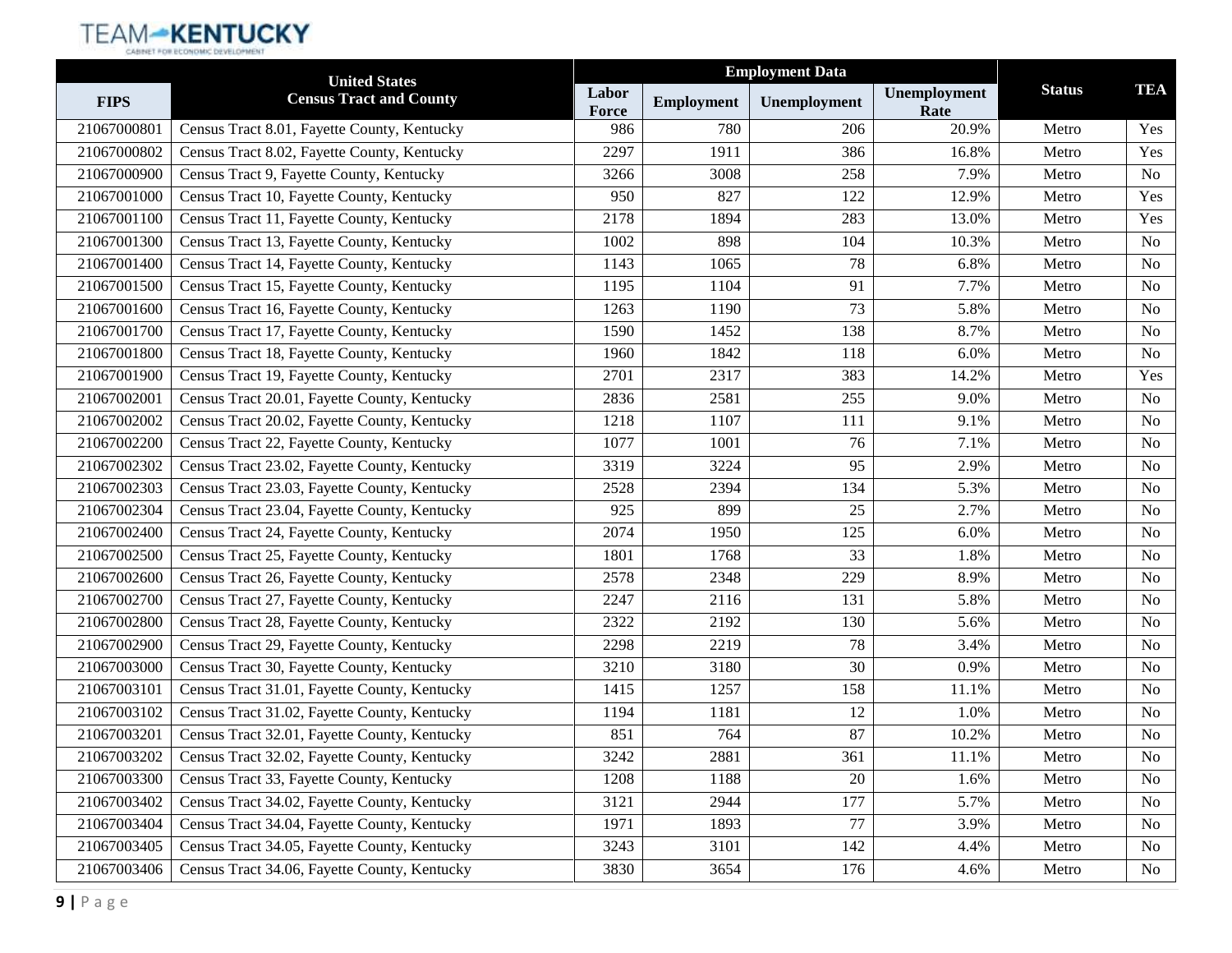|             | <b>United States</b>                         |                       |                   |              |                      |               |                |
|-------------|----------------------------------------------|-----------------------|-------------------|--------------|----------------------|---------------|----------------|
| <b>FIPS</b> | <b>Census Tract and County</b>               | Labor<br><b>Force</b> | <b>Employment</b> | Unemployment | Unemployment<br>Rate | <b>Status</b> | <b>TEA</b>     |
| 21067003407 | Census Tract 34.07, Fayette County, Kentucky | 2259                  | 2155              | 104          | 4.6%                 | Metro         | N <sub>o</sub> |
| 21067003501 | Census Tract 35.01, Fayette County, Kentucky | 2326                  | 2267              | 60           | 2.6%                 | Metro         | <b>No</b>      |
| 21067003503 | Census Tract 35.03, Fayette County, Kentucky | 1736                  | 1659              | 77           | 4.4%                 | Metro         | N <sub>0</sub> |
| 21067003504 | Census Tract 35.04, Fayette County, Kentucky | 2352                  | 2129              | 223          | 9.5%                 | Metro         | <b>No</b>      |
| 21067003600 | Census Tract 36, Fayette County, Kentucky    | 2098                  | 2022              | 76           | 3.6%                 | Metro         | No             |
| 21067003701 | Census Tract 37.01, Fayette County, Kentucky | 643                   | 628               | 15           | 2.4%                 | Metro         | N <sub>o</sub> |
| 21067003702 | Census Tract 37.02, Fayette County, Kentucky | 2161                  | 2028              | 132          | 6.1%                 | Metro         | <b>No</b>      |
| 21067003703 | Census Tract 37.03, Fayette County, Kentucky | 2740                  | 2651              | 89           | 3.3%                 | Metro         | N <sub>o</sub> |
| 21067003704 | Census Tract 37.04, Fayette County, Kentucky | 3259                  | 3135              | 123          | 3.8%                 | Metro         | <b>No</b>      |
| 21067003802 | Census Tract 38.02, Fayette County, Kentucky | 1057                  | 1030              | 26           | 2.5%                 | Metro         | N <sub>o</sub> |
| 21067003803 | Census Tract 38.03, Fayette County, Kentucky | 1914                  | 1883              | 31           | 1.6%                 | Metro         | <b>No</b>      |
| 21067003804 | Census Tract 38.04, Fayette County, Kentucky | 3466                  | 3132              | 334          | 9.6%                 | Metro         | <b>No</b>      |
| 21067003906 | Census Tract 39.06, Fayette County, Kentucky | 2626                  | 2500              | 127          | 4.8%                 | Metro         | N <sub>o</sub> |
| 21067003908 | Census Tract 39.08, Fayette County, Kentucky | 3691                  | 3555              | 136          | 3.7%                 | Metro         | <b>No</b>      |
| 21067003909 | Census Tract 39.09, Fayette County, Kentucky | 1693                  | 1602              | 91           | 5.4%                 | Metro         | N <sub>o</sub> |
| 21067003910 | Census Tract 39.10, Fayette County, Kentucky | 1430                  | 1343              | 87           | 6.1%                 | Metro         | <b>No</b>      |
| 21067003911 | Census Tract 39.11, Fayette County, Kentucky | 2056                  | 1973              | 83           | 4.0%                 | Metro         | <b>No</b>      |
| 21067003912 | Census Tract 39.12, Fayette County, Kentucky | 2767                  | 2730              | 37           | 1.4%                 | Metro         | N <sub>0</sub> |
| 21067003913 | Census Tract 39.13, Fayette County, Kentucky | 4472                  | 4237              | 235          | 5.2%                 | Metro         | <b>No</b>      |
| 21067003914 | Census Tract 39.14, Fayette County, Kentucky | 1273                  | 1191              | 82           | 6.4%                 | Metro         | N <sub>o</sub> |
| 21067003915 | Census Tract 39.15, Fayette County, Kentucky | 2322                  | 2291              | 31           | 1.3%                 | Metro         | N <sub>o</sub> |
| 21067003916 | Census Tract 39.16, Fayette County, Kentucky | 262                   | 258               | 4            | 1.7%                 | Metro         | <b>No</b>      |
| 21067003917 | Census Tract 39.17, Fayette County, Kentucky | 817                   | 777               | 40           | 4.9%                 | Metro         | N <sub>o</sub> |
| 21067003918 | Census Tract 39.18, Fayette County, Kentucky | 1545                  | 1502              | 43           | 2.8%                 | Metro         | <b>No</b>      |
| 21067004001 | Census Tract 40.01, Fayette County, Kentucky | 3679                  | 3400              | 279          | 7.6%                 | Metro         | N <sub>o</sub> |
| 21067004003 | Census Tract 40.03, Fayette County, Kentucky | 3410                  | 3275              | 136          | 4.0%                 | Metro         | <b>No</b>      |
| 21067004005 | Census Tract 40.05, Fayette County, Kentucky | 945                   | 912               | 33           | 3.5%                 | Metro         | <b>No</b>      |
| 21067004006 | Census Tract 40.06, Fayette County, Kentucky | 649                   | 609               | 40           | 6.1%                 | Metro         | N <sub>o</sub> |
| 21067004007 | Census Tract 40.07, Fayette County, Kentucky | 898                   | 862               | 35           | 3.9%                 | Metro         | No             |
| 21067004103 | Census Tract 41.03, Fayette County, Kentucky | 1093                  | 1070              | 23           | 2.1%                 | Metro         | N <sub>o</sub> |
| 21067004104 | Census Tract 41.04, Fayette County, Kentucky | 2446                  | 2191              | 255          | 10.4%                | Metro         | No             |
| 21067004105 | Census Tract 41.05, Fayette County, Kentucky | 2847                  | 2747              | 100          | 3.5%                 | Metro         | N <sub>o</sub> |
| 21067004106 | Census Tract 41.06, Fayette County, Kentucky | 2460                  | 2342              | 118          | 4.8%                 | Metro         | No             |
| 21067004107 | Census Tract 41.07, Fayette County, Kentucky | 2897                  | 2791              | 106          | 3.7%                 | Metro         | No             |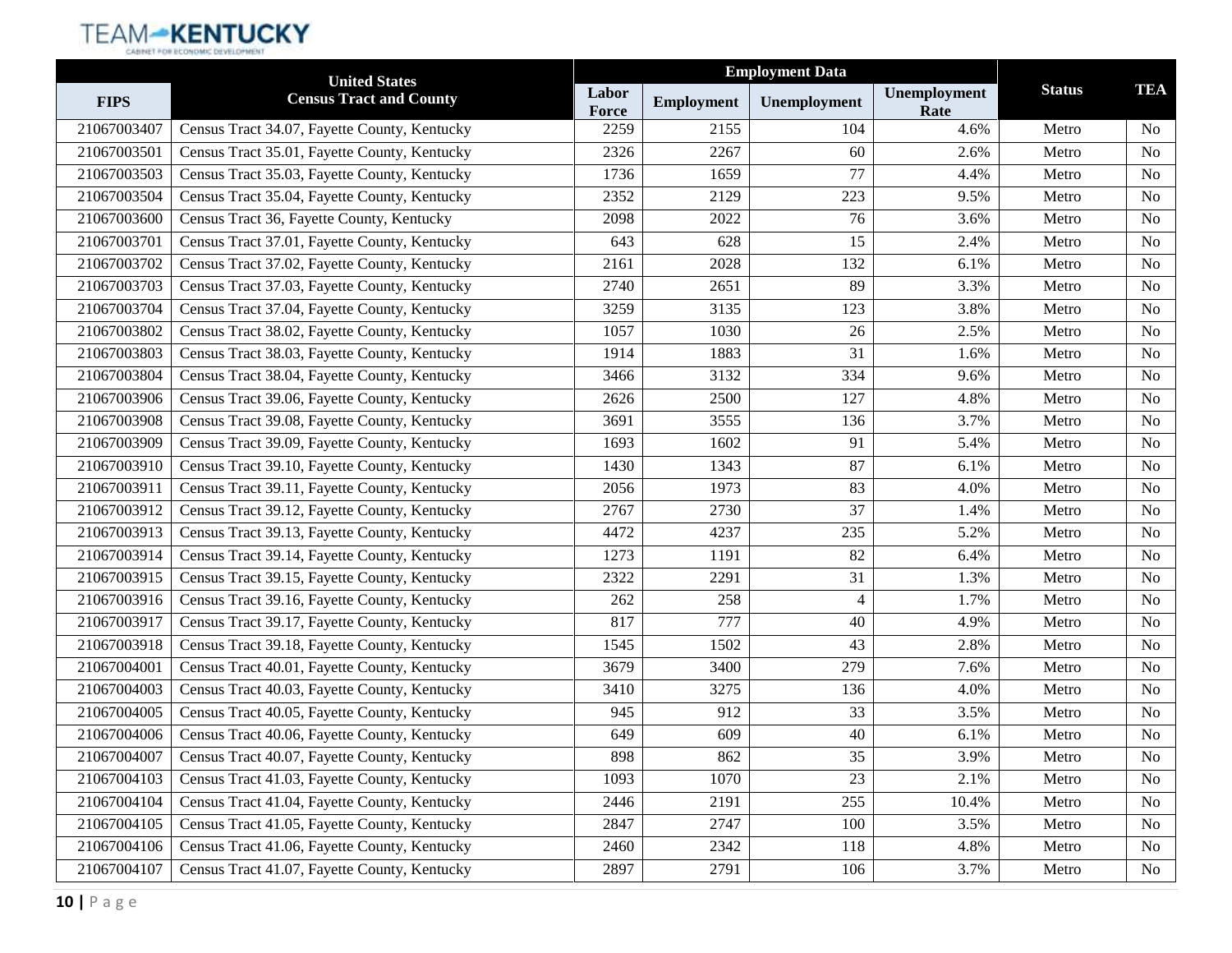|             | <b>United States</b>                            | <b>Employment Data</b> |                   |              |                      |                |                |
|-------------|-------------------------------------------------|------------------------|-------------------|--------------|----------------------|----------------|----------------|
| <b>FIPS</b> | <b>Census Tract and County</b>                  | Labor<br>Force         | <b>Employment</b> | Unemployment | Unemployment<br>Rate | <b>Status</b>  | <b>TEA</b>     |
| 21067004204 | Census Tract 42.04, Fayette County, Kentucky    | 3110                   | 2929              | 182          | 5.8%                 | Metro          | N <sub>0</sub> |
| 21067004205 | Census Tract 42.05, Fayette County, Kentucky    | 3646                   | 3472              | 174          | 4.8%                 | Metro          | N <sub>o</sub> |
| 21067004207 | Census Tract 42.07, Fayette County, Kentucky    | 1863                   | 1827              | 36           | 2.0%                 | Metro          | N <sub>0</sub> |
| 21067004208 | Census Tract 42.08, Fayette County, Kentucky    | 3678                   | 3546              | 131          | 3.6%                 | Metro          | N <sub>o</sub> |
| 21067004209 | Census Tract 42.09, Fayette County, Kentucky    | 2390                   | 2315              | 75           | 3.1%                 | Metro          | N <sub>o</sub> |
| 21067004210 | Census Tract 42.10, Fayette County, Kentucky    | 2979                   | 2904              | 75           | 2.5%                 | Metro          | N <sub>0</sub> |
| 21069920100 | Census Tract 9201, Fleming County, Kentucky     | 1556                   | 1439              | 117          | 7.5%                 | Rural          | Yes            |
| 21069920200 | Census Tract 9202, Fleming County, Kentucky     | 1481                   | 1341              | 140          | 9.5%                 | Rural          | Yes            |
| 21069920300 | Census Tract 9203, Fleming County, Kentucky     | 1071                   | 1020              | 52           | 4.8%                 | Rural          | Yes            |
| 21069920400 | Census Tract 9204, Fleming County, Kentucky     | 2026                   | 1887              | 140          | 6.9%                 | Rural          | Yes            |
| 21071920100 | Census Tract 9201, Floyd County, Kentucky       | 1133                   | 1054              | 79           | 7.0%                 | Rural          | Yes            |
| 21071920200 | Census Tract 9202, Floyd County, Kentucky       | 542                    | 520               | 22           | 4.0%                 | Rural          | Yes            |
| 21071920300 | Census Tract 9203, Floyd County, Kentucky       | 1492                   | 1394              | 98           | 6.6%                 | Rural          | Yes            |
| 21071920400 | Census Tract 9204, Floyd County, Kentucky       | 1198                   | 1117              | 81           | 6.8%                 | Rural          | Yes            |
| 21071920500 | Census Tract 9205, Floyd County, Kentucky       | 650                    | 579               | 71           | 10.9%                | Rural          | Yes            |
| 21071920600 | Census Tract 9206, Floyd County, Kentucky       | 587                    | 516               | 71           | 12.1%                | Rural          | Yes            |
| 21071920700 | Census Tract 9207, Floyd County, Kentucky       | 579                    | 508               | 71           | 12.3%                | Rural          | Yes            |
| 21071920800 | Census Tract 9208, Floyd County, Kentucky       | 1512                   | 1326              | 186          | 12.3%                | Rural          | Yes            |
| 21071920900 | Census Tract 9209, Floyd County, Kentucky       | 670                    | 572               | 98           | 14.6%                | Rural          | Yes            |
| 21071921000 | Census Tract 9210, Floyd County, Kentucky       | 2325                   | 2119              | 206          | 8.9%                 | Rural          | Yes            |
| 21073070100 | Census Tract 701, Franklin County, Kentucky     | 3261                   | 3106              | 155          | 4.8%                 | Frankfort city | N <sub>0</sub> |
| 21073070401 | Census Tract 704.01, Franklin County, Kentucky  | 1233                   | 1160              | 73           | 5.9%                 | Frankfort city | N <sub>o</sub> |
| 21073070402 | Census Tract 704.02, Franklin County, Kentucky  | 3169                   | 3073              | 95           | 3.0%                 | Frankfort city | N <sub>o</sub> |
| 21073070500 | Census Tract 705, Franklin County, Kentucky     | 1173                   | 1122              | 50           | 4.3%                 | Frankfort city | No             |
| 21073070600 | Census Tract 706, Franklin County, Kentucky     | 1793                   | 1717              | 76           | 4.2%                 | Frankfort city | N <sub>o</sub> |
| 21073070701 | Census Tract 707.01, Franklin County, Kentucky  | 2149                   | 1942              | 207          | 9.6%                 | Frankfort city | No             |
| 21073070702 | Census Tract 707.02, Franklin County, Kentucky  | 2711                   | 2614              | 97           | 3.6%                 | Frankfort city | N <sub>o</sub> |
| 21073070800 | Census Tract 708, Franklin County, Kentucky     | 2198                   | 2015              | 183          | 8.3%                 | Frankfort city | No             |
| 21073071000 | Census Tract 710, Franklin County, Kentucky     | 2648                   | 2531              | 117          | 4.4%                 | Frankfort city | No             |
| 21073071100 | Census Tract 711, Franklin County, Kentucky     | 2844                   | 2537              | 307          | 10.8%                | Frankfort city | N <sub>0</sub> |
| 21073071200 | Census Tract 712, Franklin County, Kentucky     | 1567                   | 1300              | 267          | 17.0%                | Frankfort city | Yes            |
| 21075960100 | Census Tract 9601, Fulton County, Kentucky      | 1166                   | 1121              | 45           | 3.9%                 | Rural          | Yes            |
| 21075960200 | Census Tract 9602, Fulton County, Kentucky      | 817                    | 733               | 84           | 10.3%                | Rural          | Yes            |
| 21077960101 | Census Tract 9601.01, Gallatin County, Kentucky | 2830                   | 2664              | 166          | 5.9%                 | Metro          | No             |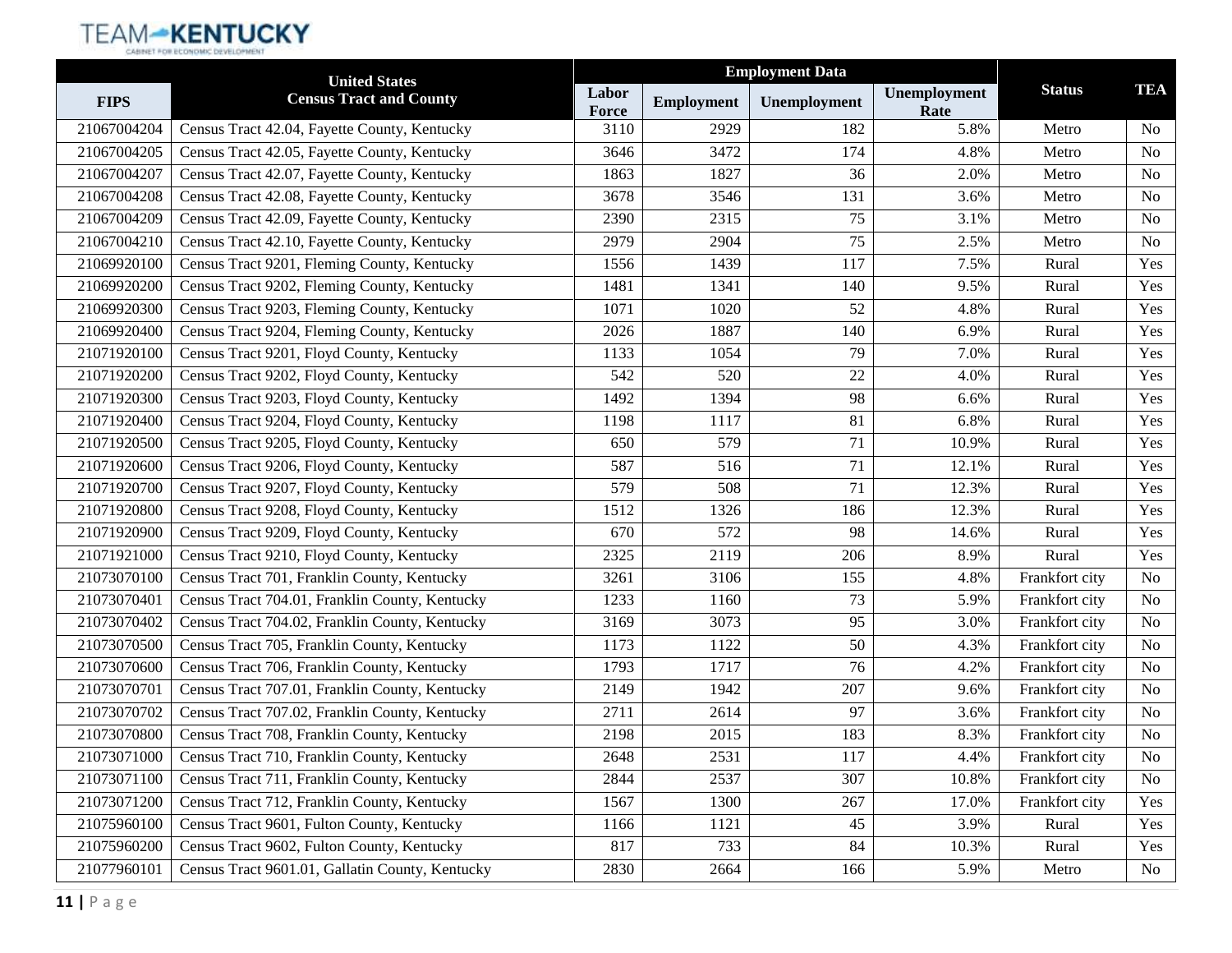|             | <b>United States</b>                            |                | <b>Employment Data</b> |              |                      |               |                |
|-------------|-------------------------------------------------|----------------|------------------------|--------------|----------------------|---------------|----------------|
| <b>FIPS</b> | <b>Census Tract and County</b>                  | Labor<br>Force | <b>Employment</b>      | Unemployment | Unemployment<br>Rate | <b>Status</b> | <b>TEA</b>     |
| 21077960102 | Census Tract 9601.02, Gallatin County, Kentucky | 1182           | 1107                   | 75           | 6.4%                 | Metro         | <b>No</b>      |
| 21079970100 | Census Tract 9701, Garrard County, Kentucky     | 3219           | 3099                   | 120          | 3.7%                 | Rural         | Yes            |
| 21079970200 | Census Tract 9702, Garrard County, Kentucky     | 1600           | 1463                   | 137          | 8.6%                 | Rural         | Yes            |
| 21079970300 | Census Tract 9703, Garrard County, Kentucky     | 1389           | 1294                   | 95           | 6.8%                 | Rural         | Yes            |
| 21079970400 | Census Tract 9704, Garrard County, Kentucky     | 1321           | 1199                   | 121          | 9.2%                 | Rural         | Yes            |
| 21081920100 | Census Tract 9201, Grant County, Kentucky       | 4256           | 4033                   | 223          | 5.2%                 | Rural         | Yes            |
| 21081920200 | Census Tract 9202, Grant County, Kentucky       | 3358           | 3115                   | 243          | 7.2%                 | Rural         | Yes            |
| 21081920300 | Census Tract 9203, Grant County, Kentucky       | 2882           | 2703                   | 179          | 6.2%                 | Rural         | Yes            |
| 21081920400 | Census Tract 9204, Grant County, Kentucky       | 1029           | 856                    | 173          | 16.8%                | Rural         | Yes            |
| 21083020100 | Census Tract 201, Graves County, Kentucky       | 1545           | 1432                   | 113          | 7.3%                 | Rural         | Yes            |
| 21083020200 | Census Tract 202, Graves County, Kentucky       | 1871           | 1822                   | 50           | 2.7%                 | Rural         | Yes            |
| 21083020300 | Census Tract 203, Graves County, Kentucky       | 1999           | 1721                   | 278          | 13.9%                | Rural         | Yes            |
| 21083020400 | Census Tract 204, Graves County, Kentucky       | 1413           | 1341                   | 73           | 5.1%                 | Rural         | Yes            |
| 21083020500 | Census Tract 205, Graves County, Kentucky       | 1691           | 1613                   | 77           | 4.6%                 | Rural         | Yes            |
| 21083020600 | Census Tract 206, Graves County, Kentucky       | 1143           | 1062                   | 81           | 7.1%                 | Rural         | Yes            |
| 21083020700 | Census Tract 207, Graves County, Kentucky       | 2271           | 2242                   | 29           | 1.3%                 | Rural         | Yes            |
| 21083020800 | Census Tract 208, Graves County, Kentucky       | 2271           | 2121                   | 150          | 6.6%                 | Rural         | Yes            |
| 21083020900 | Census Tract 209, Graves County, Kentucky       | 1426           | 1348                   | 78           | 5.5%                 | Rural         | Yes            |
| 21085950100 | Census Tract 9501, Grayson County, Kentucky     | 1128           | 1055                   | 73           | 6.5%                 | Rural         | Yes            |
| 21085950200 | Census Tract 9502, Grayson County, Kentucky     | 1426           | 1238                   | 189          | 13.2%                | Rural         | Yes            |
| 21085950300 | Census Tract 9503, Grayson County, Kentucky     | 1827           | 1632                   | 195          | 10.7%                | Rural         | Yes            |
| 21085950400 | Census Tract 9504, Grayson County, Kentucky     | 2743           | 2623                   | 120          | 4.4%                 | Rural         | Yes            |
| 21085950500 | Census Tract 9505, Grayson County, Kentucky     | 1150           | 1075                   | 75           | 6.5%                 | Rural         | Yes            |
| 21085950600 | Census Tract 9506, Grayson County, Kentucky     | 1584           | 1468                   | 116          | 7.3%                 | Rural         | Yes            |
| 21085950700 | Census Tract 9507, Grayson County, Kentucky     | 846            | 782                    | 64           | 7.6%                 | Rural         | Yes            |
| 21087930100 | Census Tract 9301, Green County, Kentucky       | 1273           | 1256                   | 17           | 1.3%                 | Rural         | Yes            |
| 21087930200 | Census Tract 9302, Green County, Kentucky       | 1932           | 1781                   | 151          | 7.8%                 | Rural         | Yes            |
| 21087930300 | Census Tract 9303, Green County, Kentucky       | 1247           | 1166                   | 81           | 6.5%                 | Rural         | Yes            |
| 21087930400 | Census Tract 9304, Green County, Kentucky       | 690            | 663                    | 27           | 3.9%                 | Rural         | Yes            |
| 21089040100 | Census Tract 401, Greenup County, Kentucky      | 1681           | 1636                   | 45           | 2.7%                 | Metro         | N <sub>o</sub> |
| 21089040201 | Census Tract 402.01, Greenup County, Kentucky   | 1152           | 999                    | 153          | 13.3%                | Metro         | Yes            |
| 21089040202 | Census Tract 402.02, Greenup County, Kentucky   | 1767           | 1638                   | 128          | 7.3%                 | Metro         | No             |
| 21089040300 | Census Tract 403, Greenup County, Kentucky      | 1651           | 1484                   | 166          | 10.1%                | Metro         | No             |
| 21089040400 | Census Tract 404, Greenup County, Kentucky      | 2114           | 1851                   | 263          | 12.4%                | Metro         | Yes            |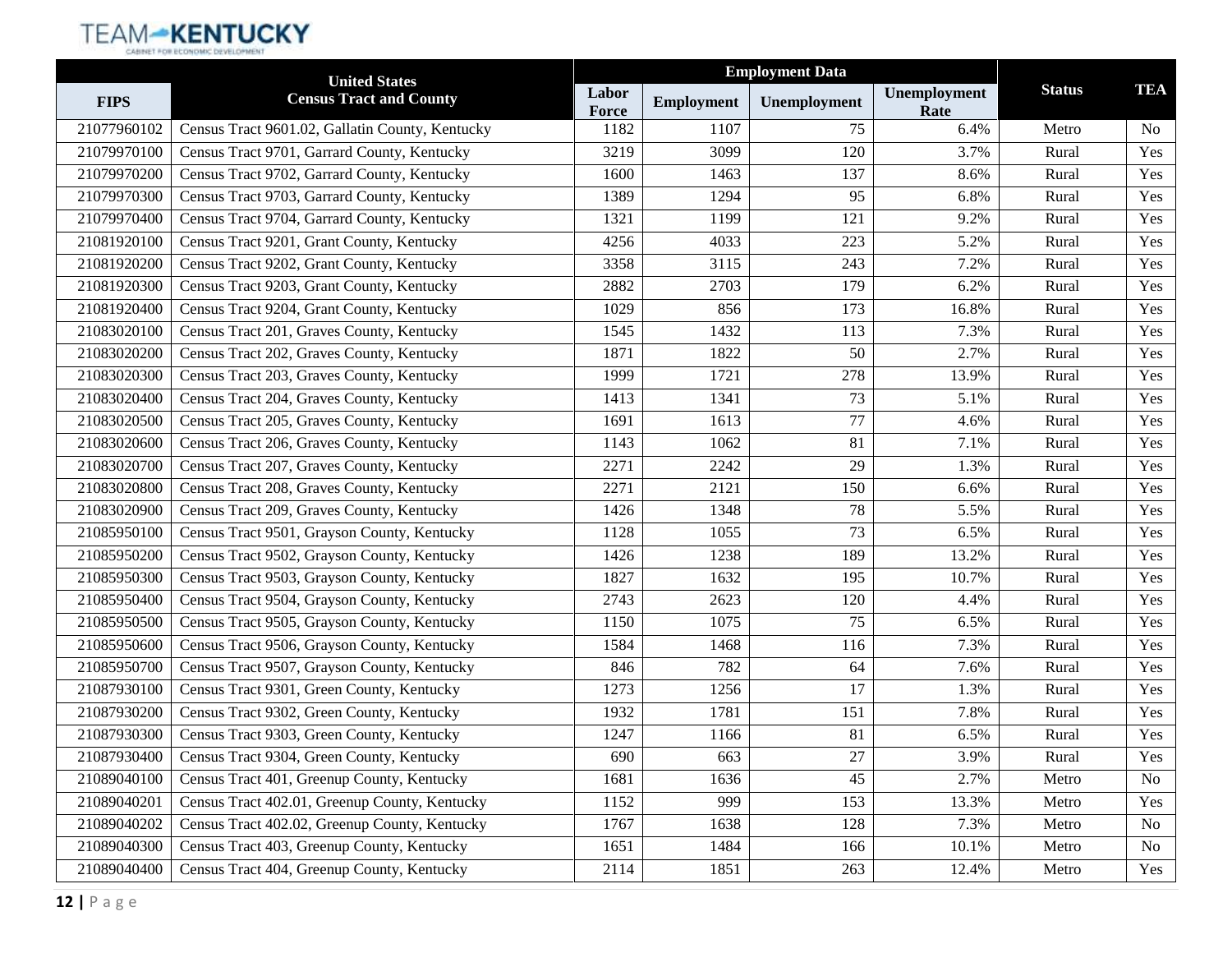|             | <b>United States</b>                          |                |                   | <b>Employment Data</b> |                      |               |                |
|-------------|-----------------------------------------------|----------------|-------------------|------------------------|----------------------|---------------|----------------|
| <b>FIPS</b> | <b>Census Tract and County</b>                | Labor<br>Force | <b>Employment</b> | Unemployment           | Unemployment<br>Rate | <b>Status</b> | <b>TEA</b>     |
| 21089040501 | Census Tract 405.01, Greenup County, Kentucky | 1087           | 1035              | 51                     | 4.7%                 | Metro         | N <sub>o</sub> |
| 21089040502 | Census Tract 405.02, Greenup County, Kentucky | 1592           | 1452              | 139                    | 8.8%                 | Metro         | No             |
| 21089040600 | Census Tract 406, Greenup County, Kentucky    | 1058           | 972               | 86                     | 8.1%                 | Metro         | No             |
| 21089040700 | Census Tract 407, Greenup County, Kentucky    | 1138           | 996               | 142                    | 12.5%                | Metro         | Yes            |
| 21091960100 | Census Tract 9601, Hancock County, Kentucky   | 1081           | 1004              | 77                     | 7.1%                 | Metro         | No             |
| 21091960200 | Census Tract 9602, Hancock County, Kentucky   | 1562           | 1463              | 100                    | 6.4%                 | Metro         | N <sub>o</sub> |
| 21091960300 | Census Tract 9603, Hancock County, Kentucky   | 1165           | 1108              | 56                     | 4.8%                 | Metro         | No             |
| 21093000100 | Census Tract 1, Hardin County, Kentucky       | 383            | 352               | 30                     | 7.9%                 | Metro         | N <sub>o</sub> |
| 21093000201 | Census Tract 2.01, Hardin County, Kentucky    | 264            | 254               | 10                     | 4.0%                 | Metro         | No             |
| 21093000202 | Census Tract 2.02, Hardin County, Kentucky    | 1008           | 952               | 56                     | 5.5%                 | Metro         | No             |
| 21093000300 | Census Tract 3, Hardin County, Kentucky       | 2178           | 1890              | 288                    | 13.2%                | Metro         | Yes            |
| 21093000400 | Census Tract 4, Hardin County, Kentucky       | 2172           | 1745              | 427                    | 19.7%                | Metro         | Yes            |
| 21093000500 | Census Tract 5, Hardin County, Kentucky       | 1122           | 1006              | 116                    | 10.4%                | Metro         | No             |
| 21093000600 | Census Tract 6, Hardin County, Kentucky       | 1695           | 1554              | 142                    | 8.4%                 | Metro         | No             |
| 21093000700 | Census Tract 7, Hardin County, Kentucky       | 2080           | 1904              | 175                    | 8.4%                 | Metro         | N <sub>o</sub> |
| 21093000800 | Census Tract 8, Hardin County, Kentucky       | 2012           | 1931              | 81                     | 4.0%                 | Metro         | No             |
| 21093000901 | Census Tract 9.01, Hardin County, Kentucky    | 5680           | 5335              | 345                    | 6.1%                 | Metro         | No             |
| 21093000902 | Census Tract 9.02, Hardin County, Kentucky    | 1902           | 1754              | 149                    | 7.8%                 | Metro         | No             |
| 21093001001 | Census Tract 10.01, Hardin County, Kentucky   | 3536           | 3374              | 163                    | 4.6%                 | Metro         | No             |
| 21093001002 | Census Tract 10.02, Hardin County, Kentucky   | 4430           | 4253              | 177                    | 4.0%                 | Metro         | N <sub>o</sub> |
| 21093001100 | Census Tract 11, Hardin County, Kentucky      | 2078           | 1942              | 136                    | 6.5%                 | Metro         | <b>No</b>      |
| 21093001200 | Census Tract 12, Hardin County, Kentucky      | 1770           | 1646              | 124                    | 7.0%                 | Metro         | No             |
| 21093001300 | Census Tract 13, Hardin County, Kentucky      | 2568           | 2455              | 113                    | 4.4%                 | Metro         | N <sub>o</sub> |
| 21093001401 | Census Tract 14.01, Hardin County, Kentucky   | 1849           | 1706              | 143                    | 7.7%                 | Metro         | No             |
| 21093001402 | Census Tract 14.02, Hardin County, Kentucky   | 1838           | 1721              | 117                    | 6.4%                 | Metro         | N <sub>o</sub> |
| 21093001500 | Census Tract 15, Hardin County, Kentucky      | 1104           | 979               | 125                    | 11.4%                | Metro         | No             |
| 21093001600 | Census Tract 16, Hardin County, Kentucky      | 3895           | 3735              | 160                    | 4.1%                 | Metro         | No             |
| 21093001700 | Census Tract 17, Hardin County, Kentucky      | 3938           | 3631              | 307                    | 7.8%                 | Metro         | N <sub>o</sub> |
| 21093980100 | Census Tract 9801, Hardin County, Kentucky    | 79             | 79                | $\boldsymbol{0}$       | $0.0\%$              | Metro         | No             |
| 21095970100 | Census Tract 9701, Harlan County, Kentucky    | 330            | 324               | 6                      | 1.8%                 | Rural         | Yes            |
| 21095970200 | Census Tract 9702, Harlan County, Kentucky    | 831            | 691               | 140                    | 16.9%                | Rural         | Yes            |
| 21095970300 | Census Tract 9703, Harlan County, Kentucky    | 339            | 289               | 50                     | 14.7%                | Rural         | Yes            |
| 21095970400 | Census Tract 9704, Harlan County, Kentucky    | 301            | 265               | 35                     | 11.7%                | Rural         | Yes            |
| 21095970500 | Census Tract 9705, Harlan County, Kentucky    | 237            | 197               | 40                     | 17.0%                | Rural         | Yes            |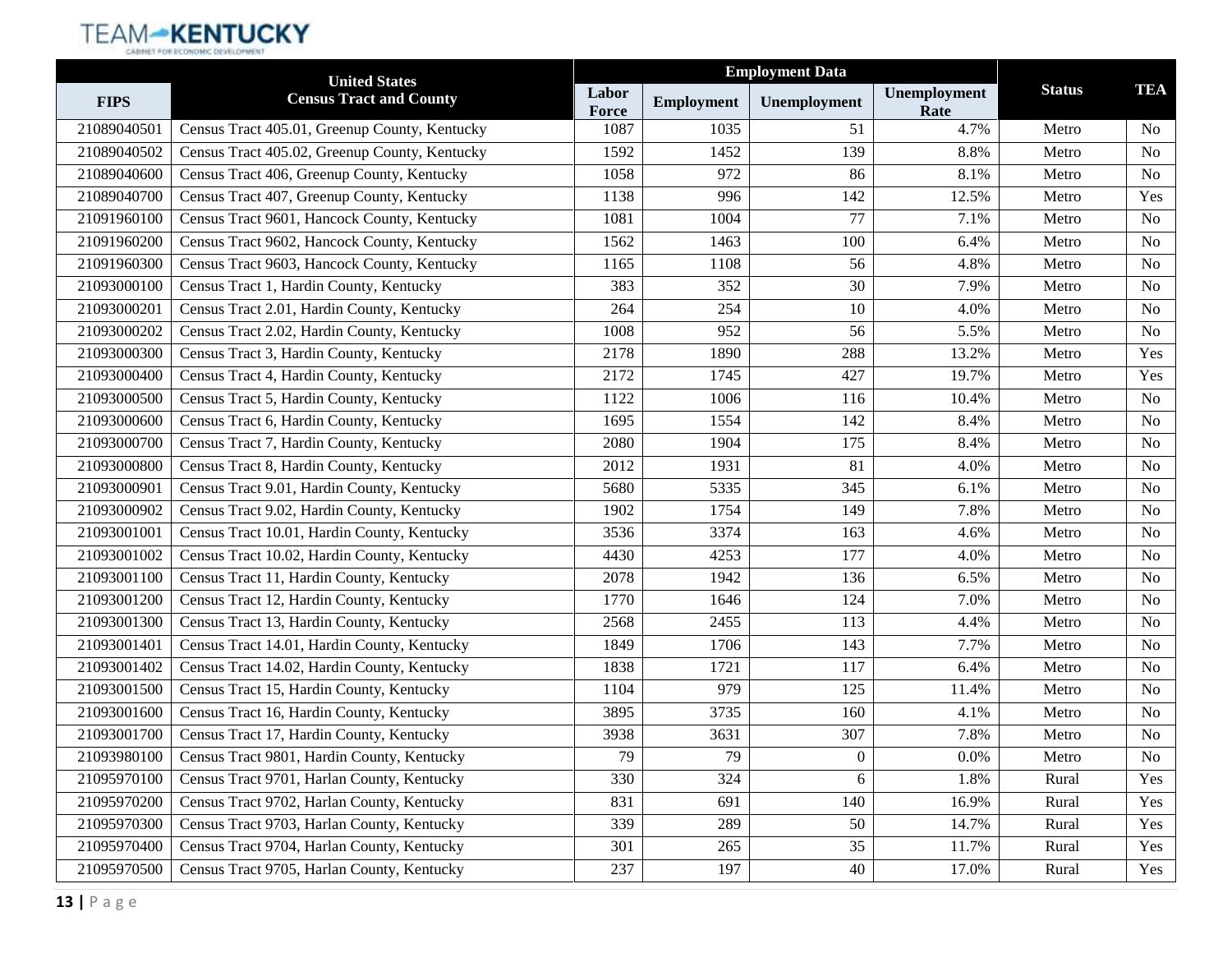|             | <b>United States</b>                            |                |                   |              |                      |               |                |
|-------------|-------------------------------------------------|----------------|-------------------|--------------|----------------------|---------------|----------------|
| <b>FIPS</b> | <b>Census Tract and County</b>                  | Labor<br>Force | <b>Employment</b> | Unemployment | Unemployment<br>Rate | <b>Status</b> | <b>TEA</b>     |
| 21095970600 | Census Tract 9706, Harlan County, Kentucky      | 647            | 607               | 40           | 6.2%                 | Rural         | Yes            |
| 21095970700 | Census Tract 9707, Harlan County, Kentucky      | 1022           | 922               | 100          | 9.8%                 | Rural         | Yes            |
| 21095970800 | Census Tract 9708, Harlan County, Kentucky      | 291            | 274               | 16           | 5.6%                 | Rural         | Yes            |
| 21095970900 | Census Tract 9709, Harlan County, Kentucky      | 953            | 743               | 210          | 22.0%                | Rural         | Yes            |
| 21095971000 | Census Tract 9710, Harlan County, Kentucky      | 1044           | 903               | 141          | 13.5%                | Rural         | Yes            |
| 21095971300 | Census Tract 9713, Harlan County, Kentucky      | 553            | 553               | $\theta$     | 0.0%                 | Rural         | Yes            |
| 21097950100 | Census Tract 9501, Harrison County, Kentucky    | 1193           | 1065              | 128          | 10.8%                | Rural         | Yes            |
| 21097950200 | Census Tract 9502, Harrison County, Kentucky    | 1063           | 993               | 70           | 6.6%                 | Rural         | Yes            |
| 21097950300 | Census Tract 9503, Harrison County, Kentucky    | 2859           | 2672              | 187          | 6.5%                 | Rural         | Yes            |
| 21097950400 | Census Tract 9504, Harrison County, Kentucky    | 1408           | 1324              | 84           | 6.0%                 | Rural         | Yes            |
| 21097950500 | Census Tract 9505, Harrison County, Kentucky    | 2189           | 2123              | 66           | 3.0%                 | Rural         | Yes            |
| 21099970100 | Census Tract 9701, Hart County, Kentucky        | 954            | 917               | 38           | 4.0%                 | Rural         | Yes            |
| 21099970200 | Census Tract 9702, Hart County, Kentucky        | 978            | 926               | 52           | 5.3%                 | Rural         | Yes            |
| 21099970300 | Census Tract 9703, Hart County, Kentucky        | 2079           | 2008              | 71           | 3.4%                 | Rural         | Yes            |
| 21099970400 | Census Tract 9704, Hart County, Kentucky        | 1987           | 1769              | 218          | 11.0%                | Rural         | Yes            |
| 21099970500 | Census Tract 9705, Hart County, Kentucky        | 1696           | 1579              | 117          | 6.9%                 | Rural         | Yes            |
| 21101020100 | Census Tract 201, Henderson County, Kentucky    | 838            | 789               | 49           | 5.8%                 | Metro         | N <sub>o</sub> |
| 21101020200 | Census Tract 202, Henderson County, Kentucky    | 861            | 808               | 53           | 6.1%                 | Metro         | N <sub>0</sub> |
| 21101020300 | Census Tract 203, Henderson County, Kentucky    | 712            | 692               | 20           | 2.8%                 | Metro         | No             |
| 21101020400 | Census Tract 204, Henderson County, Kentucky    | 1046           | 991               | 55           | 5.3%                 | Metro         | N <sub>0</sub> |
| 21101020500 | Census Tract 205, Henderson County, Kentucky    | 862            | 798               | 64           | 7.4%                 | Metro         | N <sub>0</sub> |
| 21101020601 | Census Tract 206.01, Henderson County, Kentucky | 2796           | 2777              | 19           | 0.7%                 | Metro         | N <sub>o</sub> |
| 21101020602 | Census Tract 206.02, Henderson County, Kentucky | 2014           | 1763              | 251          | 12.5%                | Metro         | Yes            |
| 21101020701 | Census Tract 207.01, Henderson County, Kentucky | 2609           | 2493              | 116          | 4.5%                 | Metro         | No             |
| 21101020702 | Census Tract 207.02, Henderson County, Kentucky | 3549           | 3285              | 264          | 7.4%                 | Metro         | N <sub>0</sub> |
| 21101020800 | Census Tract 208, Henderson County, Kentucky    | 2286           | 2168              | 118          | 5.1%                 | Metro         | No             |
| 21101020900 | Census Tract 209, Henderson County, Kentucky    | 3350           | 3080              | 270          | 8.1%                 | Metro         | No             |
| 21103090100 | Census Tract 901, Henry County, Kentucky        | 1485           | 1378              | 107          | 7.2%                 | Metro         | No             |
| 21103090200 | Census Tract 902, Henry County, Kentucky        | 1706           | 1596              | 110          | 6.5%                 | Metro         | No             |
| 21103090301 | Census Tract 903.01, Henry County, Kentucky     | 1693           | 1596              | 97           | 5.7%                 | Metro         | N <sub>0</sub> |
| 21103090302 | Census Tract 903.02, Henry County, Kentucky     | 1793           | 1694              | 98           | 5.5%                 | Metro         | No             |
| 21103090400 | Census Tract 904, Henry County, Kentucky        | 1394           | 1347              | 47           | 3.4%                 | Metro         | No             |
| 21105970100 | Census Tract 9701, Hickman County, Kentucky     | 1720           | 1625              | 95           | 5.5%                 | Rural         | Yes            |
| 21107970100 | Census Tract 9701, Hopkins County, Kentucky     | 1166           | 1122              | 44           | 3.8%                 | Rural         | Yes            |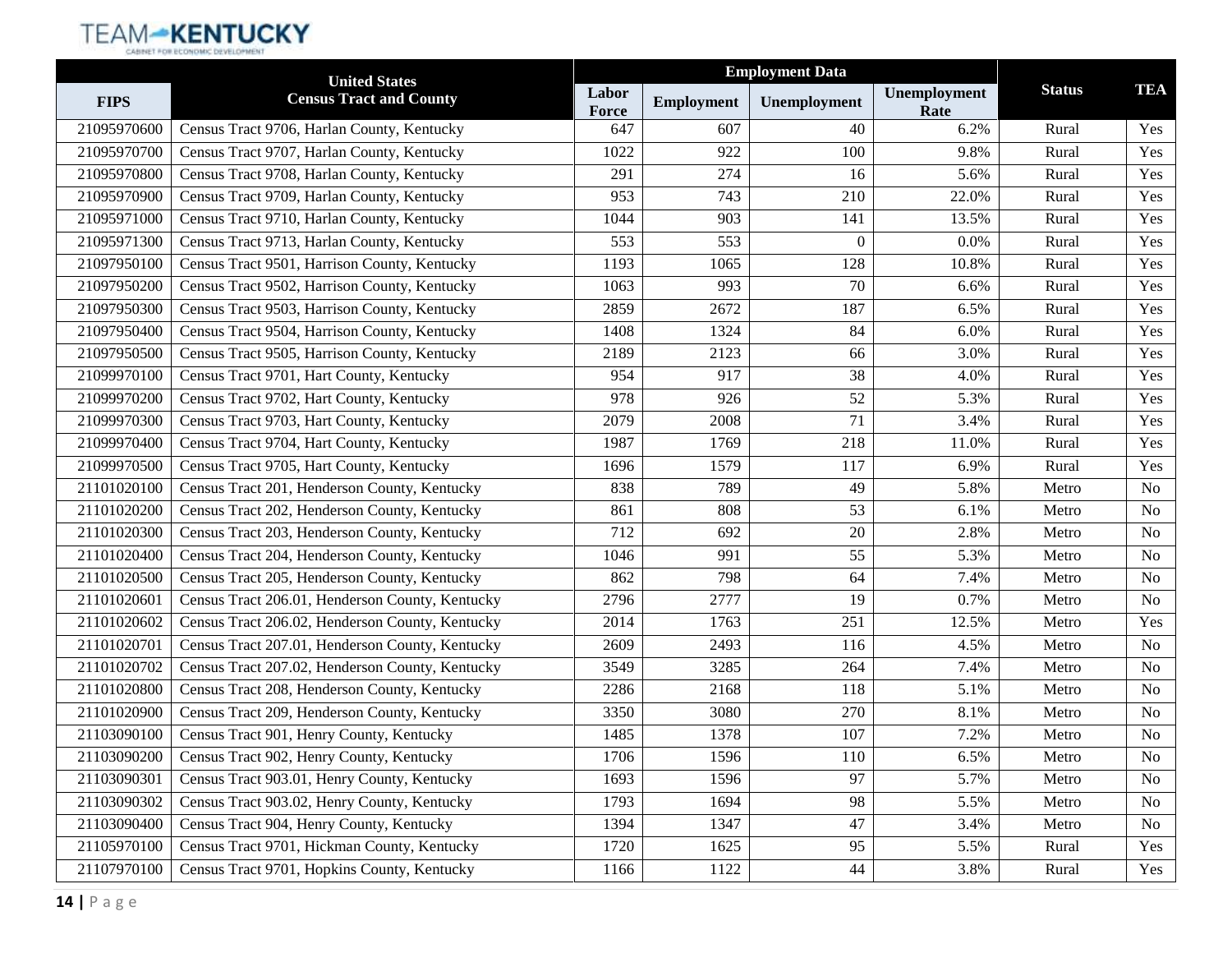|             | <b>United States</b>                        |                |                   |              |                      |               |            |
|-------------|---------------------------------------------|----------------|-------------------|--------------|----------------------|---------------|------------|
| <b>FIPS</b> | <b>Census Tract and County</b>              | Labor<br>Force | <b>Employment</b> | Unemployment | Unemployment<br>Rate | <b>Status</b> | <b>TEA</b> |
| 21107970200 | Census Tract 9702, Hopkins County, Kentucky | 1505           | 1392              | 114          | 7.5%                 | Rural         | Yes        |
| 21107970300 | Census Tract 9703, Hopkins County, Kentucky | 2809           | 2556              | 253          | 9.0%                 | Rural         | Yes        |
| 21107970400 | Census Tract 9704, Hopkins County, Kentucky | 825            | 758               | 67           | 8.1%                 | Rural         | Yes        |
| 21107970500 | Census Tract 9705, Hopkins County, Kentucky | 2137           | 2058              | 78           | 3.7%                 | Rural         | Yes        |
| 21107970600 | Census Tract 9706, Hopkins County, Kentucky | 1146           | 929               | 217          | 19.0%                | Rural         | Yes        |
| 21107970700 | Census Tract 9707, Hopkins County, Kentucky | 1923           | 1860              | 62           | 3.2%                 | Rural         | Yes        |
| 21107970800 | Census Tract 9708, Hopkins County, Kentucky | 1238           | 1080              | 158          | 12.7%                | Rural         | Yes        |
| 21107970900 | Census Tract 9709, Hopkins County, Kentucky | 1484           | 1374              | 110          | 7.4%                 | Rural         | Yes        |
| 21107971000 | Census Tract 9710, Hopkins County, Kentucky | 1041           | 1002              | 39           | 3.8%                 | Rural         | Yes        |
| 21107971100 | Census Tract 9711, Hopkins County, Kentucky | 1019           | 904               | 115          | 11.3%                | Rural         | Yes        |
| 21107971300 | Census Tract 9713, Hopkins County, Kentucky | 1857           | 1780              | 77           | 4.1%                 | Rural         | Yes        |
| 21109960100 | Census Tract 9601, Jackson County, Kentucky | 1440           | 1289              | 151          | 10.5%                | Rural         | Yes        |
| 21109960200 | Census Tract 9602, Jackson County, Kentucky | 928            | 811               | 117          | 12.6%                | Rural         | Yes        |
| 21109960300 | Census Tract 9603, Jackson County, Kentucky | 1683           | 1600              | 83           | 4.9%                 | Rural         | Yes        |
| 21111000200 | Census Tract 2, Jefferson County, Kentucky  | 924            | 726               | 198          | 21.4%                | Metro         | Yes        |
| 21111000300 | Census Tract 3, Jefferson County, Kentucky  | 1033           | 790               | 243          | 23.5%                | Metro         | Yes        |
| 21111000400 | Census Tract 4, Jefferson County, Kentucky  | 1836           | 1439              | 397          | 21.6%                | Metro         | Yes        |
| 21111000600 | Census Tract 6, Jefferson County, Kentucky  | 733            | 603               | 130          | 17.7%                | Metro         | Yes        |
| 21111000700 | Census Tract 7, Jefferson County, Kentucky  | 1084           | 850               | 234          | 21.6%                | Metro         | Yes        |
| 21111000800 | Census Tract 8, Jefferson County, Kentucky  | 1089           | 774               | 316          | 29.0%                | Metro         | Yes        |
| 21111000900 | Census Tract 9, Jefferson County, Kentucky  | 746            | 606               | 141          | 18.9%                | Metro         | Yes        |
| 21111001000 | Census Tract 10, Jefferson County, Kentucky | 1179           | 941               | 238          | 20.2%                | Metro         | Yes        |
| 21111001100 | Census Tract 11, Jefferson County, Kentucky | 1258           | 1122              | 136          | 10.8%                | Metro         | No         |
| 21111001200 | Census Tract 12, Jefferson County, Kentucky | 1215           | 879               | 336          | 27.7%                | Metro         | Yes        |
| 21111001400 | Census Tract 14, Jefferson County, Kentucky | 1247           | 963               | 284          | 22.8%                | Metro         | Yes        |
| 21111001500 | Census Tract 15, Jefferson County, Kentucky | 1158           | 956               | 201          | 17.4%                | Metro         | Yes        |
| 21111001600 | Census Tract 16, Jefferson County, Kentucky | 1164           | 1046              | 118          | 10.1%                | Metro         | No         |
| 21111001700 | Census Tract 17, Jefferson County, Kentucky | 941            | 731               | 210          | 22.3%                | Metro         | Yes        |
| 21111001800 | Census Tract 18, Jefferson County, Kentucky | 500            | 451               | 50           | $9.9\%$              | Metro         | No         |
| 21111002100 | Census Tract 21, Jefferson County, Kentucky | 911            | 709               | 201          | 22.1%                | Metro         | Yes        |
| 21111002300 | Census Tract 23, Jefferson County, Kentucky | 866            | 783               | 83           | 9.5%                 | Metro         | No         |
| 21111002400 | Census Tract 24, Jefferson County, Kentucky | 2097           | 1648              | 449          | 21.4%                | Metro         | Yes        |
| 21111002700 | Census Tract 27, Jefferson County, Kentucky | 1040           | 785               | 255          | 24.5%                | Metro         | Yes        |
| 21111002800 | Census Tract 28, Jefferson County, Kentucky | 1086           | 927               | 159          | 14.6%                | Metro         | Yes        |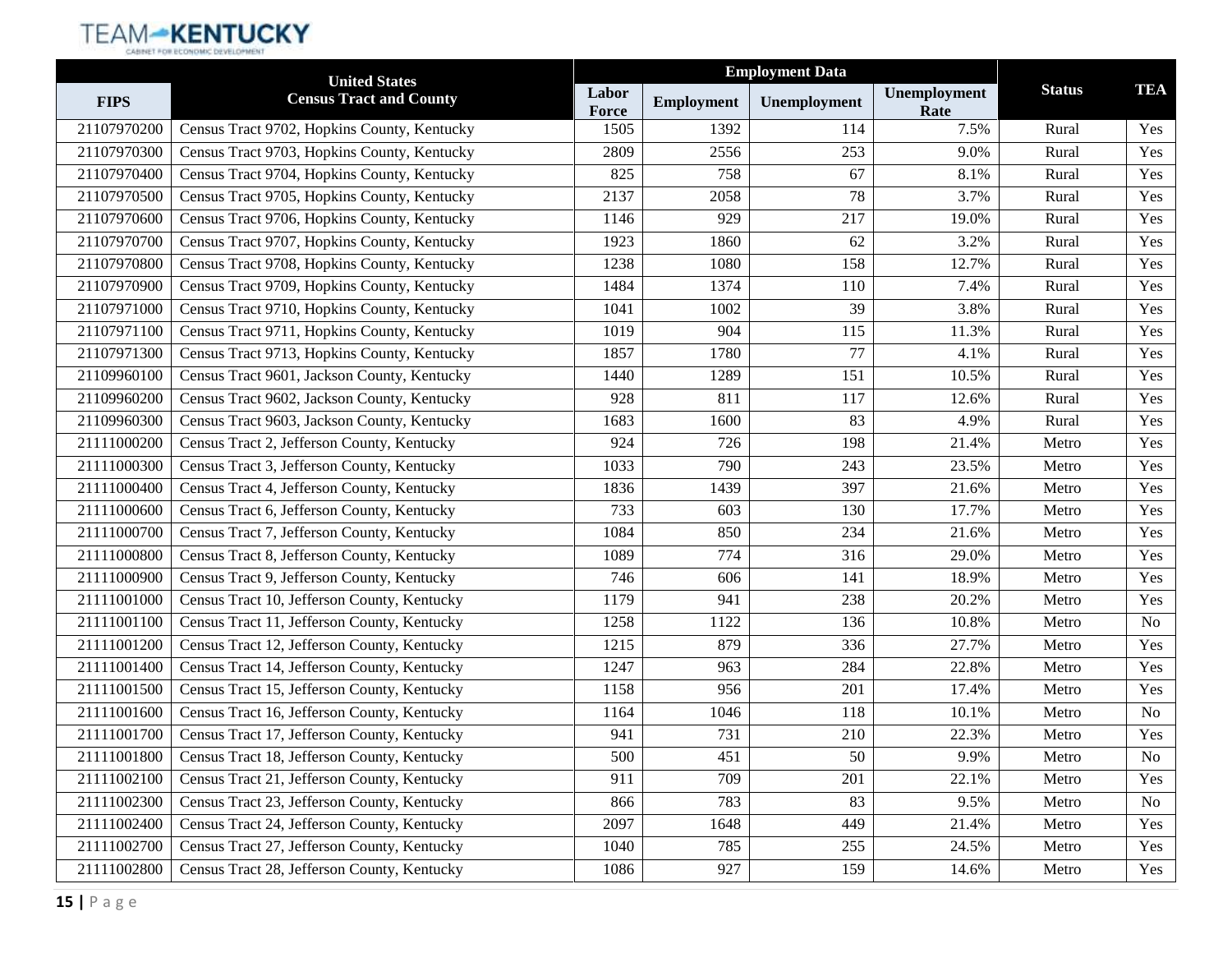|             | <b>United States</b>                           |                |                   |              |                      |               |                |
|-------------|------------------------------------------------|----------------|-------------------|--------------|----------------------|---------------|----------------|
| <b>FIPS</b> | <b>Census Tract and County</b>                 | Labor<br>Force | <b>Employment</b> | Unemployment | Unemployment<br>Rate | <b>Status</b> | <b>TEA</b>     |
| 21111003000 | Census Tract 30, Jefferson County, Kentucky    | 968            | 453               | 516          | 53.3%                | Metro         | Yes            |
| 21111003500 | Census Tract 35, Jefferson County, Kentucky    | 2433           | 2112              | 322          | 13.2%                | Metro         | Yes            |
| 21111003600 | Census Tract 36, Jefferson County, Kentucky    | 2185           | 1825              | 360          | 16.5%                | Metro         | Yes            |
| 21111003700 | Census Tract 37, Jefferson County, Kentucky    | 761            | 709               | 52           | 6.9%                 | Metro         | No             |
| 21111003800 | Census Tract 38, Jefferson County, Kentucky    | 1485           | 1306              | 178          | 12.0%                | Metro         | N <sub>o</sub> |
| 21111003900 | Census Tract 39, Jefferson County, Kentucky    | 1832           | 1583              | 249          | 13.6%                | Metro         | Yes            |
| 21111004000 | Census Tract 40, Jefferson County, Kentucky    | 852            | 746               | 106          | 12.4%                | Metro         | Yes            |
| 21111004100 | Census Tract 41, Jefferson County, Kentucky    | 1393           | 1177              | 216          | 15.5%                | Metro         | Yes            |
| 21111004301 | Census Tract 43.01, Jefferson County, Kentucky | 1623           | 1298              | 325          | 20.0%                | Metro         | Yes            |
| 21111004302 | Census Tract 43.02, Jefferson County, Kentucky | 451            | 361               | 90           | 19.9%                | Metro         | Yes            |
| 21111004400 | Census Tract 44, Jefferson County, Kentucky    | 2043           | 1883              | 160          | 7.8%                 | Metro         | No             |
| 21111004500 | Census Tract 45, Jefferson County, Kentucky    | 1427           | 1203              | 225          | 15.7%                | Metro         | Yes            |
| 21111004600 | Census Tract 46, Jefferson County, Kentucky    | 2200           | 2125              | 75           | 3.4%                 | Metro         | N <sub>o</sub> |
| 21111004900 | Census Tract 49, Jefferson County, Kentucky    | 1157           | 980               | 177          | 15.3%                | Metro         | Yes            |
| 21111005000 | Census Tract 50, Jefferson County, Kentucky    | 791            | 674               | 117          | 14.7%                | Metro         | Yes            |
| 21111005100 | Census Tract 51, Jefferson County, Kentucky    | 1145           | 1052              | 92           | 8.1%                 | Metro         | N <sub>o</sub> |
| 21111005200 | Census Tract 52, Jefferson County, Kentucky    | 1791           | 1746              | 45           | 2.5%                 | Metro         | N <sub>o</sub> |
| 21111005300 | Census Tract 53, Jefferson County, Kentucky    | 2129           | 1828              | 301          | 14.1%                | Metro         | Yes            |
| 21111005600 | Census Tract 56, Jefferson County, Kentucky    | 1967           | 1769              | 198          | 10.1%                | Metro         | No             |
| 21111005900 | Census Tract 59, Jefferson County, Kentucky    | 1811           | 1500              | 311          | 17.2%                | Metro         | Yes            |
| 21111006200 | Census Tract 62, Jefferson County, Kentucky    | 1332           | 1247              | 85           | 6.4%                 | Metro         | N <sub>o</sub> |
| 21111006300 | Census Tract 63, Jefferson County, Kentucky    | 952            | 915               | 38           | 4.0%                 | Metro         | N <sub>o</sub> |
| 21111006400 | Census Tract 64, Jefferson County, Kentucky    | 1071           | 1056              | 15           | 1.4%                 | Metro         | N <sub>o</sub> |
| 21111006500 | Census Tract 65, Jefferson County, Kentucky    | 1437           | 1128              | 309          | 21.5%                | Metro         | Yes            |
| 21111006600 | Census Tract 66, Jefferson County, Kentucky    | 1184           | 1115              | 69           | 5.8%                 | Metro         | N <sub>o</sub> |
| 21111006800 | Census Tract 68, Jefferson County, Kentucky    | 1354           | 1324              | 29           | 2.2%                 | Metro         | No             |
| 21111006900 | Census Tract 69, Jefferson County, Kentucky    | 1465           | 1382              | 83           | 5.6%                 | Metro         | No             |
| 21111007000 | Census Tract 70, Jefferson County, Kentucky    | 1273           | 1163              | 110          | 8.7%                 | Metro         | No             |
| 21111007100 | Census Tract 71, Jefferson County, Kentucky    | 2742           | 2634              | 108          | 3.9%                 | Metro         | No             |
| 21111007400 | Census Tract 74, Jefferson County, Kentucky    | 1440           | 1417              | 23           | 1.6%                 | Metro         | N <sub>0</sub> |
| 21111007501 | Census Tract 75.01, Jefferson County, Kentucky | 2624           | 2568              | 56           | 2.1%                 | Metro         | N <sub>0</sub> |
| 21111007502 | Census Tract 75.02, Jefferson County, Kentucky | 2694           | 2552              | 142          | 5.3%                 | Metro         | N <sub>0</sub> |
| 21111007601 | Census Tract 76.01, Jefferson County, Kentucky | 1335           | 1247              | 87           | 6.5%                 | Metro         | No             |
| 21111007602 | Census Tract 76.02, Jefferson County, Kentucky | 2336           | 2209              | 127          | 5.5%                 | Metro         | No             |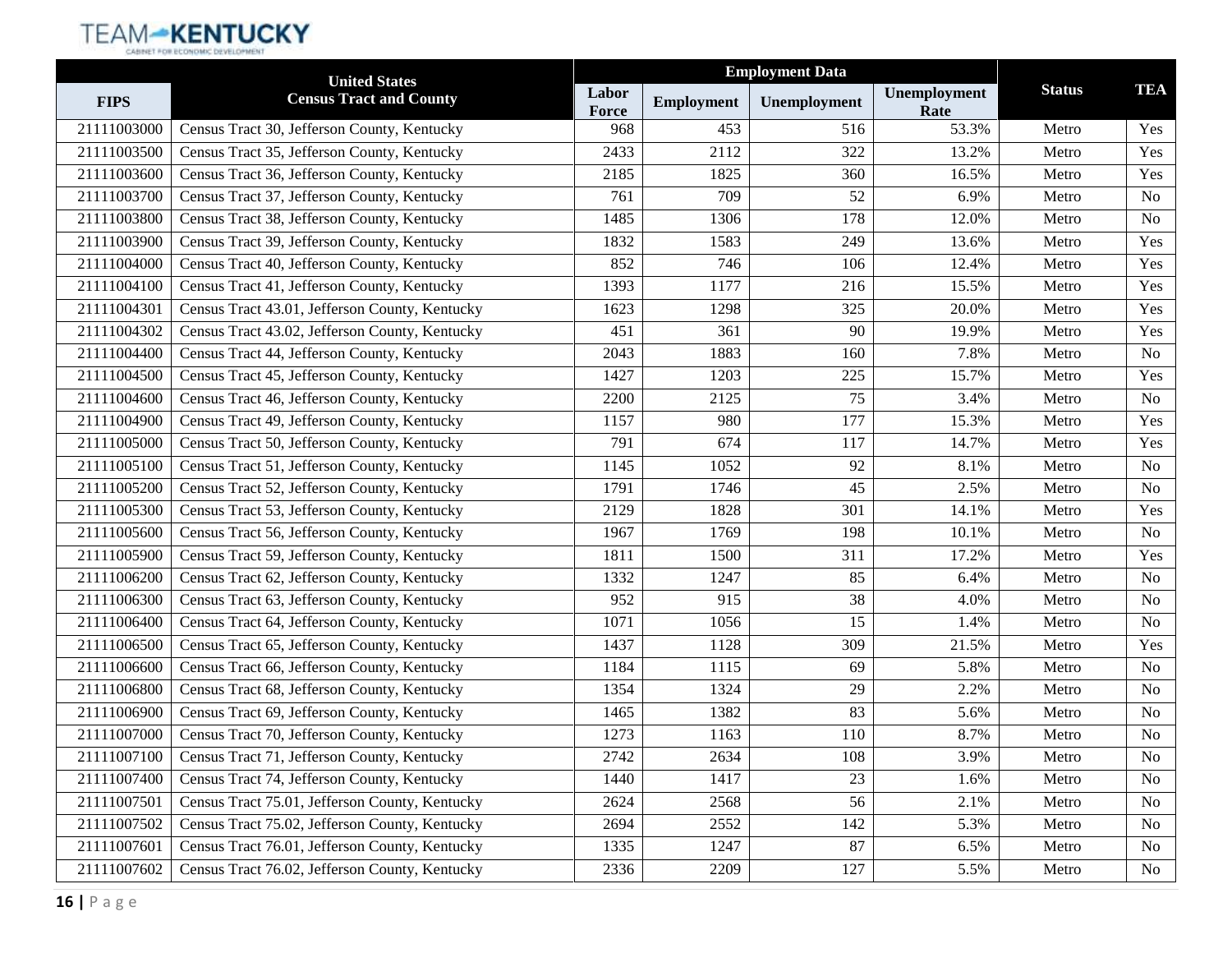|             | <b>United States</b>                            |                |                   |              |                      |               |                |
|-------------|-------------------------------------------------|----------------|-------------------|--------------|----------------------|---------------|----------------|
| <b>FIPS</b> | <b>Census Tract and County</b>                  | Labor<br>Force | <b>Employment</b> | Unemployment | Unemployment<br>Rate | <b>Status</b> | <b>TEA</b>     |
| 21111007603 | Census Tract 76.03, Jefferson County, Kentucky  | 1672           | 1605              | 67           | 4.0%                 | Metro         | N <sub>0</sub> |
| 21111007700 | Census Tract 77, Jefferson County, Kentucky     | 1395           | 1375              | 21           | 1.5%                 | Metro         | N <sub>o</sub> |
| 21111007800 | Census Tract 78, Jefferson County, Kentucky     | 1946           | 1888              | 58           | 3.0%                 | Metro         | N <sub>0</sub> |
| 21111007900 | Census Tract 79, Jefferson County, Kentucky     | 1151           | 1103              | 49           | 4.2%                 | Metro         | No             |
| 21111008100 | Census Tract 81, Jefferson County, Kentucky     | 1977           | 1753              | 223          | 11.3%                | Metro         | N <sub>o</sub> |
| 21111008200 | Census Tract 82, Jefferson County, Kentucky     | 2982           | 2922              | 61           | 2.0%                 | Metro         | N <sub>0</sub> |
| 21111008300 | Census Tract 83, Jefferson County, Kentucky     | 1435           | 1384              | 51           | 3.6%                 | Metro         | N <sub>o</sub> |
| 21111008400 | Census Tract 84, Jefferson County, Kentucky     | 1781           | 1749              | 32           | 1.8%                 | Metro         | N <sub>o</sub> |
| 21111008500 | Census Tract 85, Jefferson County, Kentucky     | 1282           | 1196              | 86           | 6.7%                 | Metro         | No             |
| 21111008700 | Census Tract 87, Jefferson County, Kentucky     | 2206           | 2147              | 59           | 2.7%                 | Metro         | N <sub>o</sub> |
| 21111008800 | Census Tract 88, Jefferson County, Kentucky     | 1702           | 1656              | 46           | 2.7%                 | Metro         | N <sub>o</sub> |
| 21111008900 | Census Tract 89, Jefferson County, Kentucky     | 2620           | 2461              | 159          | 6.1%                 | Metro         | N <sub>o</sub> |
| 21111009000 | Census Tract 90, Jefferson County, Kentucky     | 3426           | 2970              | 456          | 13.3%                | Metro         | Yes            |
| 21111009103 | Census Tract 91.03, Jefferson County, Kentucky  | 648            | 577               | 70           | 10.9%                | Metro         | No             |
| 21111009105 | Census Tract 91.05, Jefferson County, Kentucky  | 1254           | 1140              | 114          | 9.1%                 | Metro         | N <sub>o</sub> |
| 21111009106 | Census Tract 91.06, Jefferson County, Kentucky  | 2491           | 2275              | 216          | 8.7%                 | Metro         | N <sub>o</sub> |
| 21111009300 | Census Tract 93, Jefferson County, Kentucky     | 2673           | 2643              | 30           | 1.1%                 | Metro         | N <sub>o</sub> |
| 21111009400 | Census Tract 94, Jefferson County, Kentucky     | 3109           | 2961              | 148          | 4.8%                 | Metro         | N <sub>0</sub> |
| 21111009600 | Census Tract 96, Jefferson County, Kentucky     | 2372           | 2241              | 131          | 5.5%                 | Metro         | No             |
| 21111009700 | Census Tract 97, Jefferson County, Kentucky     | 1444           | 1371              | 73           | 5.0%                 | Metro         | N <sub>0</sub> |
| 21111009800 | Census Tract 98, Jefferson County, Kentucky     | 1463           | 1432              | 32           | 2.2%                 | Metro         | N <sub>0</sub> |
| 21111009900 | Census Tract 99, Jefferson County, Kentucky     | 1603           | 1522              | 81           | 5.1%                 | Metro         | N <sub>o</sub> |
| 21111010001 | Census Tract 100.01, Jefferson County, Kentucky | 2174           | 2114              | 61           | 2.8%                 | Metro         | N <sub>o</sub> |
| 21111010004 | Census Tract 100.04, Jefferson County, Kentucky | 2996           | 2737              | 258          | 8.6%                 | Metro         | No             |
| 21111010005 | Census Tract 100.05, Jefferson County, Kentucky | 2393           | 2269              | 124          | 5.2%                 | Metro         | N <sub>0</sub> |
| 21111010006 | Census Tract 100.06, Jefferson County, Kentucky | 1887           | 1806              | 80           | 4.2%                 | Metro         | No             |
| 21111010007 | Census Tract 100.07, Jefferson County, Kentucky | 2242           | 2176              | 66           | 2.9%                 | Metro         | No             |
| 21111010008 | Census Tract 100.08, Jefferson County, Kentucky | 2002           | 1914              | 89           | 4.4%                 | Metro         | No             |
| 21111010102 | Census Tract 101.02, Jefferson County, Kentucky | $2061\,$       | 1992              | 69           | 3.4%                 | Metro         | No             |
| 21111010103 | Census Tract 101.03, Jefferson County, Kentucky | 2542           | 2413              | 129          | 5.1%                 | Metro         | N <sub>0</sub> |
| 21111010104 | Census Tract 101.04, Jefferson County, Kentucky | 1679           | 1652              | 27           | 1.6%                 | Metro         | N <sub>0</sub> |
| 21111010307 | Census Tract 103.07, Jefferson County, Kentucky | 3526           | 3383              | 143          | 4.1%                 | Metro         | N <sub>0</sub> |
| 21111010309 | Census Tract 103.09, Jefferson County, Kentucky | 2271           | 2230              | 41           | 1.8%                 | Metro         | No             |
| 21111010311 | Census Tract 103.11, Jefferson County, Kentucky | 4285           | 4087              | 198          | 4.6%                 | Metro         | No             |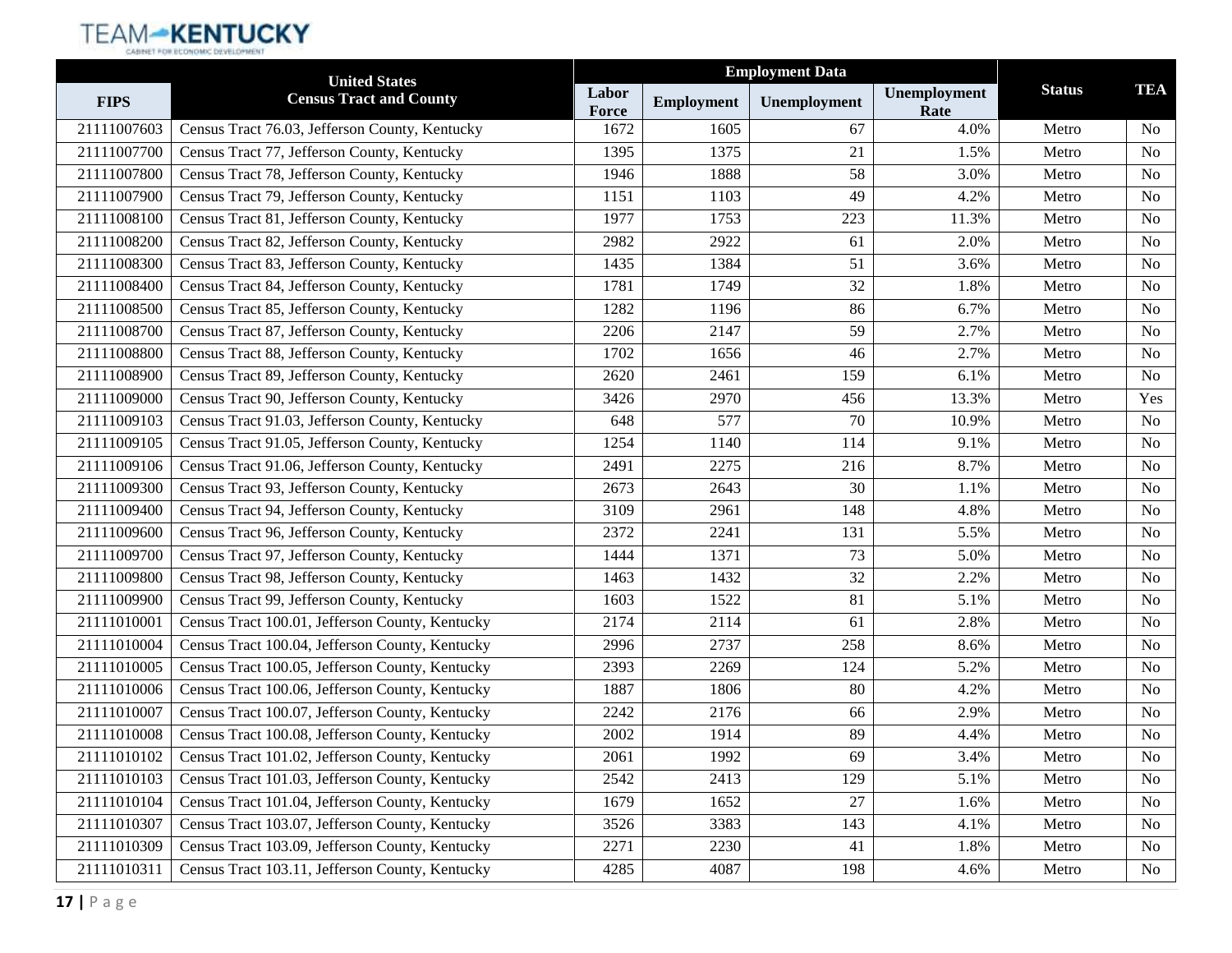|             | <b>United States</b>                            |                |                   |                  |                      |               |                |
|-------------|-------------------------------------------------|----------------|-------------------|------------------|----------------------|---------------|----------------|
| <b>FIPS</b> | <b>Census Tract and County</b>                  | Labor<br>Force | <b>Employment</b> | Unemployment     | Unemployment<br>Rate | <b>Status</b> | <b>TEA</b>     |
| 21111010312 | Census Tract 103.12, Jefferson County, Kentucky | 1586           | 1535              | 51               | 3.2%                 | Metro         | N <sub>o</sub> |
| 21111010313 | Census Tract 103.13, Jefferson County, Kentucky | 2392           | 2319              | 73               | 3.0%                 | Metro         | <b>No</b>      |
| 21111010314 | Census Tract 103.14, Jefferson County, Kentucky | 3381           | 3252              | 130              | 3.8%                 | Metro         | N <sub>0</sub> |
| 21111010315 | Census Tract 103.15, Jefferson County, Kentucky | 1890           | 1819              | 72               | 3.8%                 | Metro         | <b>No</b>      |
| 21111010316 | Census Tract 103.16, Jefferson County, Kentucky | 2225           | 2186              | 39               | 1.7%                 | Metro         | No             |
| 21111010317 | Census Tract 103.17, Jefferson County, Kentucky | 2408           | 2294              | 114              | 4.7%                 | Metro         | N <sub>o</sub> |
| 21111010318 | Census Tract 103.18, Jefferson County, Kentucky | 2853           | 2623              | 229              | 8.0%                 | Metro         | <b>No</b>      |
| 21111010319 | Census Tract 103.19, Jefferson County, Kentucky | 2328           | 2260              | 68               | 2.9%                 | Metro         | N <sub>o</sub> |
| 21111010320 | Census Tract 103.20, Jefferson County, Kentucky | 2328           | 2197              | 131              | 5.6%                 | Metro         | <b>No</b>      |
| 21111010402 | Census Tract 104.02, Jefferson County, Kentucky | 3629           | 3454              | 175              | 4.8%                 | Metro         | N <sub>o</sub> |
| 21111010403 | Census Tract 104.03, Jefferson County, Kentucky | 1841           | 1783              | 58               | 3.2%                 | Metro         | <b>No</b>      |
| 21111010405 | Census Tract 104.05, Jefferson County, Kentucky | 2307           | 2227              | 80               | 3.5%                 | Metro         | <b>No</b>      |
| 21111010406 | Census Tract 104.06, Jefferson County, Kentucky | 3281           | 3182              | 98               | 3.0%                 | Metro         | N <sub>0</sub> |
| 21111010500 | Census Tract 105, Jefferson County, Kentucky    | 1996           | 1902              | 93               | 4.7%                 | Metro         | <b>No</b>      |
| 21111010601 | Census Tract 106.01, Jefferson County, Kentucky | 1759           | 1709              | 50               | 2.8%                 | Metro         | N <sub>o</sub> |
| 21111010602 | Census Tract 106.02, Jefferson County, Kentucky | 2434           | 2337              | 97               | 4.0%                 | Metro         | N <sub>o</sub> |
| 21111010701 | Census Tract 107.01, Jefferson County, Kentucky | 2414           | 2393              | 21               | 0.9%                 | Metro         | <b>No</b>      |
| 21111010702 | Census Tract 107.02, Jefferson County, Kentucky | 2909           | 2830              | 79               | 2.7%                 | Metro         | N <sub>0</sub> |
| 21111010705 | Census Tract 107.05, Jefferson County, Kentucky | 3424           | 3243              | 181              | 5.3%                 | Metro         | <b>No</b>      |
| 21111010706 | Census Tract 107.06, Jefferson County, Kentucky | 1654           | 1620              | 34               | 2.1%                 | Metro         | N <sub>o</sub> |
| 21111010800 | Census Tract 108, Jefferson County, Kentucky    | 1948           | 1798              | 150              | 7.7%                 | Metro         | N <sub>o</sub> |
| 21111010901 | Census Tract 109.01, Jefferson County, Kentucky | 2671           | 2611              | 61               | 2.3%                 | Metro         | <b>No</b>      |
| 21111010902 | Census Tract 109.02, Jefferson County, Kentucky | 2228           | 2216              | 12               | 0.5%                 | Metro         | N <sub>o</sub> |
| 21111011002 | Census Tract 110.02, Jefferson County, Kentucky | 2727           | 2432              | 295              | 10.8%                | Metro         | <b>No</b>      |
| 21111011003 | Census Tract 110.03, Jefferson County, Kentucky | 3623           | 3203              | 420              | 11.6%                | Metro         | N <sub>o</sub> |
| 21111011004 | Census Tract 110.04, Jefferson County, Kentucky | 3565           | 3350              | 215              | 6.0%                 | Metro         | <b>No</b>      |
| 21111011005 | Census Tract 110.05, Jefferson County, Kentucky | 1739           | 1629              | 110              | 6.4%                 | Metro         | N <sub>o</sub> |
| 21111011102 | Census Tract 111.02, Jefferson County, Kentucky | 3513           | 3272              | 242              | 6.9%                 | Metro         | N <sub>o</sub> |
| 21111011106 | Census Tract 111.06, Jefferson County, Kentucky | 3774           | 3518              | 256              | 6.8%                 | Metro         | No             |
| 21111011109 | Census Tract 111.09, Jefferson County, Kentucky | 1163           | 1163              | $\boldsymbol{0}$ | $0.0\%$              | Metro         | N <sub>o</sub> |
| 21111011110 | Census Tract 111.10, Jefferson County, Kentucky | 3598           | 3525              | 73               | 2.0%                 | Metro         | N <sub>o</sub> |
| 21111011111 | Census Tract 111.11, Jefferson County, Kentucky | 2877           | 2688              | 189              | 6.6%                 | Metro         | N <sub>o</sub> |
| 21111011112 | Census Tract 111.12, Jefferson County, Kentucky | 1880           | 1799              | 81               | 4.3%                 | Metro         | No             |
| 21111011113 | Census Tract 111.13, Jefferson County, Kentucky | 1475           | 1364              | 110              | 7.5%                 | Metro         | No             |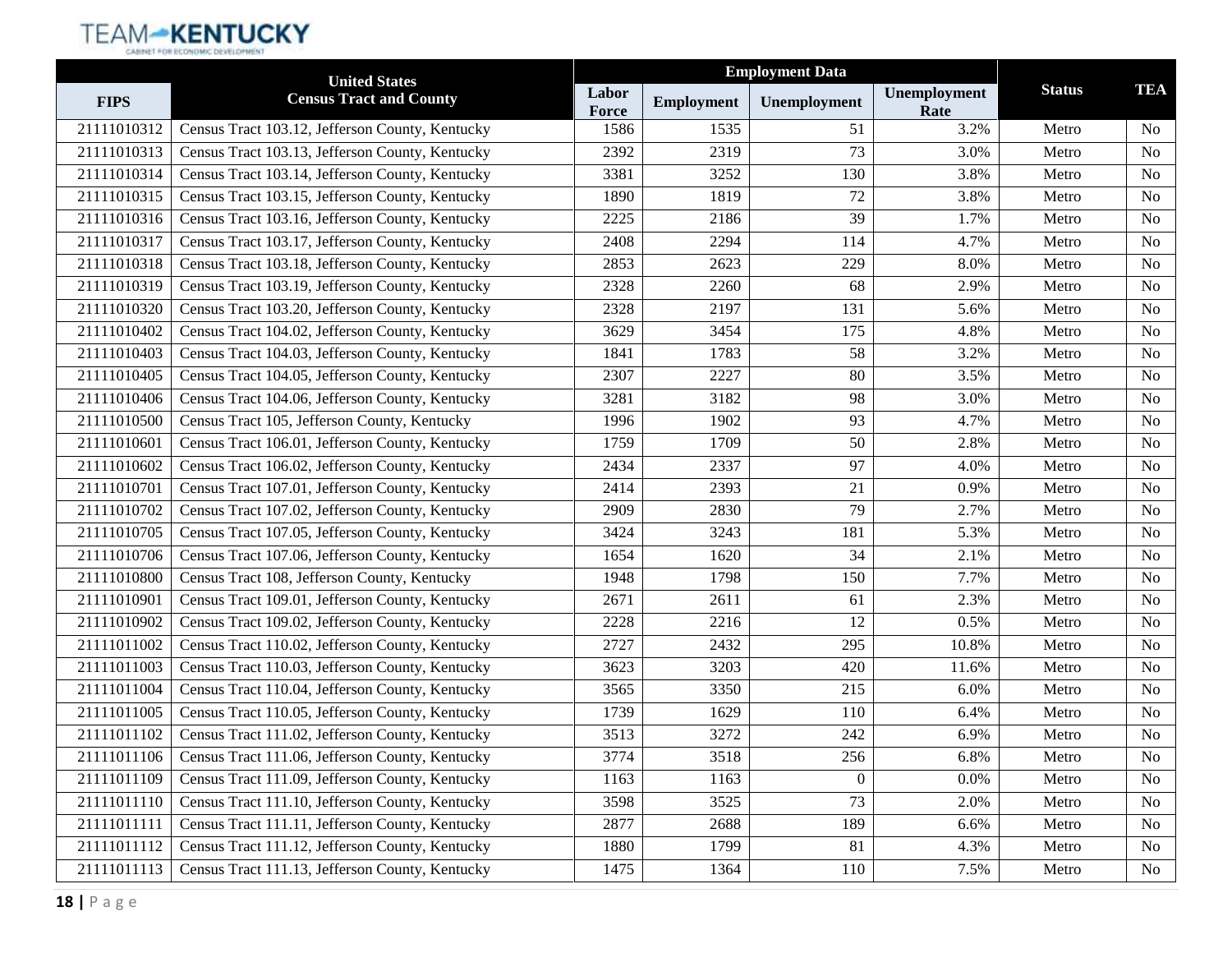|             | <b>United States</b>                            |                       | <b>Employment Data</b> |                  |                      |               |                |
|-------------|-------------------------------------------------|-----------------------|------------------------|------------------|----------------------|---------------|----------------|
| <b>FIPS</b> | <b>Census Tract and County</b>                  | Labor<br><b>Force</b> | <b>Employment</b>      | Unemployment     | Unemployment<br>Rate | <b>Status</b> | <b>TEA</b>     |
| 21111011114 | Census Tract 111.14, Jefferson County, Kentucky | 2618                  | 2465                   | 153              | 5.8%                 | Metro         | N <sub>o</sub> |
| 21111011200 | Census Tract 112, Jefferson County, Kentucky    | 2949                  | 2787                   | 163              | 5.5%                 | Metro         | <b>No</b>      |
| 21111011301 | Census Tract 113.01, Jefferson County, Kentucky | 1409                  | 1331                   | 78               | 5.5%                 | Metro         | N <sub>o</sub> |
| 21111011302 | Census Tract 113.02, Jefferson County, Kentucky | 3443                  | 2960                   | 483              | 14.0%                | Metro         | Yes            |
| 21111011403 | Census Tract 114.03, Jefferson County, Kentucky | 976                   | 912                    | 64               | 6.6%                 | Metro         | <b>No</b>      |
| 21111011404 | Census Tract 114.04, Jefferson County, Kentucky | 1828                  | 1670                   | 158              | 8.6%                 | Metro         | N <sub>o</sub> |
| 21111011405 | Census Tract 114.05, Jefferson County, Kentucky | 2737                  | 2571                   | 166              | 6.1%                 | Metro         | <b>No</b>      |
| 21111011406 | Census Tract 114.06, Jefferson County, Kentucky | 2675                  | 2588                   | 87               | 3.3%                 | Metro         | N <sub>o</sub> |
| 21111011505 | Census Tract 115.05, Jefferson County, Kentucky | 4045                  | 3801                   | 244              | 6.0%                 | Metro         | <b>No</b>      |
| 21111011506 | Census Tract 115.06, Jefferson County, Kentucky | 2919                  | 2797                   | 121              | 4.2%                 | Metro         | N <sub>o</sub> |
| 21111011508 | Census Tract 115.08, Jefferson County, Kentucky | 3252                  | 3225                   | 27               | 0.8%                 | Metro         | <b>No</b>      |
| 21111011509 | Census Tract 115.09, Jefferson County, Kentucky | 2455                  | 2261                   | 194              | 7.9%                 | Metro         | <b>No</b>      |
| 21111011513 | Census Tract 115.13, Jefferson County, Kentucky | 2082                  | 2039                   | 42               | 2.0%                 | Metro         | N <sub>o</sub> |
| 21111011514 | Census Tract 115.14, Jefferson County, Kentucky | 1903                  | 1869                   | 34               | 1.8%                 | Metro         | <b>No</b>      |
| 21111011515 | Census Tract 115.15, Jefferson County, Kentucky | 2768                  | 2692                   | 76               | 2.8%                 | Metro         | N <sub>o</sub> |
| 21111011516 | Census Tract 115.16, Jefferson County, Kentucky | 2411                  | 2362                   | 50               | 2.1%                 | Metro         | N <sub>o</sub> |
| 21111011517 | Census Tract 115.17, Jefferson County, Kentucky | 3194                  | 3128                   | 66               | 2.1%                 | Metro         | <b>No</b>      |
| 21111011518 | Census Tract 115.18, Jefferson County, Kentucky | 1286                  | 1267                   | 18               | 1.4%                 | Metro         | N <sub>0</sub> |
| 21111011519 | Census Tract 115.19, Jefferson County, Kentucky | 2803                  | 2776                   | 27               | 1.0%                 | Metro         | <b>No</b>      |
| 21111011520 | Census Tract 115.20, Jefferson County, Kentucky | 2148                  | 2148                   | $\boldsymbol{0}$ | $0.0\%$              | Metro         | N <sub>o</sub> |
| 21111011601 | Census Tract 116.01, Jefferson County, Kentucky | 3970                  | 3770                   | 200              | 5.0%                 | Metro         | N <sub>o</sub> |
| 21111011603 | Census Tract 116.03, Jefferson County, Kentucky | 2435                  | 2394                   | 41               | 1.7%                 | Metro         | <b>No</b>      |
| 21111011604 | Census Tract 116.04, Jefferson County, Kentucky | 1039                  | 1026                   | 13               | 1.3%                 | Metro         | N <sub>o</sub> |
| 21111011706 | Census Tract 117.06, Jefferson County, Kentucky | 1719                  | 1658                   | 61               | 3.5%                 | Metro         | <b>No</b>      |
| 21111011707 | Census Tract 117.07, Jefferson County, Kentucky | 3790                  | 3647                   | 143              | 3.8%                 | Metro         | N <sub>o</sub> |
| 21111011708 | Census Tract 117.08, Jefferson County, Kentucky | 3165                  | 3079                   | 86               | 2.7%                 | Metro         | <b>No</b>      |
| 21111011709 | Census Tract 117.09, Jefferson County, Kentucky | 2627                  | 2569                   | 58               | 2.2%                 | Metro         | <b>No</b>      |
| 21111011710 | Census Tract 117.10, Jefferson County, Kentucky | 1519                  | 1439                   | 80               | 5.3%                 | Metro         | N <sub>o</sub> |
| 21111011711 | Census Tract 117.11, Jefferson County, Kentucky | 3095                  | 2827                   | 268              | 8.7%                 | Metro         | No             |
| 21111011712 | Census Tract 117.12, Jefferson County, Kentucky | 2656                  | 2525                   | 131              | 4.9%                 | Metro         | N <sub>o</sub> |
| 21111011713 | Census Tract 117.13, Jefferson County, Kentucky | 1472                  | 1357                   | 115              | 7.8%                 | Metro         | N <sub>o</sub> |
| 21111011800 | Census Tract 118, Jefferson County, Kentucky    | 1257                  | 1218                   | 39               | 3.1%                 | Metro         | N <sub>o</sub> |
| 21111011901 | Census Tract 119.01, Jefferson County, Kentucky | 354                   | 322                    | $32\,$           | 8.9%                 | Metro         | No             |
| 21111011904 | Census Tract 119.04, Jefferson County, Kentucky | 1427                  | 1286                   | 141              | 9.9%                 | Metro         | No             |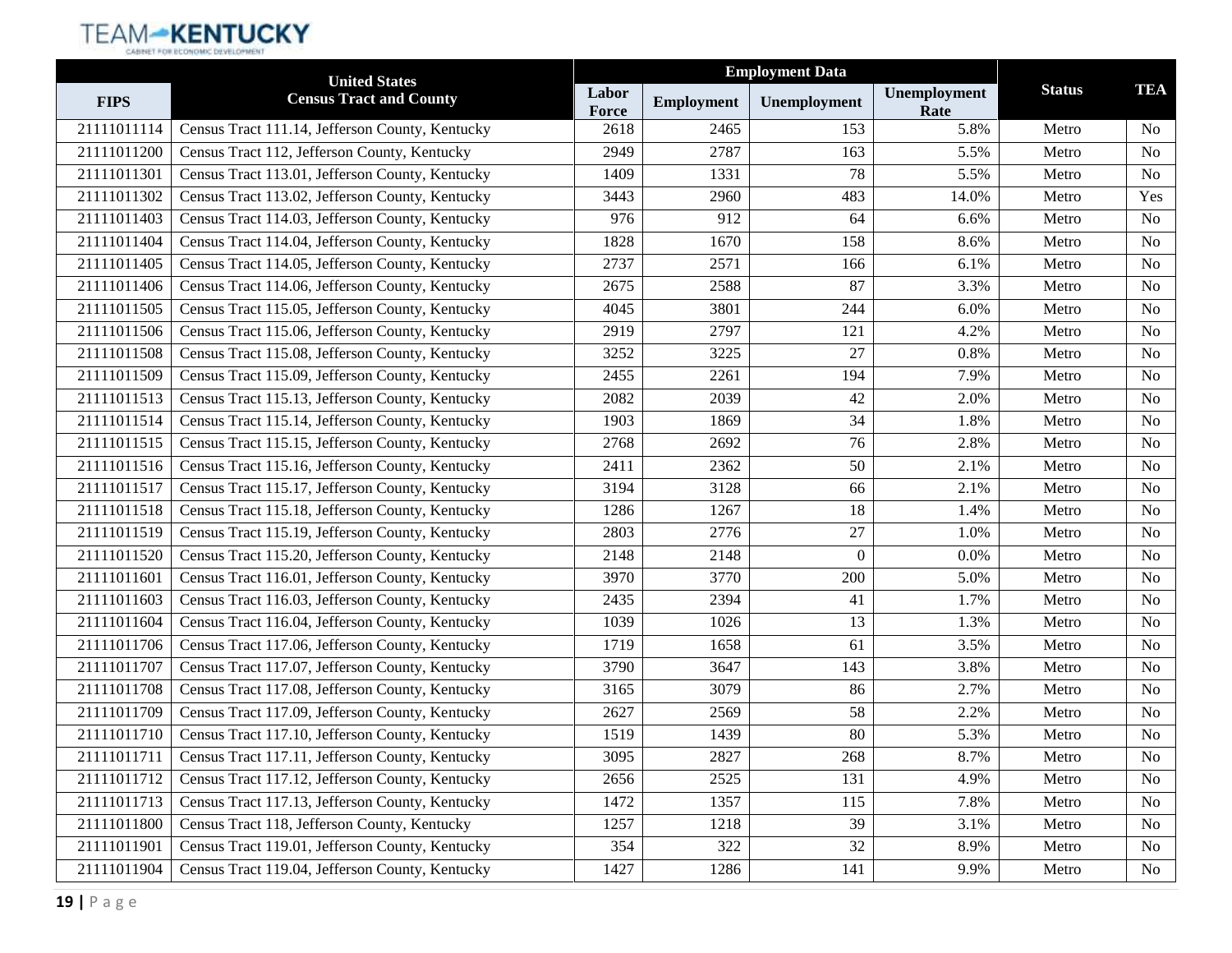|             | <b>United States</b>                            |                       | <b>Employment Data</b> |              |                      |               |                |
|-------------|-------------------------------------------------|-----------------------|------------------------|--------------|----------------------|---------------|----------------|
| <b>FIPS</b> | <b>Census Tract and County</b>                  | Labor<br><b>Force</b> | <b>Employment</b>      | Unemployment | Unemployment<br>Rate | <b>Status</b> | <b>TEA</b>     |
| 21111011905 | Census Tract 119.05, Jefferson County, Kentucky | 4274                  | 3888                   | 386          | 9.0%                 | Metro         | N <sub>o</sub> |
| 21111011906 | Census Tract 119.06, Jefferson County, Kentucky | 1532                  | 1417                   | 115          | 7.5%                 | Metro         | <b>No</b>      |
| 21111011907 | Census Tract 119.07, Jefferson County, Kentucky | 2352                  | 2262                   | 90           | 3.8%                 | Metro         | N <sub>0</sub> |
| 21111012001 | Census Tract 120.01, Jefferson County, Kentucky | 1549                  | 1396                   | 153          | 9.9%                 | Metro         | <b>No</b>      |
| 21111012002 | Census Tract 120.02, Jefferson County, Kentucky | 2967                  | 2745                   | 222          | 7.5%                 | Metro         | <b>No</b>      |
| 21111012003 | Census Tract 120.03, Jefferson County, Kentucky | 1555                  | 1500                   | 55           | 3.5%                 | Metro         | N <sub>o</sub> |
| 21111012103 | Census Tract 121.03, Jefferson County, Kentucky | 1835                  | 1682                   | 153          | 8.3%                 | Metro         | <b>No</b>      |
| 21111012104 | Census Tract 121.04, Jefferson County, Kentucky | 1852                  | 1697                   | 155          | 8.4%                 | Metro         | N <sub>0</sub> |
| 21111012105 | Census Tract 121.05, Jefferson County, Kentucky | 2187                  | 2066                   | 121          | 5.5%                 | Metro         | <b>No</b>      |
| 21111012106 | Census Tract 121.06, Jefferson County, Kentucky | 4028                  | 3708                   | 320          | 8.0%                 | Metro         | N <sub>o</sub> |
| 21111012107 | Census Tract 121.07, Jefferson County, Kentucky | 2388                  | 2222                   | 166          | 7.0%                 | Metro         | <b>No</b>      |
| 21111012202 | Census Tract 122.02, Jefferson County, Kentucky | 2670                  | 2330                   | 340          | 12.7%                | Metro         | Yes            |
| 21111012203 | Census Tract 122.03, Jefferson County, Kentucky | 3036                  | 2928                   | 108          | 3.6%                 | Metro         | N <sub>0</sub> |
| 21111012204 | Census Tract 122.04, Jefferson County, Kentucky | 2400                  | 2262                   | 138          | 5.8%                 | Metro         | <b>No</b>      |
| 21111012301 | Census Tract 123.01, Jefferson County, Kentucky | 1670                  | 1507                   | 163          | 9.7%                 | Metro         | N <sub>o</sub> |
| 21111012302 | Census Tract 123.02, Jefferson County, Kentucky | 2981                  | 2845                   | 136          | 4.6%                 | Metro         | N <sub>o</sub> |
| 21111012406 | Census Tract 124.06, Jefferson County, Kentucky | 2675                  | 2586                   | 89           | 3.3%                 | Metro         | <b>No</b>      |
| 21111012407 | Census Tract 124.07, Jefferson County, Kentucky | 2711                  | 2637                   | 74           | 2.7%                 | Metro         | N <sub>0</sub> |
| 21111012408 | Census Tract 124.08, Jefferson County, Kentucky | 1095                  | 1025                   | 70           | 6.4%                 | Metro         | <b>No</b>      |
| 21111012409 | Census Tract 124.09, Jefferson County, Kentucky | 1427                  | 1301                   | 126          | 8.8%                 | Metro         | N <sub>o</sub> |
| 21111012410 | Census Tract 124.10, Jefferson County, Kentucky | 1926                  | 1852                   | 74           | 3.8%                 | Metro         | N <sub>o</sub> |
| 21111012411 | Census Tract 124.11, Jefferson County, Kentucky | 3478                  | 3214                   | 265          | 7.6%                 | Metro         | <b>No</b>      |
| 21111012501 | Census Tract 125.01, Jefferson County, Kentucky | 1384                  | 1230                   | 154          | 11.1%                | Metro         | <b>No</b>      |
| 21111012502 | Census Tract 125.02, Jefferson County, Kentucky | 2793                  | 2407                   | 386          | 13.8%                | Metro         | Yes            |
| 21111012503 | Census Tract 125.03, Jefferson County, Kentucky | 1879                  | 1694                   | 184          | 9.8%                 | Metro         | <b>No</b>      |
| 21111012601 | Census Tract 126.01, Jefferson County, Kentucky | 3632                  | 3378                   | 254          | 7.0%                 | Metro         | <b>No</b>      |
| 21111012603 | Census Tract 126.03, Jefferson County, Kentucky | 1577                  | 1373                   | 204          | 12.9%                | Metro         | Yes            |
| 21111012604 | Census Tract 126.04, Jefferson County, Kentucky | 2668                  | 2430                   | 238          | 8.9%                 | Metro         | N <sub>o</sub> |
| 21111012701 | Census Tract 127.01, Jefferson County, Kentucky | 1528                  | 1290                   | 238          | 15.6%                | Metro         | Yes            |
| 21111012702 | Census Tract 127.02, Jefferson County, Kentucky | 809                   | 730                    | 79           | 9.7%                 | Metro         | N <sub>o</sub> |
| 21111012703 | Census Tract 127.03, Jefferson County, Kentucky | 3307                  | 3119                   | 188          | 5.7%                 | Metro         | N <sub>o</sub> |
| 21111012801 | Census Tract 128.01, Jefferson County, Kentucky | 1345                  | 1189                   | 155          | 11.6%                | Metro         | N <sub>o</sub> |
| 21111012802 | Census Tract 128.02, Jefferson County, Kentucky | 1090                  | 1075                   | 15           | 1.3%                 | Metro         | No             |
| 21111013100 | Census Tract 131, Jefferson County, Kentucky    | 1158                  | 1123                   | 35           | 3.0%                 | Metro         | No             |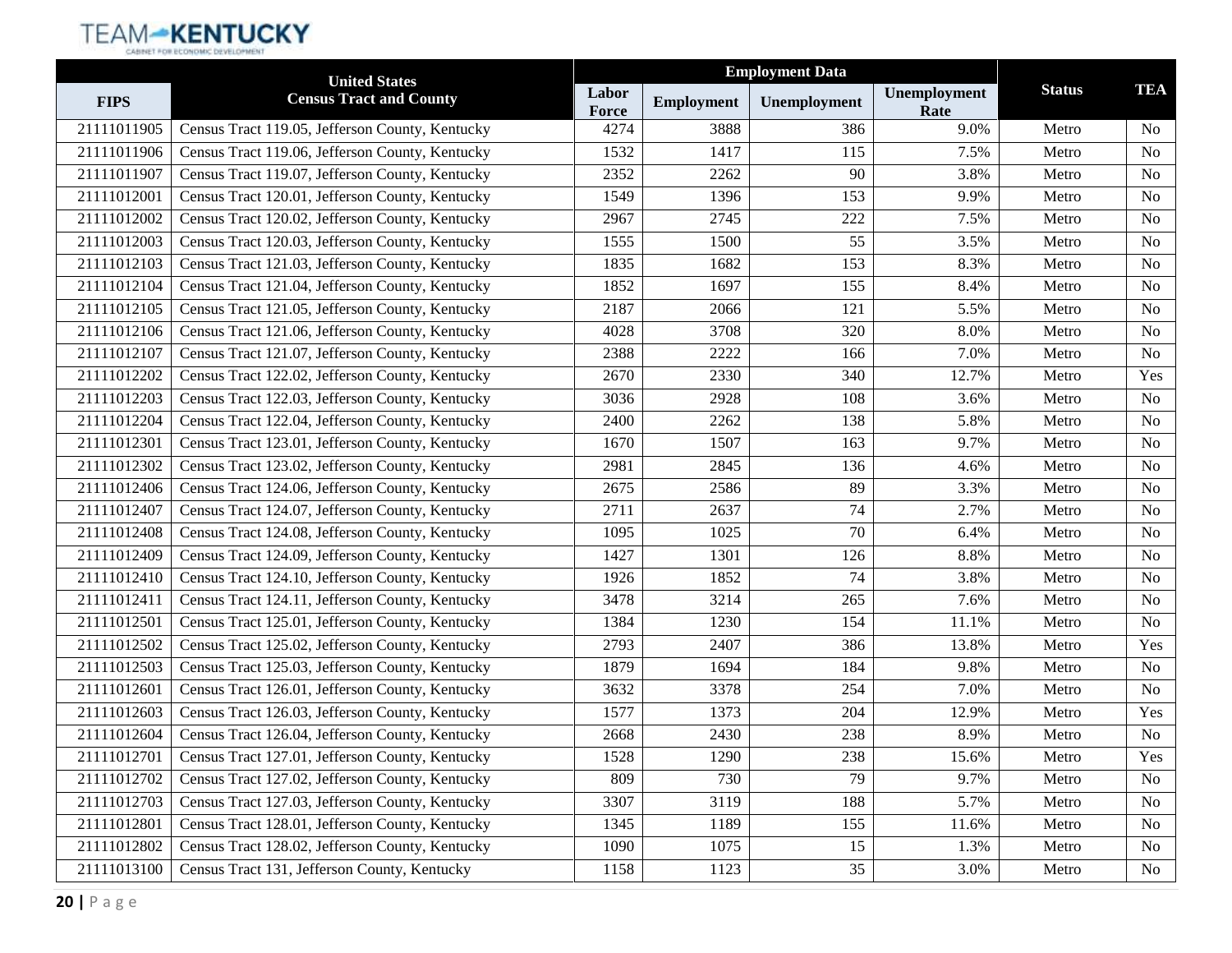|             | <b>United States</b>                            | <b>Employment Data</b> |                   |              |                      |               |                |
|-------------|-------------------------------------------------|------------------------|-------------------|--------------|----------------------|---------------|----------------|
| <b>FIPS</b> | <b>Census Tract and County</b>                  | Labor<br>Force         | <b>Employment</b> | Unemployment | Unemployment<br>Rate | <b>Status</b> | <b>TEA</b>     |
| 21111980100 | Census Tract 9801, Jefferson County, Kentucky   | $\theta$               | $\Omega$          | $\Omega$     | ND                   | Metro         | ND.            |
| 21113060101 | Census Tract 601.01, Jessamine County, Kentucky | 4255                   | 3978              | 277          | 6.5%                 | Metro         | N <sub>o</sub> |
| 21113060102 | Census Tract 601.02, Jessamine County, Kentucky | 3029                   | 2830              | 198          | 6.6%                 | Metro         | N <sub>0</sub> |
| 21113060200 | Census Tract 602, Jessamine County, Kentucky    | 2141                   | 2016              | 125          | 5.8%                 | Metro         | No             |
| 21113060300 | Census Tract 603, Jessamine County, Kentucky    | 1225                   | 1188              | 37           | 3.0%                 | Metro         | N <sub>o</sub> |
| 21113060400 | Census Tract 604, Jessamine County, Kentucky    | 4004                   | 3868              | 136          | 3.4%                 | Metro         | N <sub>0</sub> |
| 21113060502 | Census Tract 605.02, Jessamine County, Kentucky | 3530                   | 3377              | 152          | 4.3%                 | Metro         | N <sub>o</sub> |
| 21113060503 | Census Tract 605.03, Jessamine County, Kentucky | 2436                   | 2251              | 185          | 7.6%                 | Metro         | N <sub>o</sub> |
| 21113060504 | Census Tract 605.04, Jessamine County, Kentucky | 2222                   | 1938              | 284          | 12.8%                | Metro         | Yes            |
| 21113060600 | Census Tract 606, Jessamine County, Kentucky    | 3319                   | 3243              | 76           | 2.3%                 | Metro         | N <sub>o</sub> |
| 21115960100 | Census Tract 9601, Johnson County, Kentucky     | 1129                   | 1067              | 62           | 5.5%                 | Rural         | Yes            |
| 21115960200 | Census Tract 9602, Johnson County, Kentucky     | 622                    | 577               | 44           | 7.1%                 | Rural         | Yes            |
| 21115960300 | Census Tract 9603, Johnson County, Kentucky     | 735                    | 693               | 43           | 5.8%                 | Rural         | Yes            |
| 21115960400 | Census Tract 9604, Johnson County, Kentucky     | 2271                   | 1952              | 318          | 14.0%                | Rural         | Yes            |
| 21115960500 | Census Tract 9605, Johnson County, Kentucky     | 803                    | 734               | 68           | 8.5%                 | Rural         | Yes            |
| 21115960600 | Census Tract 9606, Johnson County, Kentucky     | 1029                   | 992               | 37           | 3.6%                 | Rural         | Yes            |
| 21117060300 | Census Tract 603, Kenton County, Kentucky       | 1055                   | 999               | 56           | 5.3%                 | Metro         | N <sub>o</sub> |
| 21117060700 | Census Tract 607, Kenton County, Kentucky       | 1027                   | 945               | 82           | 8.0%                 | Metro         | N <sub>0</sub> |
| 21117060900 | Census Tract 609, Kenton County, Kentucky       | 1293                   | 1115              | 178          | 13.7%                | Metro         | Yes            |
| 21117061000 | Census Tract 610, Kenton County, Kentucky       | 1150                   | 990               | 159          | 13.8%                | Metro         | Yes            |
| 21117061100 | Census Tract 611, Kenton County, Kentucky       | 709                    | 653               | 56           | 7.9%                 | Metro         | N <sub>0</sub> |
| 21117061200 | Census Tract 612, Kenton County, Kentucky       | 1183                   | 1032              | 151          | 12.8%                | Metro         | Yes            |
| 21117061300 | Census Tract 613, Kenton County, Kentucky       | 1239                   | 1179              | 60           | 4.8%                 | Metro         | N <sub>0</sub> |
| 21117061400 | Census Tract 614, Kenton County, Kentucky       | 1725                   | 1597              | 127          | 7.4%                 | Metro         | No             |
| 21117061600 | Census Tract 616, Kenton County, Kentucky       | 782                    | 703               | 80           | 10.2%                | Metro         | N <sub>0</sub> |
| 21117063603 | Census Tract 636.03, Kenton County, Kentucky    | 4955                   | 4799              | 156          | 3.2%                 | Metro         | No             |
| 21117063604 | Census Tract 636.04, Kenton County, Kentucky    | 3290                   | 3147              | 143          | 4.4%                 | Metro         | No             |
| 21117063605 | Census Tract 636.05, Kenton County, Kentucky    | 6479                   | 6205              | 274          | 4.2%                 | Metro         | No             |
| 21117063606 | Census Tract 636.06, Kenton County, Kentucky    | 2438                   | 2359              | 80           | 3.3%                 | Metro         | No             |
| 21117063701 | Census Tract 637.01, Kenton County, Kentucky    | 1497                   | 1440              | 57           | 3.8%                 | Metro         | N <sub>0</sub> |
| 21117063702 | Census Tract 637.02, Kenton County, Kentucky    | 2311                   | 2109              | 201          | 8.7%                 | Metro         | No             |
| 21117063800 | Census Tract 638, Kenton County, Kentucky       | 1484                   | 1439              | 45           | 3.0%                 | Metro         | N <sub>0</sub> |
| 21117064000 | Census Tract 640, Kenton County, Kentucky       | 2906                   | 2761              | 146          | 5.0%                 | Metro         | No             |
| 21117064100 | Census Tract 641, Kenton County, Kentucky       | 3199                   | 3146              | 53           | 1.7%                 | Metro         | No             |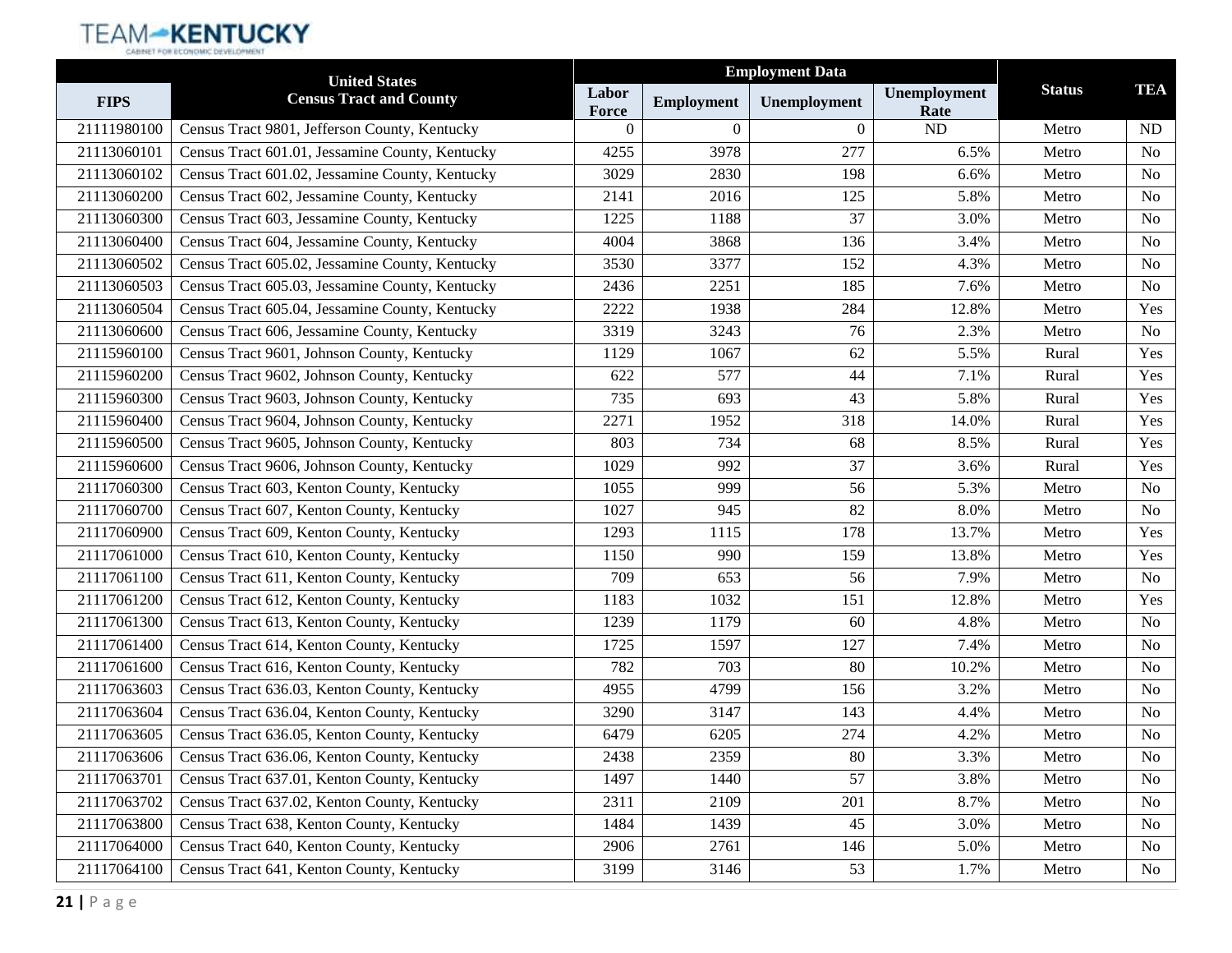|             | <b>United States</b>                         |                |                   |              |                      |               |                |
|-------------|----------------------------------------------|----------------|-------------------|--------------|----------------------|---------------|----------------|
| <b>FIPS</b> | <b>Census Tract and County</b>               | Labor<br>Force | <b>Employment</b> | Unemployment | Unemployment<br>Rate | <b>Status</b> | <b>TEA</b>     |
| 21117064200 | Census Tract 642, Kenton County, Kentucky    | 665            | 640               | 25           | 3.8%                 | Metro         | N <sub>0</sub> |
| 21117064300 | Census Tract 643, Kenton County, Kentucky    | 1801           | 1736              | 65           | 3.6%                 | Metro         | N <sub>o</sub> |
| 21117064400 | Census Tract 644, Kenton County, Kentucky    | 1684           | 1579              | 105          | 6.2%                 | Metro         | N <sub>0</sub> |
| 21117064500 | Census Tract 645, Kenton County, Kentucky    | 1750           | 1688              | 62           | 3.6%                 | Metro         | No             |
| 21117064600 | Census Tract 646, Kenton County, Kentucky    | 3161           | 3161              | $\theta$     | 0.0%                 | Metro         | N <sub>o</sub> |
| 21117064700 | Census Tract 647, Kenton County, Kentucky    | 2639           | 2610              | 29           | 1.1%                 | Metro         | N <sub>0</sub> |
| 21117064800 | Census Tract 648, Kenton County, Kentucky    | 1833           | 1815              | 19           | 1.0%                 | Metro         | N <sub>o</sub> |
| 21117064900 | Census Tract 649, Kenton County, Kentucky    | 1549           | 1481              | 69           | 4.4%                 | Metro         | N <sub>o</sub> |
| 21117065000 | Census Tract 650, Kenton County, Kentucky    | 1999           | 1634              | 364          | 18.2%                | Metro         | Yes            |
| 21117065100 | Census Tract 651, Kenton County, Kentucky    | 1402           | 1152              | 251          | 17.9%                | Metro         | Yes            |
| 21117065200 | Census Tract 652, Kenton County, Kentucky    | 2239           | 2173              | 66           | 3.0%                 | Metro         | N <sub>o</sub> |
| 21117065300 | Census Tract 653, Kenton County, Kentucky    | 5192           | 5017              | 175          | 3.4%                 | Metro         | N <sub>o</sub> |
| 21117065400 | Census Tract 654, Kenton County, Kentucky    | 945            | 908               | 37           | 3.9%                 | Metro         | N <sub>0</sub> |
| 21117065501 | Census Tract 655.01, Kenton County, Kentucky | 2423           | 2395              | 28           | 1.1%                 | Metro         | No             |
| 21117065502 | Census Tract 655.02, Kenton County, Kentucky | 1976           | 1872              | 105          | 5.3%                 | Metro         | N <sub>o</sub> |
| 21117065600 | Census Tract 656, Kenton County, Kentucky    | 3515           | 3208              | 308          | 8.7%                 | Metro         | N <sub>0</sub> |
| 21117065700 | Census Tract 657, Kenton County, Kentucky    | 1043           | 931               | 113          | 10.8%                | Metro         | N <sub>o</sub> |
| 21117065800 | Census Tract 658, Kenton County, Kentucky    | 1473           | 1393              | 80           | 5.4%                 | Metro         | N <sub>0</sub> |
| 21117065900 | Census Tract 659, Kenton County, Kentucky    | 696            | 647               | 49           | 7.0%                 | Metro         | No             |
| 21117066800 | Census Tract 668, Kenton County, Kentucky    | 4451           | 4092              | 359          | 8.1%                 | Metro         | N <sub>0</sub> |
| 21117066900 | Census Tract 669, Kenton County, Kentucky    | 2130           | 1990              | 140          | 6.6%                 | Metro         | N <sub>0</sub> |
| 21117067000 | Census Tract 670, Kenton County, Kentucky    | 1679           | 1502              | 176          | 10.5%                | Metro         | N <sub>o</sub> |
| 21117067100 | Census Tract 671, Kenton County, Kentucky    | 1093           | 836               | 257          | 23.5%                | Metro         | Yes            |
| 21119960100 | Census Tract 9601, Knott County, Kentucky    | 701            | 587               | 113          | 16.2%                | Rural         | Yes            |
| 21119960200 | Census Tract 9602, Knott County, Kentucky    | 899            | 790               | 109          | 12.1%                | Rural         | Yes            |
| 21119960300 | Census Tract 9603, Knott County, Kentucky    | 1216           | 1167              | 48           | 4.0%                 | Rural         | Yes            |
| 21119960400 | Census Tract 9604, Knott County, Kentucky    | 509            | 455               | 54           | 10.6%                | Rural         | Yes            |
| 21119960500 | Census Tract 9605, Knott County, Kentucky    | 1025           | 979               | 46           | 4.5%                 | Rural         | Yes            |
| 21121930100 | Census Tract 9301, Knox County, Kentucky     | 429            | 393               | 36           | 8.3%                 | Rural         | Yes            |
| 21121930200 | Census Tract 9302, Knox County, Kentucky     | 837            | 786               | 51           | 6.1%                 | Rural         | Yes            |
| 21121930300 | Census Tract 9303, Knox County, Kentucky     | 924            | 834               | 91           | 9.8%                 | Rural         | Yes            |
| 21121930400 | Census Tract 9304, Knox County, Kentucky     | 2629           | 2531              | 98           | 3.7%                 | Rural         | Yes            |
| 21121930500 | Census Tract 9305, Knox County, Kentucky     | 2585           | 2223              | 361          | 14.0%                | Rural         | Yes            |
| 21121930601 | Census Tract 9306.01, Knox County, Kentucky  | 1483           | 1441              | 42           | 2.8%                 | Rural         | Yes            |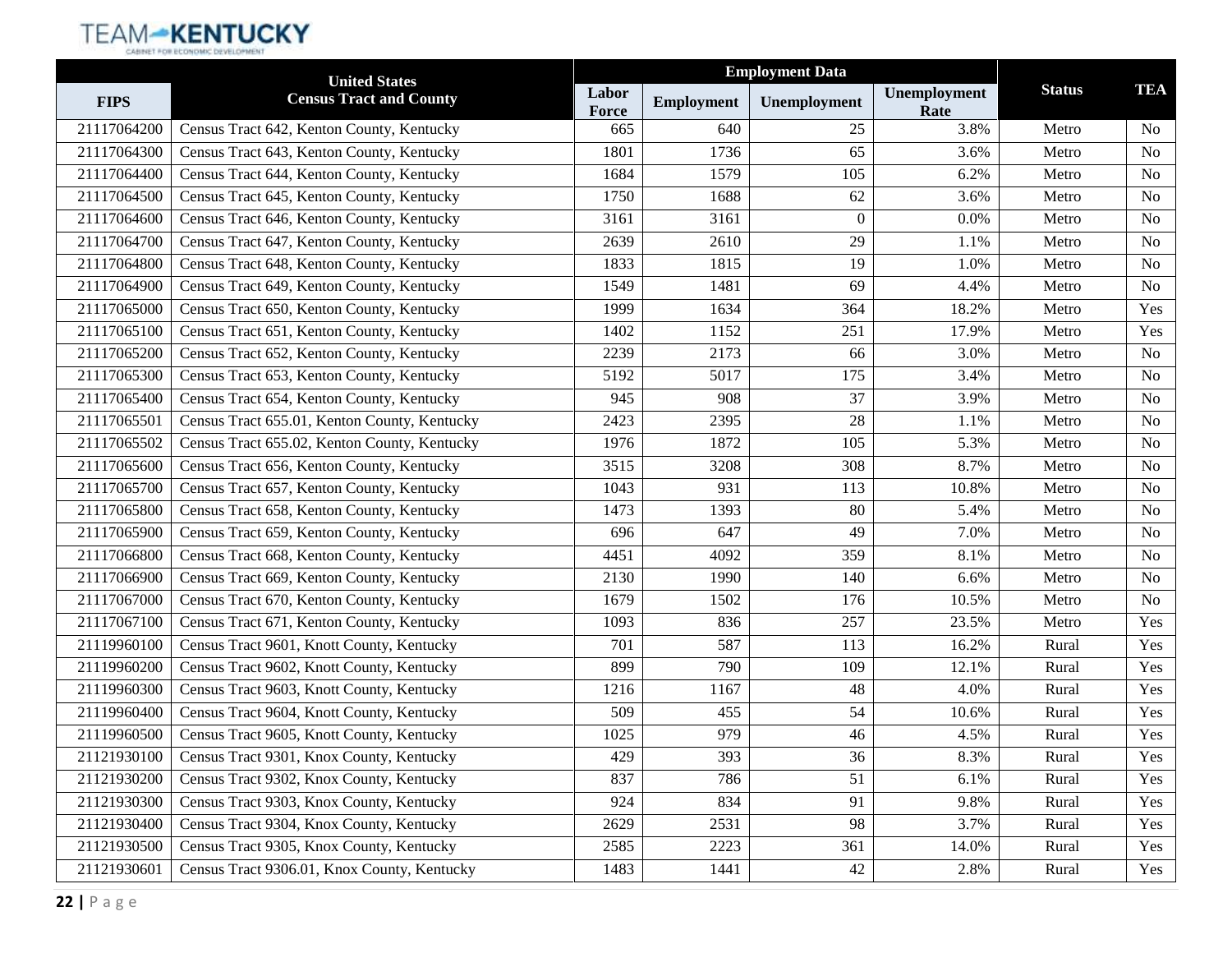|             | <b>United States</b>                           | <b>Employment Data</b> |                   |              |                      |               |                |
|-------------|------------------------------------------------|------------------------|-------------------|--------------|----------------------|---------------|----------------|
| <b>FIPS</b> | <b>Census Tract and County</b>                 | Labor<br>Force         | <b>Employment</b> | Unemployment | Unemployment<br>Rate | <b>Status</b> | <b>TEA</b>     |
| 21121930602 | Census Tract 9306.02, Knox County, Kentucky    | 593                    | 514               | 79           | 13.3%                | Rural         | Yes            |
| 21121930700 | Census Tract 9307, Knox County, Kentucky       | 483                    | 422               | 62           | 12.7%                | Rural         | Yes            |
| 21123960101 | Census Tract 9601.01, Larue County, Kentucky   | 682                    | 649               | 33           | 4.8%                 | Metro         | N <sub>0</sub> |
| 21123960102 | Census Tract 9601.02, Larue County, Kentucky   | 2364                   | 2198              | 166          | 7.0%                 | Metro         | No             |
| 21123960200 | Census Tract 9602, Larue County, Kentucky      | 1216                   | 1112              | 104          | 8.6%                 | Metro         | N <sub>o</sub> |
| 21123960300 | Census Tract 9603, Larue County, Kentucky      | 1576                   | 1458              | 118          | 7.5%                 | Metro         | N <sub>0</sub> |
| 21125970100 | Census Tract 9701, Laurel County, Kentucky     | 1332                   | 1246              | 87           | 6.5%                 | Rural         | Yes            |
| 21125970200 | Census Tract 9702, Laurel County, Kentucky     | 2766                   | 2566              | 200          | 7.2%                 | Rural         | Yes            |
| 21125970300 | Census Tract 9703, Laurel County, Kentucky     | 1440                   | 1316              | 124          | 8.6%                 | Rural         | Yes            |
| 21125970400 | Census Tract 9704, Laurel County, Kentucky     | 1824                   | 1640              | 184          | 10.1%                | Rural         | Yes            |
| 21125970500 | Census Tract 9705, Laurel County, Kentucky     | 2061                   | 1984              | 76           | 3.7%                 | Rural         | Yes            |
| 21125970600 | Census Tract 9706, Laurel County, Kentucky     | 1395                   | 1314              | 80           | 5.8%                 | Rural         | Yes            |
| 21125970700 | Census Tract 9707, Laurel County, Kentucky     | 2618                   | 2462              | 157          | 6.0%                 | Rural         | Yes            |
| 21125970800 | Census Tract 9708, Laurel County, Kentucky     | 2299                   | 2226              | 73           | 3.2%                 | Rural         | Yes            |
| 21125970900 | Census Tract 9709, Laurel County, Kentucky     | 1398                   | 1248              | 151          | 10.8%                | Rural         | Yes            |
| 21125971001 | Census Tract 9710.01, Laurel County, Kentucky  | 1452                   | 1364              | 89           | 6.1%                 | Rural         | Yes            |
| 21125971002 | Census Tract 9710.02, Laurel County, Kentucky  | 2321                   | 2001              | 321          | 13.8%                | Rural         | Yes            |
| 21125971101 | Census Tract 9711.01, Laurel County, Kentucky  | 1105                   | 1091              | 13           | 1.2%                 | Rural         | Yes            |
| 21125971102 | Census Tract 9711.02, Laurel County, Kentucky  | 2845                   | 2672              | 172          | 6.1%                 | Rural         | Yes            |
| 21127930100 | Census Tract 9301, Lawrence County, Kentucky   | 2609                   | 2375              | 234          | 9.0%                 | Rural         | Yes            |
| 21127930200 | Census Tract 9302, Lawrence County, Kentucky   | 666                    | 639               | 26           | 4.0%                 | Rural         | Yes            |
| 21127930300 | Census Tract 9303, Lawrence County, Kentucky   | 348                    | 310               | 38           | 10.8%                | Rural         | Yes            |
| 21127930400 | Census Tract 9304, Lawrence County, Kentucky   | 762                    | 714               | 49           | 6.4%                 | Rural         | Yes            |
| 21127930500 | Census Tract 9305, Lawrence County, Kentucky   | 832                    | 745               | 86           | 10.4%                | Rural         | Yes            |
| 21129950100 | Census Tract 9501, Lee County, Kentucky        | 1090                   | 1049              | 41           | 3.8%                 | Rural         | Yes            |
| 21129950200 | Census Tract 9502, Lee County, Kentucky        | 542                    | 467               | 75           | 13.8%                | Rural         | Yes            |
| 21129950300 | Census Tract 9503, Lee County, Kentucky        | 415                    | 388               | 27           | 6.5%                 | Rural         | Yes            |
| 21131920100 | Census Tract 9201, Leslie County, Kentucky     | 1187                   | 1120              | 66           | 5.6%                 | Rural         | Yes            |
| 21131920200 | Census Tract 9202, Leslie County, Kentucky     | 667                    | 545               | 122          | 18.2%                | Rural         | Yes            |
| 21131920300 | Census Tract 9203, Leslie County, Kentucky     | 774                    | 678               | 96           | 12.4%                | Rural         | Yes            |
| 21133950100 | Census Tract 9501, Letcher County, Kentucky    | 889                    | 754               | 135          | 15.2%                | Rural         | Yes            |
| 21133950200 | Census Tract 9502, Letcher County, Kentucky    | 1168                   | 1073              | 95           | 8.2%                 | Rural         | Yes            |
| 21133950300 | Census Tract 9503, Letcher County, Kentucky    | 305                    | 294               | 11           | 3.6%                 | Rural         | Yes            |
| 21133950401 | Census Tract 9504.01, Letcher County, Kentucky | 869                    | 795               | 75           | 8.6%                 | Rural         | Yes            |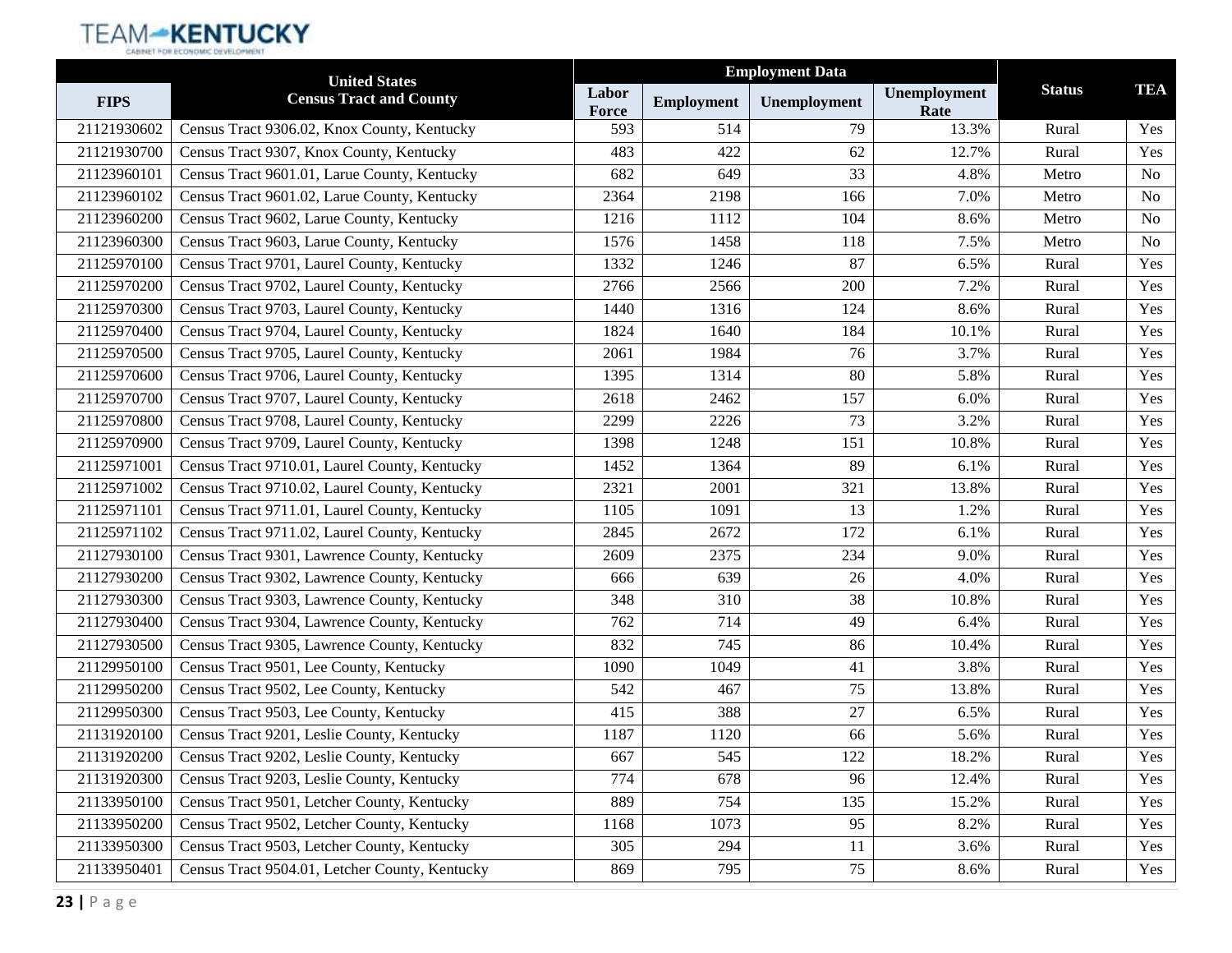|             | <b>United States</b>                           |                | <b>Employment Data</b> |                |                      |               |                |
|-------------|------------------------------------------------|----------------|------------------------|----------------|----------------------|---------------|----------------|
| <b>FIPS</b> | <b>Census Tract and County</b>                 | Labor<br>Force | <b>Employment</b>      | Unemployment   | Unemployment<br>Rate | <b>Status</b> | <b>TEA</b>     |
| 21133950402 | Census Tract 9504.02, Letcher County, Kentucky | 1571           | 1453                   | 118            | 7.5%                 | Rural         | Yes            |
| 21133950500 | Census Tract 9505, Letcher County, Kentucky    | 190            | 168                    | 22             | 11.6%                | Rural         | Yes            |
| 21133950600 | Census Tract 9506, Letcher County, Kentucky    | 1117           | 950                    | 167            | 14.9%                | Rural         | Yes            |
| 21135930100 | Census Tract 9301, Lewis County, Kentucky      | 1645           | 1528                   | 118            | 7.2%                 | Rural         | Yes            |
| 21135930200 | Census Tract 9302, Lewis County, Kentucky      | 1000           | 905                    | 95             | 9.5%                 | Rural         | Yes            |
| 21135930300 | Census Tract 9303, Lewis County, Kentucky      | 1257           | 1093                   | 164            | 13.1%                | Rural         | Yes            |
| 21135930400 | Census Tract 9304, Lewis County, Kentucky      | 745            | 680                    | 65             | 8.8%                 | Rural         | Yes            |
| 21137920101 | Census Tract 9201.01, Lincoln County, Kentucky | 920            | 830                    | 90             | 9.8%                 | Rural         | Yes            |
| 21137920102 | Census Tract 9201.02, Lincoln County, Kentucky | 1968           | 1837                   | 131            | 6.6%                 | Rural         | Yes            |
| 21137920103 | Census Tract 9201.03, Lincoln County, Kentucky | 1000           | 877                    | 123            | 12.3%                | Rural         | Yes            |
| 21137920200 | Census Tract 9202, Lincoln County, Kentucky    | 2093           | 1983                   | 111            | 5.3%                 | Rural         | Yes            |
| 21137920300 | Census Tract 9203, Lincoln County, Kentucky    | 2150           | 2005                   | 145            | 6.7%                 | Rural         | Yes            |
| 21137920400 | Census Tract 9204, Lincoln County, Kentucky    | 1186           | 1046                   | 140            | 11.8%                | Rural         | Yes            |
| 21139040100 | Census Tract 401, Livingston County, Kentucky  | 847            | 777                    | 70             | 8.3%                 | Rural         | Yes            |
| 21139040200 | Census Tract 402, Livingston County, Kentucky  | 2687           | 2491                   | 196            | 7.3%                 | Rural         | Yes            |
| 21141960100 | Census Tract 9601, Logan County, Kentucky      | 2798           | 2708                   | 90             | 3.2%                 | Rural         | Yes            |
| 21141960200 | Census Tract 9602, Logan County, Kentucky      | 1592           | 1489                   | 103            | 6.5%                 | Rural         | Yes            |
| 21141960300 | Census Tract 9603, Logan County, Kentucky      | 2565           | 2399                   | 166            | 6.5%                 | Rural         | Yes            |
| 21141960400 | Census Tract 9604, Logan County, Kentucky      | 1951           | 1776                   | 175            | 9.0%                 | Rural         | Yes            |
| 21141960500 | Census Tract 9605, Logan County, Kentucky      | 1820           | 1729                   | 92             | 5.0%                 | Rural         | Yes            |
| 21141960600 | Census Tract 9606, Logan County, Kentucky      | 1409           | 1365                   | 44             | 3.1%                 | Rural         | Yes            |
| 21143960100 | Census Tract 9601, Lyon County, Kentucky       | 2438           | 2340                   | 98             | 4.0%                 | Rural         | Yes            |
| 21143960200 | Census Tract 9602, Lyon County, Kentucky       | 657            | 591                    | 66             | 10.1%                | Rural         | Yes            |
| 21143980100 | Census Tract 9801, Lyon County, Kentucky       | $\mathbf{0}$   | $\overline{0}$         | $\overline{0}$ | #DIV/0!              | Rural         | Yes            |
| 21145030100 | Census Tract 301, McCracken County, Kentucky   | 502            | 486                    | 16             | 3.2%                 | Paducah       | N <sub>o</sub> |
| 21145030200 | Census Tract 302, McCracken County, Kentucky   | 860            | 669                    | 190            | 22.1%                | Paducah       | Yes            |
| 21145030300 | Census Tract 303, McCracken County, Kentucky   | 323            | 323                    | $\theta$       | 0.0%                 | Paducah       | No             |
| 21145030400 | Census Tract 304, McCracken County, Kentucky   | 641            | 605                    | 35             | 5.5%                 | Paducah       | No             |
| 21145030500 | Census Tract 305, McCracken County, Kentucky   | 667            | 609                    | 58             | 8.7%                 | Paducah       | No             |
| 21145030600 | Census Tract 306, McCracken County, Kentucky   | 1627           | 1338                   | 289            | 17.8%                | Paducah       | Yes            |
| 21145030700 | Census Tract 307, McCracken County, Kentucky   | 1978           | 1850                   | 129            | 6.5%                 | Paducah       | No             |
| 21145030800 | Census Tract 308, McCracken County, Kentucky   | 2639           | 2486                   | 153            | 5.8%                 | Paducah       | N <sub>0</sub> |
| 21145030900 | Census Tract 309, McCracken County, Kentucky   | 1456           | 1301                   | 155            | 10.6%                | Paducah       | No             |
| 21145031000 | Census Tract 310, McCracken County, Kentucky   | 1919           | 1707                   | 211            | 11.0%                | Rural         | Yes            |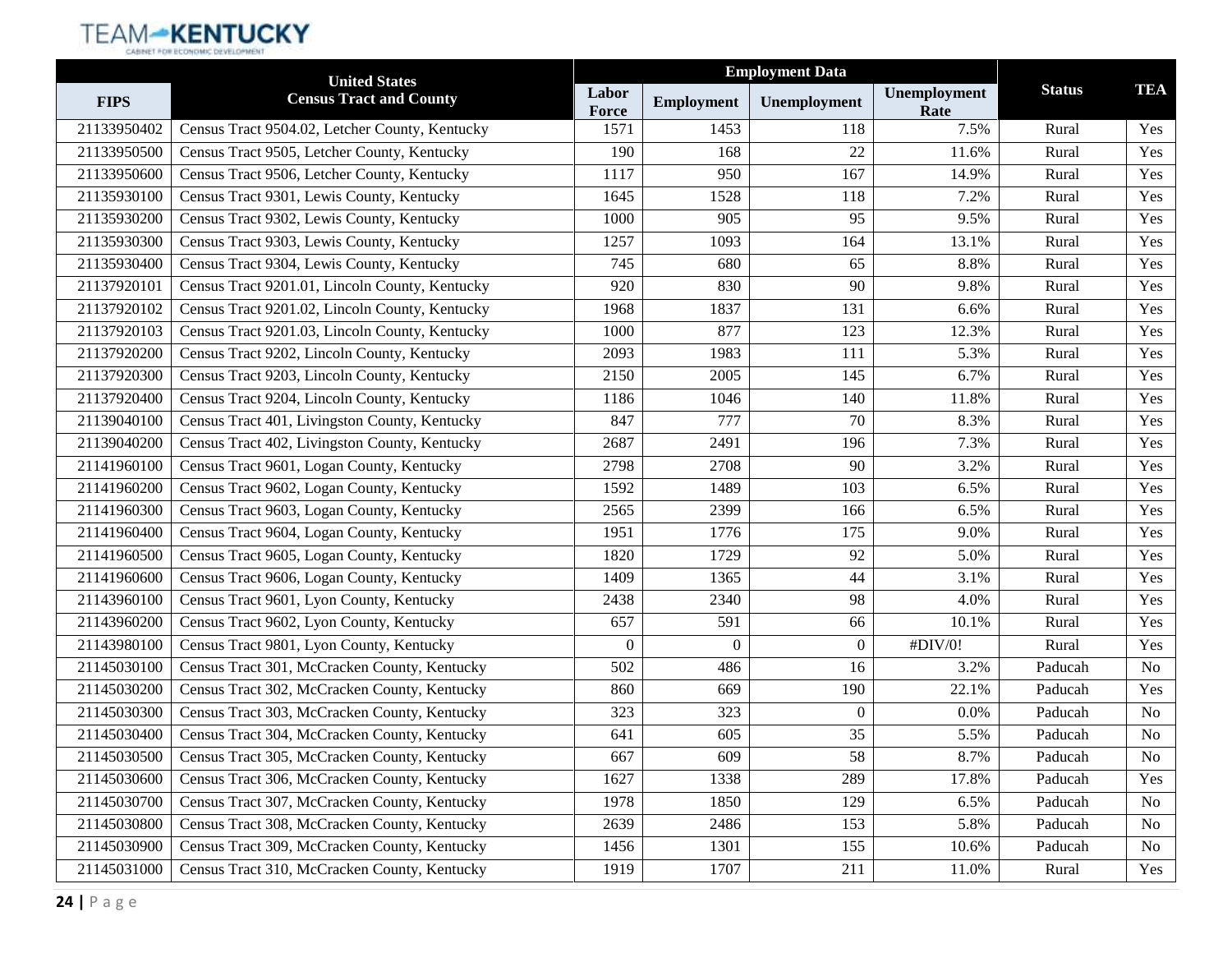|             | <b>United States</b>                            |                       |                   | <b>Employment Data</b> |                      |                      |                |
|-------------|-------------------------------------------------|-----------------------|-------------------|------------------------|----------------------|----------------------|----------------|
| <b>FIPS</b> | <b>Census Tract and County</b>                  | Labor<br><b>Force</b> | <b>Employment</b> | Unemployment           | Unemployment<br>Rate | <b>Status</b>        | <b>TEA</b>     |
| 21145031100 | Census Tract 311, McCracken County, Kentucky    | 2506                  | 2383              | 123                    | 4.9%                 | Rural                | Yes            |
| 21145031200 | Census Tract 312, McCracken County, Kentucky    | 1959                  | 1721              | 238                    | 12.1%                | Rural                | Yes            |
| 21145031301 | Census Tract 313.01, McCracken County, Kentucky | 2177                  | 2142              | 35                     | 1.6%                 | Paducah              | N <sub>0</sub> |
| 21145031302 | Census Tract 313.02, McCracken County, Kentucky | 2583                  | 2545              | 39                     | 1.5%                 | Paducah              | N <sub>o</sub> |
| 21145031400 | Census Tract 314, McCracken County, Kentucky    | 2555                  | 2471              | 85                     | 3.3%                 | Paducah              | <b>No</b>      |
| 21145031500 | Census Tract 315, McCracken County, Kentucky    | 2566                  | 2404              | 162                    | 6.3%                 | Rural                | Yes            |
| 21145031600 | Census Tract 316, McCracken County, Kentucky    | 1528                  | 1396              | 132                    | 8.6%                 | Rural                | Yes            |
| 21147960100 | Census Tract 9601, McCreary County, Kentucky    | 633                   | 579               | 54                     | 8.5%                 | Rural                | Yes            |
| 21147960200 | Census Tract 9602, McCreary County, Kentucky    | 264                   | 218               | 45                     | 17.2%                | Rural                | Yes            |
| 21147960300 | Census Tract 9603, McCreary County, Kentucky    | 2201                  | 2034              | 167                    | 7.6%                 | Rural                | Yes            |
| 21147960400 | Census Tract 9604, McCreary County, Kentucky    | 1710                  | 1626              | 84                     | 4.9%                 | Rural                | Yes            |
| 21149970100 | Census Tract 9701, McLean County, Kentucky      | 1264                  | 1192              | 72                     | 5.7%                 | Metro                | <b>No</b>      |
| 21149970200 | Census Tract 9702, McLean County, Kentucky      | 1538                  | 1469              | 69                     | 4.5%                 | Metro                | N <sub>o</sub> |
| 21149970500 | Census Tract 9705, McLean County, Kentucky      | 1221                  | 1135              | 86                     | 7.0%                 | Metro                | <b>No</b>      |
| 21151010101 | Census Tract 101.01, Madison County, Kentucky   | 1235                  | 1140              | 95                     | 7.7%                 | Rural                | Yes            |
| 21151010102 | Census Tract 101.02, Madison County, Kentucky   | 3452                  | 3360              | 92                     | 2.7%                 | Rural                | Yes            |
| 21151010200 | Census Tract 102, Madison County, Kentucky      | 2288                  | 2044              | 244                    | 10.7%                | <b>Richmond City</b> | <b>No</b>      |
| 21151010300 | Census Tract 103, Madison County, Kentucky      | 5202                  | 4808              | 394                    | 7.6%                 | <b>Richmond City</b> | N <sub>o</sub> |
| 21151010400 | Census Tract 104, Madison County, Kentucky      | 1007                  | 989               | 18                     | 1.8%                 | <b>Richmond City</b> | <b>No</b>      |
| 21151010500 | Census Tract 105, Madison County, Kentucky      | 1861                  | 1563              | 298                    | 16.0%                | <b>Richmond City</b> | Yes            |
| 21151010600 | Census Tract 106, Madison County, Kentucky      | 2877                  | 2670              | 207                    | 7.2%                 | <b>Richmond City</b> | N <sub>o</sub> |
| 21151010701 | Census Tract 107.01, Madison County, Kentucky   | 2645                  | 2546              | 99                     | 3.8%                 | <b>Richmond City</b> | <b>No</b>      |
| 21151010702 | Census Tract 107.02, Madison County, Kentucky   | 1969                  | 1851              | 118                    | 6.0%                 | <b>Richmond City</b> | N <sub>o</sub> |
| 21151010800 | Census Tract 108, Madison County, Kentucky      | 2251                  | 2113              | 138                    | 6.1%                 | Rural                | Yes            |
| 21151010901 | Census Tract 109.01, Madison County, Kentucky   | 1787                  | 1685              | 102                    | 5.7%                 | <b>Richmond City</b> | N <sub>o</sub> |
| 21151010902 | Census Tract 109.02, Madison County, Kentucky   | 1713                  | 1655              | 58                     | 3.4%                 | <b>Richmond City</b> | N <sub>o</sub> |
| 21151010903 | Census Tract 109.03, Madison County, Kentucky   | 2694                  | 2508              | 186                    | 6.9%                 | <b>Richmond City</b> | <b>No</b>      |
| 21151011000 | Census Tract 110, Madison County, Kentucky      | 2737                  | 2575              | 162                    | 5.9%                 | Rural                | Yes            |
| 21151011100 | Census Tract 111, Madison County, Kentucky      | 3190                  | 3043              | 147                    | 4.6%                 | Rural                | Yes            |
| 21151011200 | Census Tract 112, Madison County, Kentucky      | 2596                  | 2522              | 74                     | 2.8%                 | Rural                | Yes            |
| 21151011301 | Census Tract 113.01, Madison County, Kentucky   | 1065                  | 1002              | 62                     | 5.9%                 | Rural                | Yes            |
| 21151011302 | Census Tract 113.02, Madison County, Kentucky   | 2812                  | 2616              | 197                    | 7.0%                 | Rural                | Yes            |
| 21151011400 | Census Tract 114, Madison County, Kentucky      | 2474                  | 2402              | 72                     | 2.9%                 | Rural                | Yes            |
| 21153970100 | Census Tract 9701, Magoffin County, Kentucky    | 439                   | 395               | 44                     | 10.0%                | Rural                | Yes            |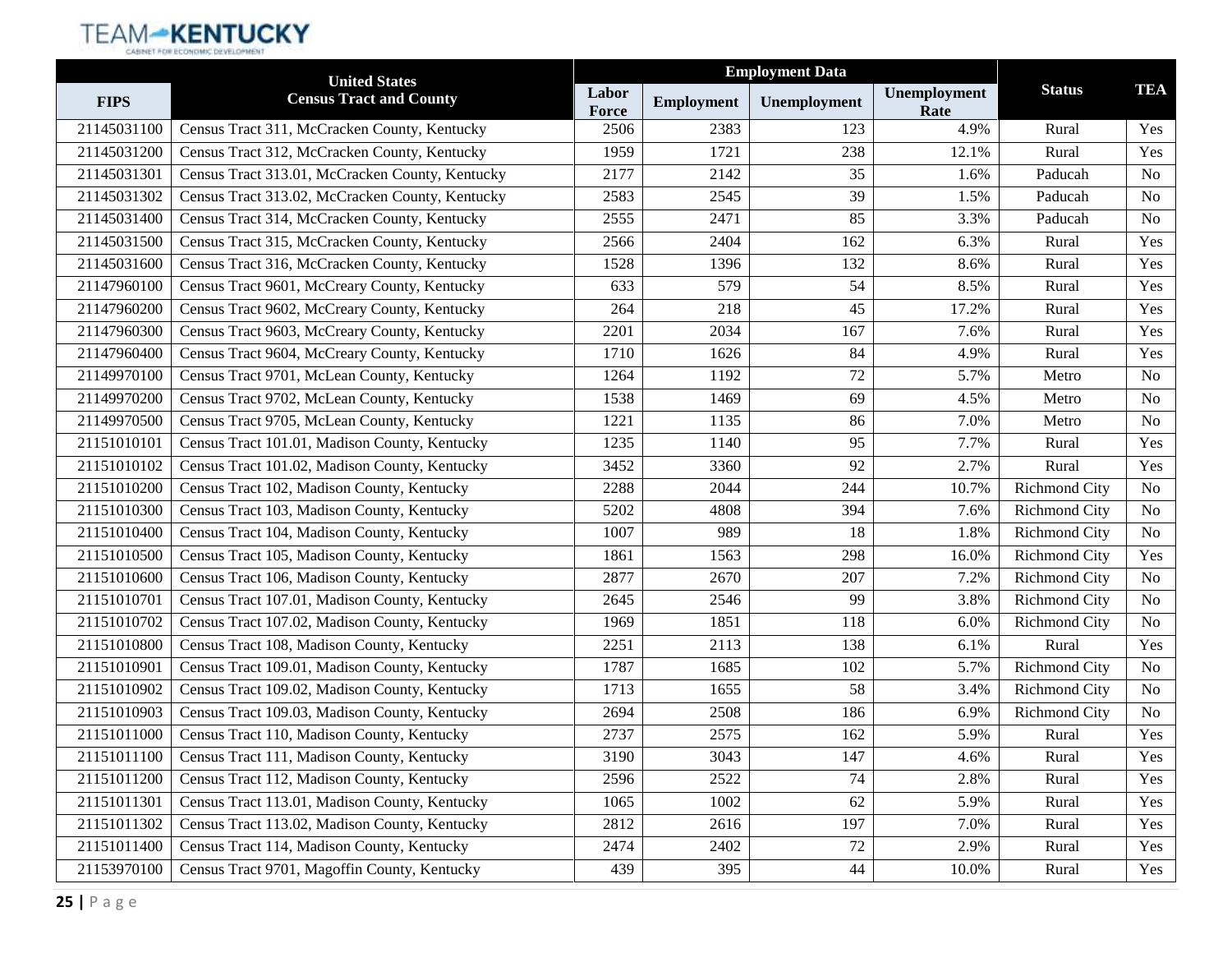|             | <b>United States</b>                         |                |                   | <b>Employment Data</b> |                      |               |                |
|-------------|----------------------------------------------|----------------|-------------------|------------------------|----------------------|---------------|----------------|
| <b>FIPS</b> | <b>Census Tract and County</b>               | Labor<br>Force | <b>Employment</b> | Unemployment           | Unemployment<br>Rate | <b>Status</b> | <b>TEA</b>     |
| 21153970200 | Census Tract 9702, Magoffin County, Kentucky | 1550           | 1182              | 368                    | 23.7%                | Rural         | Yes            |
| 21153970300 | Census Tract 9703, Magoffin County, Kentucky | 804            | 787               | 17                     | 2.1%                 | Rural         | Yes            |
| 21153970400 | Census Tract 9704, Magoffin County, Kentucky | 415            | 327               | 88                     | 21.1%                | Rural         | Yes            |
| 21155970200 | Census Tract 9702, Marion County, Kentucky   | 2301           | 2077              | 224                    | 9.7%                 | Rural         | Yes            |
| 21155970300 | Census Tract 9703, Marion County, Kentucky   | 1102           | 1065              | 37                     | 3.4%                 | Rural         | Yes            |
| 21155970400 | Census Tract 9704, Marion County, Kentucky   | 1348           | 1294              | 55                     | 4.1%                 | Rural         | Yes            |
| 21155970500 | Census Tract 9705, Marion County, Kentucky   | 897            | 861               | 35                     | 4.0%                 | Rural         | Yes            |
| 21155970700 | Census Tract 9707, Marion County, Kentucky   | 2797           | 2476              | 321                    | 11.5%                | Rural         | Yes            |
| 21155970800 | Census Tract 9708, Marion County, Kentucky   | 787            | 742               | 45                     | 5.7%                 | Rural         | Yes            |
| 21157950100 | Census Tract 9501, Marshall County, Kentucky | 2305           | 2112              | 193                    | 8.4%                 | Rural         | Yes            |
| 21157950200 | Census Tract 9502, Marshall County, Kentucky | 2677           | 2461              | 216                    | 8.1%                 | Rural         | Yes            |
| 21157950300 | Census Tract 9503, Marshall County, Kentucky | 2257           | 2147              | 110                    | 4.9%                 | Rural         | Yes            |
| 21157950400 | Census Tract 9504, Marshall County, Kentucky | 2238           | 2210              | 28                     | 1.2%                 | Rural         | Yes            |
| 21157950500 | Census Tract 9505, Marshall County, Kentucky | 2581           | 2419              | 162                    | 6.3%                 | Rural         | Yes            |
| 21157950600 | Census Tract 9506, Marshall County, Kentucky | 2774           | 2571              | 203                    | 7.3%                 | Rural         | Yes            |
| 21159950100 | Census Tract 9501, Martin County, Kentucky   | 908            | 780               | 128                    | 14.1%                | Rural         | Yes            |
| 21159950200 | Census Tract 9502, Martin County, Kentucky   | 1355           | 1204              | 151                    | 11.1%                | Rural         | Yes            |
| 21159950300 | Census Tract 9503, Martin County, Kentucky   | 236            | 224               | 11                     | 4.7%                 | Rural         | Yes            |
| 21161960100 | Census Tract 9601, Mason County, Kentucky    | 1481           | 1407              | 73                     | 4.9%                 | Rural         | Yes            |
| 21161960200 | Census Tract 9602, Mason County, Kentucky    | 985            | 932               | 53                     | 5.4%                 | Rural         | Yes            |
| 21161960300 | Census Tract 9603, Mason County, Kentucky    | 1772           | 1538              | 234                    | 13.2%                | Rural         | Yes            |
| 21161960400 | Census Tract 9604, Mason County, Kentucky    | 1783           | 1657              | 126                    | 7.1%                 | Rural         | Yes            |
| 21161960500 | Census Tract 9605, Mason County, Kentucky    | 888            | 824               | 65                     | 7.3%                 | Rural         | Yes            |
| 21163970100 | Census Tract 9701, Meade County, Kentucky    | 383            | 316               | 67                     | 17.4%                | Metro         | Yes            |
| 21163970200 | Census Tract 9702, Meade County, Kentucky    | 643            | 585               | 58                     | 9.1%                 | Metro         | No             |
| 21163970301 | Census Tract 9703.01, Meade County, Kentucky | 1221           | 1067              | 154                    | 12.6%                | Metro         | Yes            |
| 21163970302 | Census Tract 9703.02, Meade County, Kentucky | 2483           | 2345              | 138                    | 5.5%                 | Metro         | No             |
| 21163970401 | Census Tract 9704.01, Meade County, Kentucky | 2318           | 2222              | 96                     | 4.1%                 | Metro         | N <sub>o</sub> |
| 21163970402 | Census Tract 9704.02, Meade County, Kentucky | 3292           | 3098              | 194                    | 5.9%                 | Metro         | No             |
| 21163970500 | Census Tract 9705, Meade County, Kentucky    | 1409           | 1280              | 128                    | 9.1%                 | Metro         | No             |
| 21163980100 | Census Tract 9801, Meade County, Kentucky    | $\overline{0}$ | $\boldsymbol{0}$  | $\theta$               | ND                   | Metro         | ND             |
| 21165960100 | Census Tract 9601, Menifee County, Kentucky  | 1460           | 1337              | 123                    | 8.4%                 | Rural         | Yes            |
| 21165960200 | Census Tract 9602, Menifee County, Kentucky  | 796            | 718               | 78                     | 9.9%                 | Rural         | Yes            |
| 21167960100 | Census Tract 9601, Mercer County, Kentucky   | 1974           | 1855              | 119                    | 6.0%                 | Rural         | Yes            |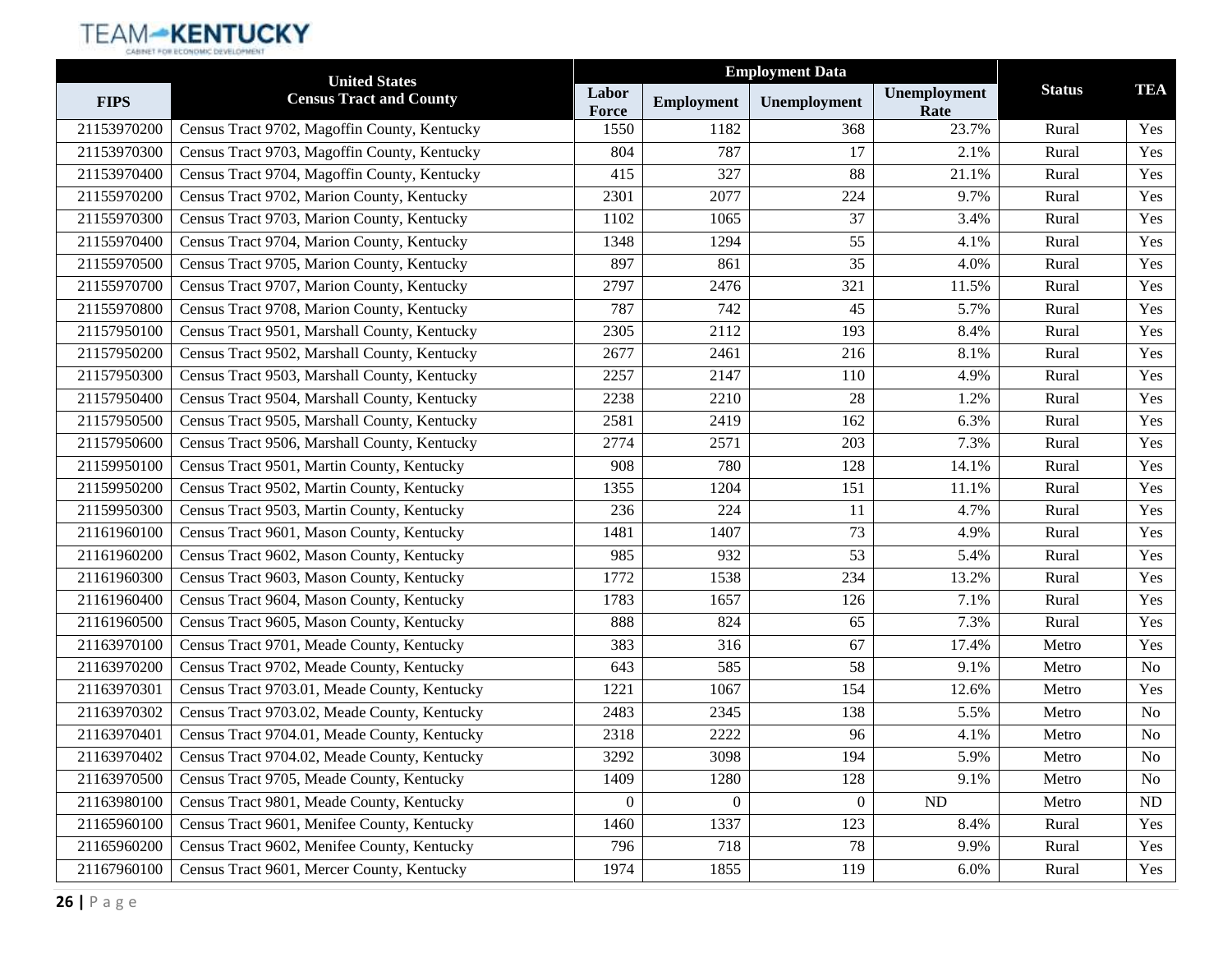|             | <b>United States</b>                              |                | <b>Employment Data</b> |              |                      |               |            |
|-------------|---------------------------------------------------|----------------|------------------------|--------------|----------------------|---------------|------------|
| <b>FIPS</b> | <b>Census Tract and County</b>                    | Labor<br>Force | <b>Employment</b>      | Unemployment | Unemployment<br>Rate | <b>Status</b> | <b>TEA</b> |
| 21167960200 | Census Tract 9602, Mercer County, Kentucky        | 2801           | 2490                   | 311          | 11.1%                | Rural         | Yes        |
| 21167960300 | Census Tract 9603, Mercer County, Kentucky        | 1550           | 1465                   | 85           | 5.5%                 | Rural         | Yes        |
| 21167960400 | Census Tract 9604, Mercer County, Kentucky        | 2075           | 1966                   | 109          | 5.2%                 | Rural         | Yes        |
| 21167960500 | Census Tract 9605, Mercer County, Kentucky        | 1507           | 1410                   | 97           | 6.4%                 | Rural         | Yes        |
| 21169960100 | Census Tract 9601, Metcalfe County, Kentucky      | 960            | 933                    | 27           | 2.8%                 | Rural         | Yes        |
| 21169960200 | Census Tract 9602, Metcalfe County, Kentucky      | 1410           | 1393                   | 18           | 1.3%                 | Rural         | Yes        |
| 21169960300 | Census Tract 9603, Metcalfe County, Kentucky      | 1647           | 1378                   | 268          | 16.3%                | Rural         | Yes        |
| 21171930100 | Census Tract 9301, Monroe County, Kentucky        | 857            | 818                    | 39           | 4.6%                 | Rural         | Yes        |
| 21171930200 | Census Tract 9302, Monroe County, Kentucky        | 854            | 830                    | 24           | 2.8%                 | Rural         | Yes        |
| 21171930300 | Census Tract 9303, Monroe County, Kentucky        | 1105           | 1076                   | 29           | 2.6%                 | Rural         | Yes        |
| 21171930400 | Census Tract 9304, Monroe County, Kentucky        | 1748           | 1594                   | 154          | 8.8%                 | Rural         | Yes        |
| 21173920100 | Census Tract 9201, Montgomery County, Kentucky    | 1364           | 1250                   | 115          | 8.4%                 | Rural         | Yes        |
| 21173920200 | Census Tract 9202, Montgomery County, Kentucky    | 2872           | 2668                   | 204          | 7.1%                 | Rural         | Yes        |
| 21173920301 | Census Tract 9203.01, Montgomery County, Kentucky | 1258           | 1161                   | 97           | 7.7%                 | Rural         | Yes        |
| 21173920302 | Census Tract 9203.02, Montgomery County, Kentucky | 2824           | 2495                   | 329          | 11.7%                | Rural         | Yes        |
| 21173920400 | Census Tract 9204, Montgomery County, Kentucky    | 1913           | 1823                   | 89           | 4.7%                 | Rural         | Yes        |
| 21173920500 | Census Tract 9205, Montgomery County, Kentucky    | 1124           | 1053                   | 71           | 6.3%                 | Rural         | Yes        |
| 21175950100 | Census Tract 9501, Morgan County, Kentucky        | 826            | 766                    | 61           | 7.3%                 | Rural         | Yes        |
| 21175950200 | Census Tract 9502, Morgan County, Kentucky        | 762            | 653                    | 109          | 14.3%                | Rural         | Yes        |
| 21175950300 | Census Tract 9503, Morgan County, Kentucky        | 698            | 655                    | 43           | 6.1%                 | Rural         | Yes        |
| 21175950400 | Census Tract 9504, Morgan County, Kentucky        | 1241           | 1198                   | 43           | 3.4%                 | Rural         | Yes        |
| 21175950500 | Census Tract 9505, Morgan County, Kentucky        | 825            | 780                    | 45           | 5.4%                 | Rural         | Yes        |
| 21177960100 | Census Tract 9601, Muhlenberg County, Kentucky    | 272            | 249                    | 23           | 8.4%                 | Rural         | Yes        |
| 21177960200 | Census Tract 9602, Muhlenberg County, Kentucky    | 2071           | 1942                   | 129          | 6.3%                 | Rural         | Yes        |
| 21177960300 | Census Tract 9603, Muhlenberg County, Kentucky    | 1270           | 1223                   | 47           | 3.7%                 | Rural         | Yes        |
| 21177960400 | Census Tract 9604, Muhlenberg County, Kentucky    | 1933           | 1783                   | 150          | 7.8%                 | Rural         | Yes        |
| 21177960500 | Census Tract 9605, Muhlenberg County, Kentucky    | 1080           | 935                    | 145          | 13.4%                | Rural         | Yes        |
| 21177960600 | Census Tract 9606, Muhlenberg County, Kentucky    | 1049           | 952                    | 97           | 9.3%                 | Rural         | Yes        |
| 21177960700 | Census Tract 9607, Muhlenberg County, Kentucky    | 1178           | 958                    | 221          | 18.7%                | Rural         | Yes        |
| 21177960800 | Census Tract 9608, Muhlenberg County, Kentucky    | 636            | 593                    | 44           | 6.8%                 | Rural         | Yes        |
| 21177960900 | Census Tract 9609, Muhlenberg County, Kentucky    | 514            | 503                    | 10           | 2.0%                 | Rural         | Yes        |
| 21179930100 | Census Tract 9301, Nelson County, Kentucky        | 1583           | 1517                   | 66           | 4.2%                 | Rural         | Yes        |
| 21179930200 | Census Tract 9302, Nelson County, Kentucky        | 3721           | 3668                   | 54           | 1.4%                 | Rural         | Yes        |
| 21179930301 | Census Tract 9303.01, Nelson County, Kentucky     | 2556           | 2282                   | 274          | 10.7%                | Rural         | Yes        |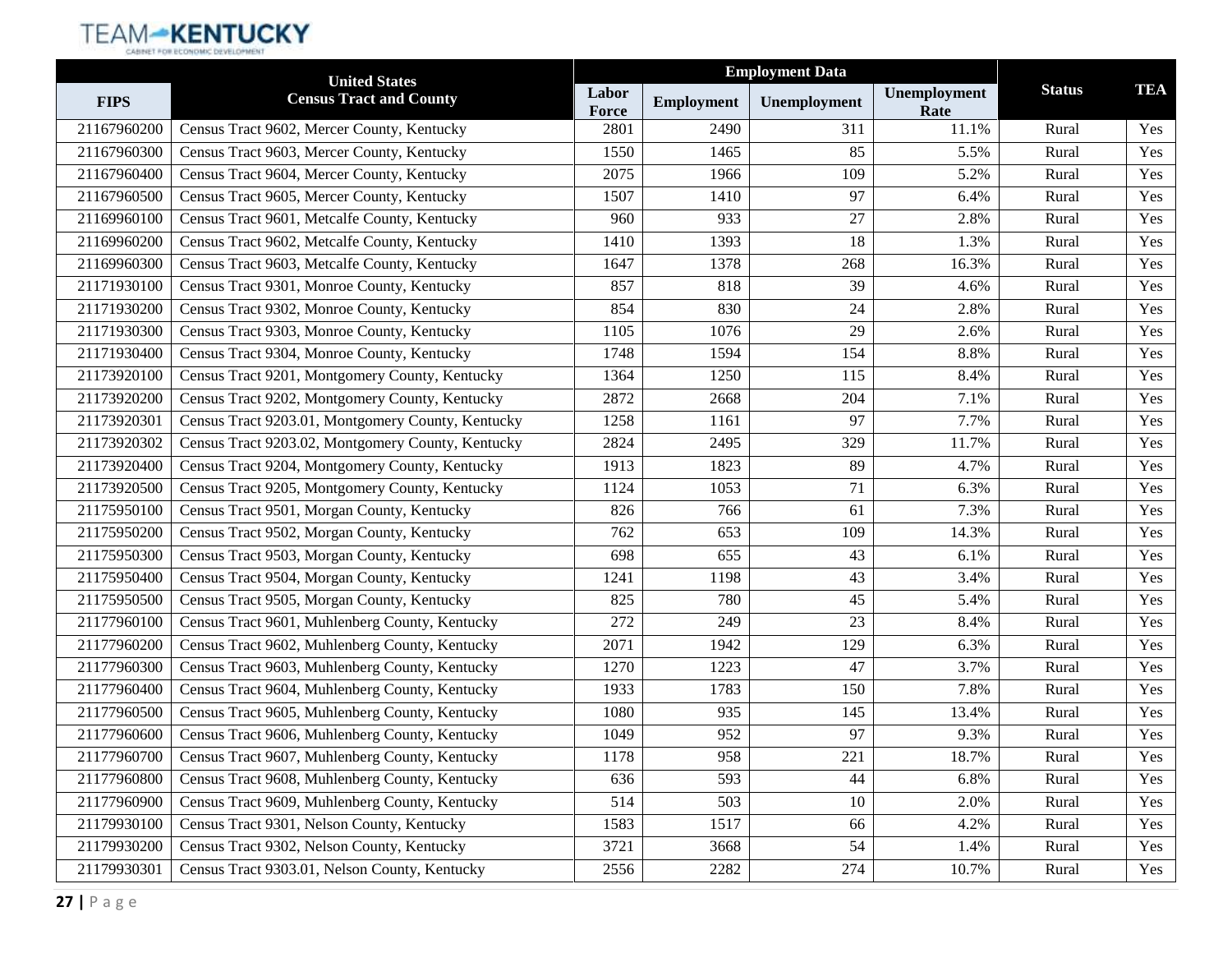|             | <b>United States</b>                          |                |                   | <b>Employment Data</b> |                      |               |                |
|-------------|-----------------------------------------------|----------------|-------------------|------------------------|----------------------|---------------|----------------|
| <b>FIPS</b> | <b>Census Tract and County</b>                | Labor<br>Force | <b>Employment</b> | Unemployment           | Unemployment<br>Rate | <b>Status</b> | <b>TEA</b>     |
| 21179930302 | Census Tract 9303.02, Nelson County, Kentucky | 5010           | 4505              | 505                    | 10.1%                | Rural         | Yes            |
| 21179930303 | Census Tract 9303.03, Nelson County, Kentucky | 1690           | 1569              | 121                    | 7.2%                 | Rural         | Yes            |
| 21179930400 | Census Tract 9304, Nelson County, Kentucky    | 1856           | 1636              | 220                    | 11.9%                | Rural         | Yes            |
| 21179930500 | Census Tract 9305, Nelson County, Kentucky    | 3110           | 3029              | 81                     | 2.6%                 | Rural         | Yes            |
| 21179930600 | Census Tract 9306, Nelson County, Kentucky    | 1626           | 1487              | 139                    | 8.6%                 | Rural         | Yes            |
| 21179930700 | Census Tract 9307, Nelson County, Kentucky    | 1601           | 1491              | 110                    | 6.9%                 | Rural         | Yes            |
| 21181960100 | Census Tract 9601, Nicholas County, Kentucky  | 882            | 800               | 82                     | 9.3%                 | Rural         | Yes            |
| 21181960200 | Census Tract 9602, Nicholas County, Kentucky  | 2393           | 2253              | 140                    | 5.9%                 | Rural         | Yes            |
| 21183920100 | Census Tract 9201, Ohio County, Kentucky      | 1393           | 1282              | 111                    | 8.0%                 | Rural         | Yes            |
| 21183920200 | Census Tract 9202, Ohio County, Kentucky      | 1422           | 1294              | 128                    | 9.0%                 | Rural         | Yes            |
| 21183920300 | Census Tract 9203, Ohio County, Kentucky      | 1716           | 1585              | 131                    | 7.6%                 | Rural         | Yes            |
| 21183920400 | Census Tract 9204, Ohio County, Kentucky      | 577            | 553               | 24                     | 4.1%                 | Rural         | Yes            |
| 21183920500 | Census Tract 9205, Ohio County, Kentucky      | 2902           | 2711              | 191                    | 6.6%                 | Rural         | Yes            |
| 21183920600 | Census Tract 9206, Ohio County, Kentucky      | 728            | 685               | 43                     | 5.9%                 | Rural         | Yes            |
| 21183920700 | Census Tract 9207, Ohio County, Kentucky      | 552            | 510               | 41                     | 7.5%                 | Rural         | Yes            |
| 21185030100 | Census Tract 301, Oldham County, Kentucky     | 1288           | 1186              | 102                    | 7.9%                 | Metro         | <b>No</b>      |
| 21185030200 | Census Tract 302, Oldham County, Kentucky     | 626            | 624               |                        | 0.2%                 | Metro         | No             |
| 21185030301 | Census Tract 303.01, Oldham County, Kentucky  | 1717           | 1692              | 25                     | 1.5%                 | Metro         | N <sub>o</sub> |
| 21185030302 | Census Tract 303.02, Oldham County, Kentucky  | 2515           | 2364              | 151                    | 6.0%                 | Metro         | No             |
| 21185030401 | Census Tract 304.01, Oldham County, Kentucky  | 3549           | 3274              | 275                    | 7.7%                 | Metro         | N <sub>o</sub> |
| 21185030402 | Census Tract 304.02, Oldham County, Kentucky  | 1581           | 1481              | 99                     | 6.3%                 | Metro         | <b>No</b>      |
| 21185030501 | Census Tract 305.01, Oldham County, Kentucky  | 2121           | 2038              | 84                     | 3.9%                 | Metro         | No             |
| 21185030502 | Census Tract 305.02, Oldham County, Kentucky  | 2734           | 2612              | 122                    | 4.5%                 | Metro         | No             |
| 21185030601 | Census Tract 306.01, Oldham County, Kentucky  | 3397           | 3271              | 126                    | 3.7%                 | Metro         | No             |
| 21185030602 | Census Tract 306.02, Oldham County, Kentucky  | 2931           | 2699              | 232                    | 7.9%                 | Metro         | N <sub>o</sub> |
| 21185030701 | Census Tract 307.01, Oldham County, Kentucky  | 1264           | 1222              | 42                     | 3.4%                 | Metro         | <b>No</b>      |
| 21185030702 | Census Tract 307.02, Oldham County, Kentucky  | 3637           | 3441              | 197                    | 5.4%                 | Metro         | No             |
| 21185030801 | Census Tract 308.01, Oldham County, Kentucky  | 2114           | 2070              | 44                     | 2.1%                 | Metro         | N <sub>o</sub> |
| 21185030802 | Census Tract 308.02, Oldham County, Kentucky  | 2964           | 2893              | 71                     | 2.4%                 | Metro         | No             |
| 21187970100 | Census Tract 9701, Owen County, Kentucky      | 1700           | 1569              | 132                    | 7.7%                 | Rural         | Yes            |
| 21187970200 | Census Tract 9702, Owen County, Kentucky      | 2117           | 2016              | 101                    | 4.8%                 | Rural         | Yes            |
| 21187970300 | Census Tract 9703, Owen County, Kentucky      | 1265           | 1172              | 93                     | 7.3%                 | Rural         | Yes            |
| 21189930100 | Census Tract 9301, Owsley County, Kentucky    | 683            | 637               | 47                     | 6.8%                 | Rural         | Yes            |
| 21189930200 | Census Tract 9302, Owsley County, Kentucky    | 378            | 345               | 32                     | 8.6%                 | Rural         | Yes            |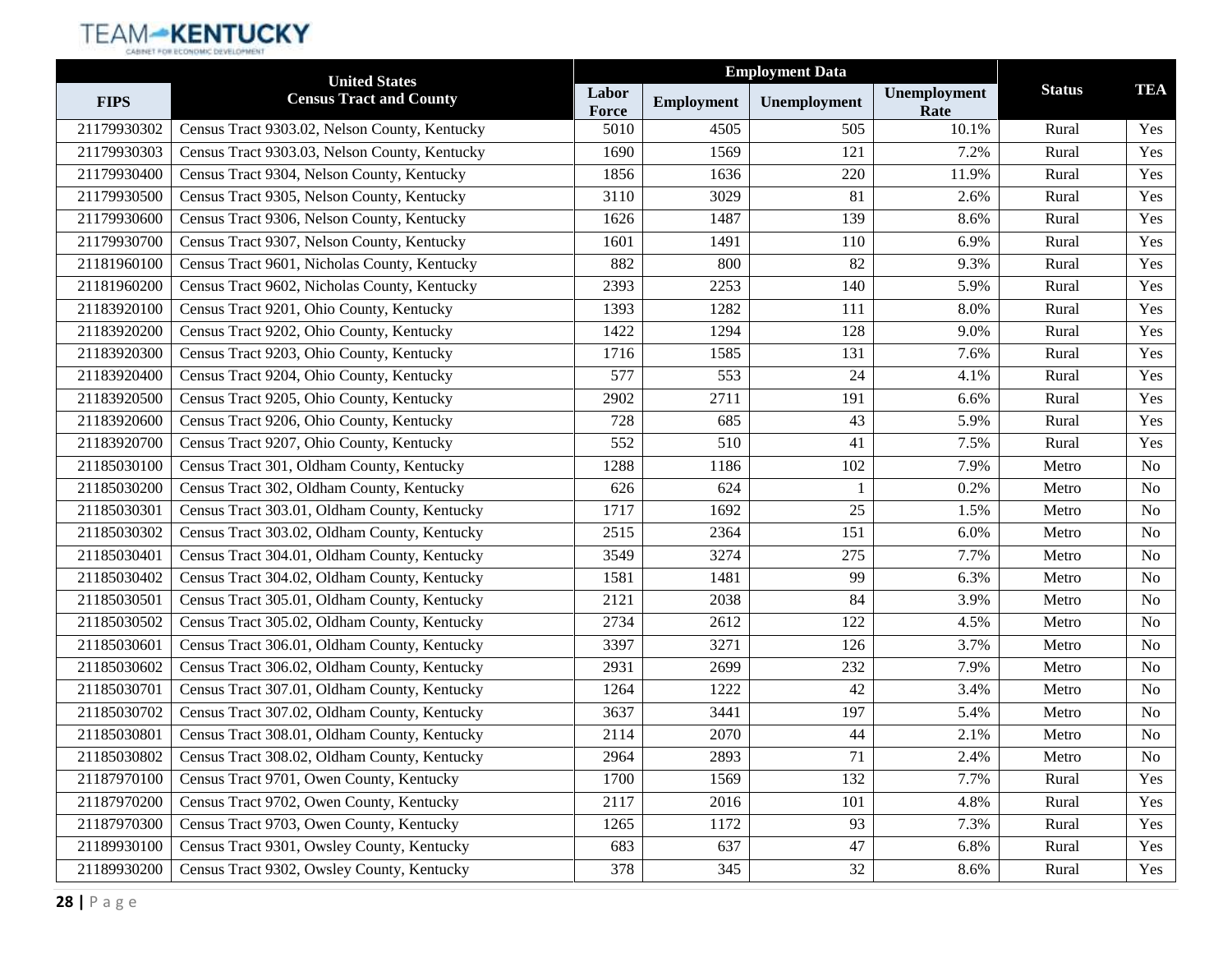|             | <b>United States</b>                          | <b>Employment Data</b> |                   |              |                      |               |                |
|-------------|-----------------------------------------------|------------------------|-------------------|--------------|----------------------|---------------|----------------|
| <b>FIPS</b> | <b>Census Tract and County</b>                | Labor<br>Force         | <b>Employment</b> | Unemployment | Unemployment<br>Rate | <b>Status</b> | <b>TEA</b>     |
| 21191930100 | Census Tract 9301, Pendleton County, Kentucky | 3349                   | 3148              | 202          | 6.0%                 | Metro         | N <sub>o</sub> |
| 21191930200 | Census Tract 9302, Pendleton County, Kentucky | 1451                   | 1406              | 45           | 3.1%                 | Metro         | No             |
| 21191930300 | Census Tract 9303, Pendleton County, Kentucky | 2003                   | 1893              | 109          | 5.5%                 | Metro         | No             |
| 21193970300 | Census Tract 9703, Perry County, Kentucky     | 903                    | 864               | 39           | 4.3%                 | Rural         | Yes            |
| 21193970400 | Census Tract 9704, Perry County, Kentucky     | 1178                   | 1080              | 98           | 8.3%                 | Rural         | Yes            |
| 21193970500 | Census Tract 9705, Perry County, Kentucky     | 1539                   | 1323              | 215          | 14.0%                | Rural         | Yes            |
| 21193970600 | Census Tract 9706, Perry County, Kentucky     | 1690                   | 1645              | 46           | 2.7%                 | Rural         | Yes            |
| 21193970700 | Census Tract 9707, Perry County, Kentucky     | 389                    | 324               | 65           | 16.8%                | Rural         | Yes            |
| 21193970800 | Census Tract 9708, Perry County, Kentucky     | 1012                   | 986               | 26           | 2.5%                 | Rural         | Yes            |
| 21193970900 | Census Tract 9709, Perry County, Kentucky     | 343                    | 288               | 55           | 16.0%                | Rural         | Yes            |
| 21193971000 | Census Tract 9710, Perry County, Kentucky     | 1127                   | 943               | 184          | 16.4%                | Rural         | Yes            |
| 21195930100 | Census Tract 9301, Pike County, Kentucky      | 1152                   | 1024              | 128          | 11.1%                | Rural         | Yes            |
| 21195930200 | Census Tract 9302, Pike County, Kentucky      | 2403                   | 2316              | 86           | 3.6%                 | Rural         | Yes            |
| 21195930300 | Census Tract 9303, Pike County, Kentucky      | 1006                   | 932               | 74           | 7.3%                 | Rural         | Yes            |
| 21195930400 | Census Tract 9304, Pike County, Kentucky      | 1253                   | 1132              | 121          | 9.7%                 | Rural         | Yes            |
| 21195930500 | Census Tract 9305, Pike County, Kentucky      | 1167                   | 1117              | 50           | 4.3%                 | Rural         | Yes            |
| 21195930600 | Census Tract 9306, Pike County, Kentucky      | 1083                   | 942               | 142          | 13.1%                | Rural         | Yes            |
| 21195930700 | Census Tract 9307, Pike County, Kentucky      | 518                    | 464               | 54           | 10.5%                | Rural         | Yes            |
| 21195930800 | Census Tract 9308, Pike County, Kentucky      | 789                    | 722               | 67           | 8.5%                 | Rural         | Yes            |
| 21195930900 | Census Tract 9309, Pike County, Kentucky      | 500                    | 431               | 69           | 13.7%                | Rural         | Yes            |
| 21195931000 | Census Tract 9310, Pike County, Kentucky      | 604                    | 551               | 53           | 8.8%                 | Rural         | Yes            |
| 21195931100 | Census Tract 9311, Pike County, Kentucky      | 1218                   | 1163              | 55           | 4.5%                 | Rural         | Yes            |
| 21195931200 | Census Tract 9312, Pike County, Kentucky      | 1371                   | 1293              | 78           | 5.7%                 | Rural         | Yes            |
| 21195931300 | Census Tract 9313, Pike County, Kentucky      | 750                    | 686               | 64           | 8.6%                 | Rural         | Yes            |
| 21195931400 | Census Tract 9314, Pike County, Kentucky      | 820                    | 760               | 60           | 7.3%                 | Rural         | Yes            |
| 21195931500 | Census Tract 9315, Pike County, Kentucky      | 1037                   | 944               | 92           | 8.9%                 | Rural         | Yes            |
| 21195931600 | Census Tract 9316, Pike County, Kentucky      | 507                    | 461               | 46           | 9.0%                 | Rural         | Yes            |
| 21195931700 | Census Tract 9317, Pike County, Kentucky      | 975                    | 795               | 180          | 18.4%                | Rural         | Yes            |
| 21195931800 | Census Tract 9318, Pike County, Kentucky      | 1108                   | 1038              | 70           | 6.3%                 | Rural         | Yes            |
| 21195931900 | Census Tract 9319, Pike County, Kentucky      | 936                    | 804               | 132          | 14.1%                | Rural         | Yes            |
| 21197970100 | Census Tract 9701, Powell County, Kentucky    | 2579                   | 2365              | 214          | 8.3%                 | Rural         | Yes            |
| 21197970200 | Census Tract 9702, Powell County, Kentucky    | 2491                   | 2333              | 158          | 6.4%                 | Rural         | Yes            |
| 21199930100 | Census Tract 9301, Pulaski County, Kentucky   | 2234                   | 2136              | 98           | 4.4%                 | Rural         | Yes            |
| 21199930200 | Census Tract 9302, Pulaski County, Kentucky   | 2205                   | 2111              | 93           | 4.2%                 | Rural         | Yes            |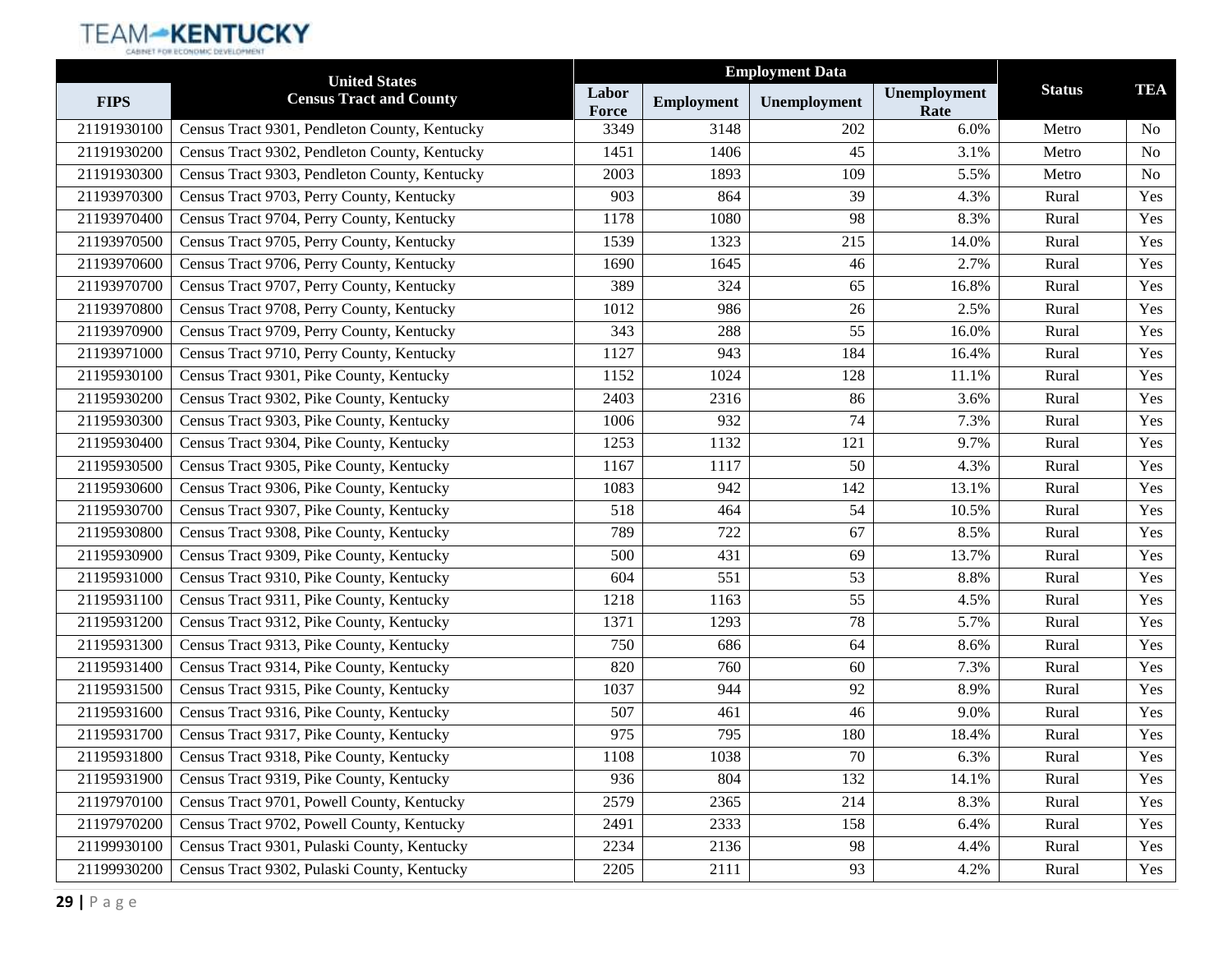|             | <b>United States</b>                           |                |                   | <b>Employment Data</b> |                      |               |            |
|-------------|------------------------------------------------|----------------|-------------------|------------------------|----------------------|---------------|------------|
| <b>FIPS</b> | <b>Census Tract and County</b>                 | Labor<br>Force | <b>Employment</b> | Unemployment           | Unemployment<br>Rate | <b>Status</b> | <b>TEA</b> |
| 21199930300 | Census Tract 9303, Pulaski County, Kentucky    | 2047           | 1788              | 259                    | 12.7%                | Rural         | Yes        |
| 21199930401 | Census Tract 9304.01, Pulaski County, Kentucky | 1352           | 1223              | 129                    | 9.6%                 | Rural         | Yes        |
| 21199930402 | Census Tract 9304.02, Pulaski County, Kentucky | 2723           | 2574              | 149                    | 5.5%                 | Rural         | Yes        |
| 21199930501 | Census Tract 9305.01, Pulaski County, Kentucky | 3031           | 2883              | 148                    | 4.9%                 | Rural         | Yes        |
| 21199930502 | Census Tract 9305.02, Pulaski County, Kentucky | 2543           | 2314              | 229                    | 9.0%                 | Rural         | Yes        |
| 21199930600 | Census Tract 9306, Pulaski County, Kentucky    | 1245           | 1103              | 142                    | 11.4%                | Rural         | Yes        |
| 21199930700 | Census Tract 9307, Pulaski County, Kentucky    | 1945           | 1807              | 138                    | 7.1%                 | Rural         | Yes        |
| 21199930800 | Census Tract 9308, Pulaski County, Kentucky    | 2408           | 2206              | 202                    | 8.4%                 | Rural         | Yes        |
| 21199930900 | Census Tract 9309, Pulaski County, Kentucky    | 1245           | 1117              | 128                    | 10.2%                | Rural         | Yes        |
| 21199931000 | Census Tract 9310, Pulaski County, Kentucky    | 605            | 560               | 45                     | 7.4%                 | Rural         | Yes        |
| 21199931101 | Census Tract 9311.01, Pulaski County, Kentucky | 918            | 851               | 68                     | 7.4%                 | Rural         | Yes        |
| 21199931102 | Census Tract 9311.02, Pulaski County, Kentucky | 1294           | 1234              | 60                     | 4.6%                 | Rural         | Yes        |
| 21201970100 | Census Tract 9701, Robertson County, Kentucky  | 788            | 740               | 48                     | 6.1%                 | Rural         | Yes        |
| 21203950100 | Census Tract 9501, Rockcastle County, Kentucky | 1213           | 1102              | 112                    | 9.2%                 | Rural         | Yes        |
| 21203950200 | Census Tract 9502, Rockcastle County, Kentucky | 2752           | 2493              | 259                    | 9.4%                 | Rural         | Yes        |
| 21203950300 | Census Tract 9503, Rockcastle County, Kentucky | 1477           | 1436              | 41                     | 2.8%                 | Rural         | Yes        |
| 21203950400 | Census Tract 9504, Rockcastle County, Kentucky | 985            | 940               | 45                     | 4.6%                 | Rural         | Yes        |
| 21205950100 | Census Tract 9501, Rowan County, Kentucky      | 2256           | 2104              | 152                    | 6.7%                 | Rural         | Yes        |
| 21205950200 | Census Tract 9502, Rowan County, Kentucky      | 4293           | 4032              | 261                    | 6.1%                 | Rural         | Yes        |
| 21205950300 | Census Tract 9503, Rowan County, Kentucky      | 2134           | 1919              | 216                    | 10.1%                | Rural         | Yes        |
| 21205950400 | Census Tract 9504, Rowan County, Kentucky      | 1248           | 1136              | 112                    | 9.0%                 | Rural         | Yes        |
| 21207960101 | Census Tract 9601.01, Russell County, Kentucky | 1342           | 1218              | 124                    | 9.2%                 | Rural         | Yes        |
| 21207960102 | Census Tract 9601.02, Russell County, Kentucky | 1433           | 1405              | 28                     | 2.0%                 | Rural         | Yes        |
| 21207960200 | Census Tract 9602, Russell County, Kentucky    | 503            | 451               | 52                     | 10.3%                | Rural         | Yes        |
| 21207960300 | Census Tract 9603, Russell County, Kentucky    | 1415           | 1255              | 160                    | 11.3%                | Rural         | Yes        |
| 21207960400 | Census Tract 9604, Russell County, Kentucky    | 1392           | 1256              | 135                    | 9.7%                 | Rural         | Yes        |
| 21209040100 | Census Tract 401, Scott County, Kentucky       | 2167           | 1978              | 189                    | 8.7%                 | Metro         | No         |
| 21209040203 | Census Tract 402.03, Scott County, Kentucky    | 2460           | 2381              | 78                     | 3.2%                 | Metro         | No         |
| 21209040204 | Census Tract 402.04, Scott County, Kentucky    | 1893           | 1693              | 201                    | 10.6%                | Metro         | No         |
| 21209040205 | Census Tract 402.05, Scott County, Kentucky    | 2774           | 2507              | 267                    | 9.6%                 | Metro         | No         |
| 21209040206 | Census Tract 402.06, Scott County, Kentucky    | 2314           | 2018              | 296                    | 12.8%                | Metro         | Yes        |
| 21209040301 | Census Tract 403.01, Scott County, Kentucky    | 1665           | 1585              | 80                     | 4.8%                 | Metro         | No         |
| 21209040302 | Census Tract 403.02, Scott County, Kentucky    | 1137           | 1068              | 69                     | 6.0%                 | Metro         | No         |
| 21209040303 | Census Tract 403.03, Scott County, Kentucky    | 1707           | 1626              | 80                     | 4.7%                 | Metro         | No         |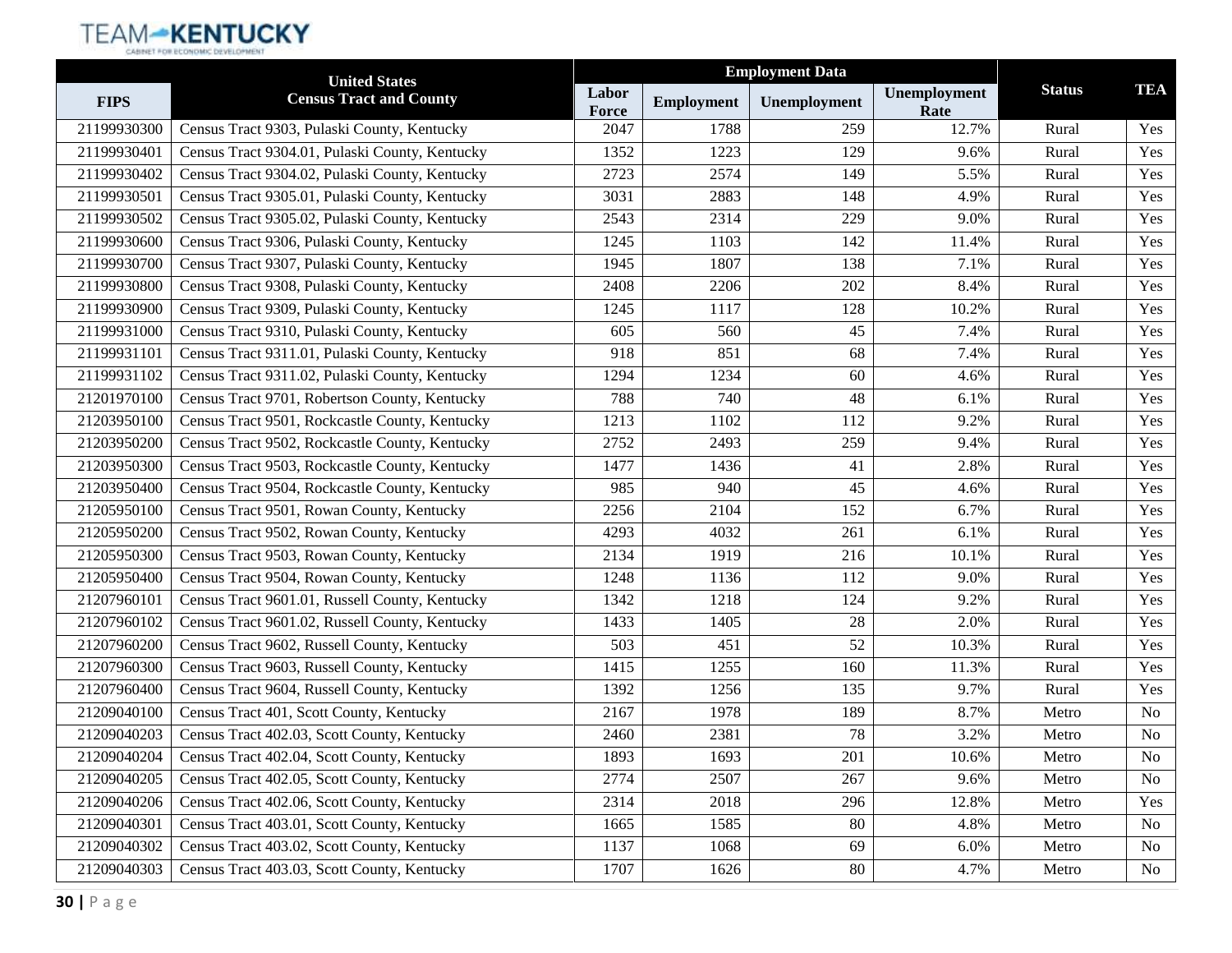|             | <b>United States</b>                          |                |                   | <b>Employment Data</b> |                      |               |                |
|-------------|-----------------------------------------------|----------------|-------------------|------------------------|----------------------|---------------|----------------|
| <b>FIPS</b> | <b>Census Tract and County</b>                | Labor<br>Force | <b>Employment</b> | Unemployment           | Unemployment<br>Rate | <b>Status</b> | <b>TEA</b>     |
| 21209040400 | Census Tract 404, Scott County, Kentucky      | 1596           | 1533              | 63                     | 3.9%                 | Metro         | N <sub>0</sub> |
| 21209040501 | Census Tract 405.01, Scott County, Kentucky   | 1301           | 1173              | 128                    | 9.8%                 | Metro         | N <sub>o</sub> |
| 21209040502 | Census Tract 405.02, Scott County, Kentucky   | 2357           | 2325              | 32                     | 1.4%                 | Metro         | N <sub>0</sub> |
| 21209040601 | Census Tract 406.01, Scott County, Kentucky   | 1903           | 1845              | 57                     | 3.0%                 | Metro         | N <sub>o</sub> |
| 21209040602 | Census Tract 406.02, Scott County, Kentucky   | 2477           | 2427              | 50                     | 2.0%                 | Metro         | N <sub>o</sub> |
| 21209040603 | Census Tract 406.03, Scott County, Kentucky   | 3628           | 3364              | 264                    | 7.3%                 | Metro         | N <sub>0</sub> |
| 21211040101 | Census Tract 401.01, Shelby County, Kentucky  | 1827           | 1734              | 93                     | 5.1%                 | Metro         | N <sub>o</sub> |
| 21211040102 | Census Tract 401.02, Shelby County, Kentucky  | 2960           | 2867              | 93                     | 3.1%                 | Metro         | N <sub>o</sub> |
| 21211040200 | Census Tract 402, Shelby County, Kentucky     | 4420           | 4281              | 139                    | 3.1%                 | Metro         | N <sub>o</sub> |
| 21211040301 | Census Tract 403.01, Shelby County, Kentucky  | 2582           | 2301              | 281                    | 10.9%                | Metro         | N <sub>o</sub> |
| 21211040302 | Census Tract 403.02, Shelby County, Kentucky  | 2123           | 1879              | 244                    | 11.5%                | Metro         | N <sub>o</sub> |
| 21211040401 | Census Tract 404.01, Shelby County, Kentucky  | 4242           | 4041              | 201                    | 4.7%                 | Metro         | N <sub>o</sub> |
| 21211040402 | Census Tract 404.02, Shelby County, Kentucky  | 2422           | 2341              | 81                     | 3.4%                 | Metro         | N <sub>o</sub> |
| 21211040501 | Census Tract 405.01, Shelby County, Kentucky  | 1369           | 1305              | 64                     | 4.6%                 | Metro         | No             |
| 21211040502 | Census Tract 405.02, Shelby County, Kentucky  | 3247           | 3068              | 179                    | 5.5%                 | Metro         | N <sub>o</sub> |
| 21213970100 | Census Tract 9701, Simpson County, Kentucky   | 1069           | 1044              | 25                     | 2.4%                 | Rural         | Yes            |
| 21213970200 | Census Tract 9702, Simpson County, Kentucky   | 2314           | 2147              | 167                    | 7.2%                 | Rural         | Yes            |
| 21213970300 | Census Tract 9703, Simpson County, Kentucky   | 2090           | 1985              | 105                    | 5.0%                 | Rural         | Yes            |
| 21213970400 | Census Tract 9704, Simpson County, Kentucky   | 3122           | 2803              | 320                    | 10.2%                | Rural         | Yes            |
| 21215080101 | Census Tract 801.01, Spencer County, Kentucky | 2525           | 2460              | 65                     | 2.6%                 | Metro         | N <sub>o</sub> |
| 21215080102 | Census Tract 801.02, Spencer County, Kentucky | 3125           | 3034              | 90                     | 2.9%                 | Metro         | N <sub>0</sub> |
| 21215080103 | Census Tract 801.03, Spencer County, Kentucky | 1089           | 1045              | 44                     | 4.0%                 | Metro         | N <sub>o</sub> |
| 21215080200 | Census Tract 802, Spencer County, Kentucky    | 3516           | 3123              | 393                    | 11.2%                | Metro         | N <sub>o</sub> |
| 21217920100 | Census Tract 9201, Taylor County, Kentucky    | 1549           | 1478              | 71                     | 4.6%                 | Rural         | Yes            |
| 21217920200 | Census Tract 9202, Taylor County, Kentucky    | 1805           | 1641              | 165                    | 9.1%                 | Rural         | Yes            |
| 21217920300 | Census Tract 9203, Taylor County, Kentucky    | 2246           | 2212              | 34                     | 1.5%                 | Rural         | Yes            |
| 21217920400 | Census Tract 9204, Taylor County, Kentucky    | 4273           | 4103              | 170                    | 4.0%                 | Rural         | Yes            |
| 21217920500 | Census Tract 9205, Taylor County, Kentucky    | 3061           | 2726              | 335                    | 10.9%                | Rural         | Yes            |
| 21219950100 | Census Tract 9501, Todd County, Kentucky      | 1244           | 1239              | 6                      | 0.5%                 | Rural         | Yes            |
| 21219950200 | Census Tract 9502, Todd County, Kentucky      | 2510           | 2366              | 144                    | 5.8%                 | Rural         | Yes            |
| 21219950300 | Census Tract 9503, Todd County, Kentucky      | 896            | 828               | 68                     | 7.6%                 | Rural         | Yes            |
| 21219950400 | Census Tract 9504, Todd County, Kentucky      | 741            | 698               | 42                     | 5.7%                 | Rural         | Yes            |
| 21221970100 | Census Tract 9701, Trigg County, Kentucky     | 1035           | 915               | 120                    | 11.6%                | Metro         | No             |
| 21221970200 | Census Tract 9702, Trigg County, Kentucky     | 2979           | 2799              | 180                    | 6.1%                 | Metro         | No             |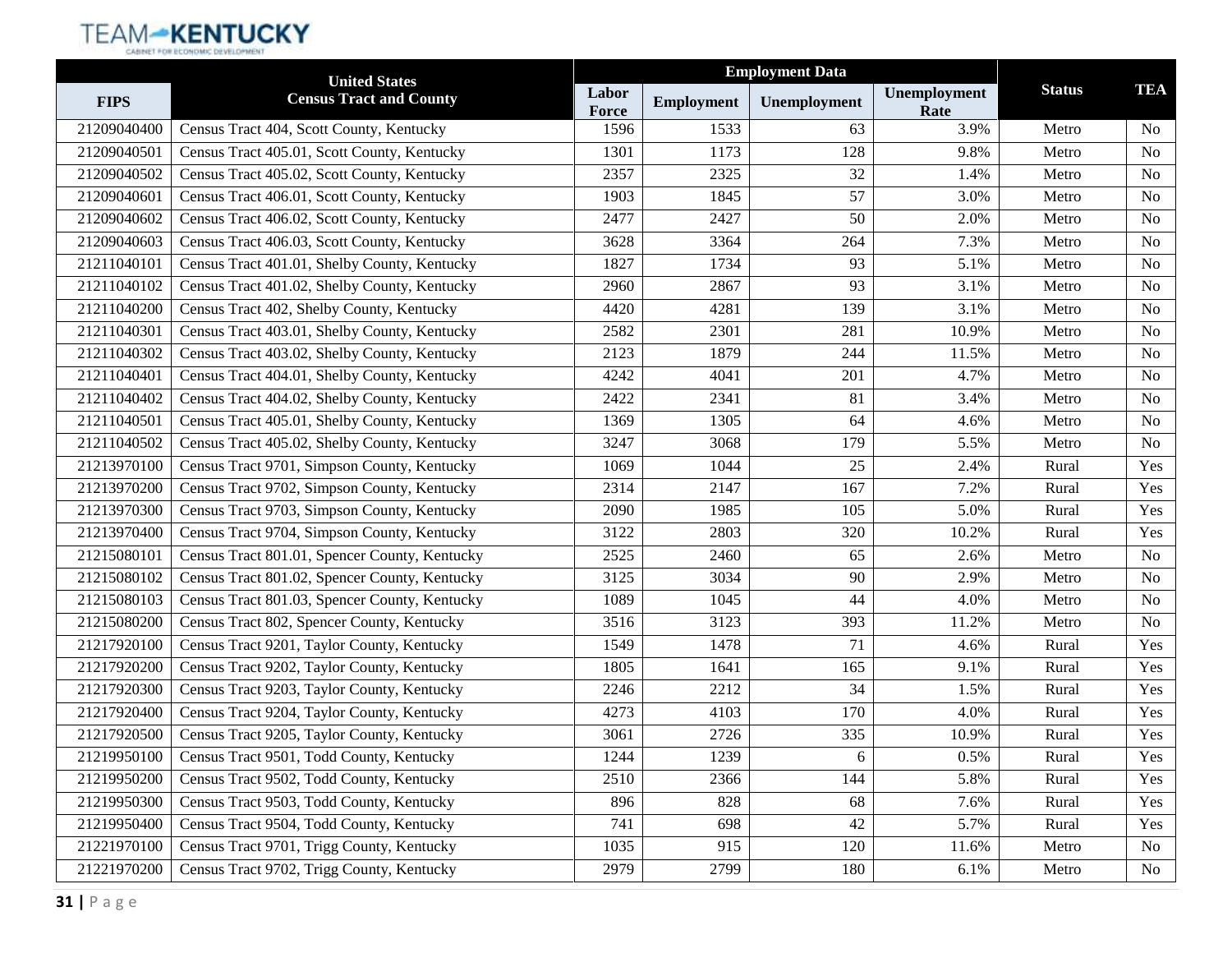|             | <b>United States</b>                           |                |                   | <b>Employment Data</b> |                      |               |                |
|-------------|------------------------------------------------|----------------|-------------------|------------------------|----------------------|---------------|----------------|
| <b>FIPS</b> | <b>Census Tract and County</b>                 | Labor<br>Force | <b>Employment</b> | Unemployment           | Unemployment<br>Rate | <b>Status</b> | <b>TEA</b>     |
| 21221970300 | Census Tract 9703, Trigg County, Kentucky      | 2010           | 1897              | 113                    | 5.6%                 | Metro         | N <sub>0</sub> |
| 21221980100 | Census Tract 9801, Trigg County, Kentucky      | 6              | $\Omega$          | 6                      | 100.0%               | Metro         | Yes            |
| 21221980200 | Census Tract 9802, Trigg County, Kentucky      | $\theta$       | $\theta$          | $\overline{0}$         | ND                   | Metro         | ND             |
| 21223100100 | Census Tract 1001, Trimble County, Kentucky    | 1425           | 1396              | 29                     | 2.0%                 | Metro         | No             |
| 21223100200 | Census Tract 1002, Trimble County, Kentucky    | 2364           | 2137              | 227                    | 9.6%                 | Metro         | N <sub>0</sub> |
| 21225950100 | Census Tract 9501, Union County, Kentucky      | 626            | 592               | 34                     | 5.4%                 | Rural         | Yes            |
| 21225950201 | Census Tract 9502.01, Union County, Kentucky   | 2370           | 2150              | 220                    | 9.3%                 | Rural         | Yes            |
| 21225950202 | Census Tract 9502.02, Union County, Kentucky   | 1271           | 1209              | 62                     | 4.9%                 | Rural         | Yes            |
| 21225950300 | Census Tract 9503, Union County, Kentucky      | 1673           | 1612              | 62                     | 3.7%                 | Rural         | Yes            |
| 21227010100 | Census Tract 101, Warren County, Kentucky      | 1124           | 1057              | 67                     | 5.9%                 | Metro         | N <sub>0</sub> |
| 21227010200 | Census Tract 102, Warren County, Kentucky      | 1373           | 1233              | 140                    | 10.2%                | Metro         | N <sub>0</sub> |
| 21227010300 | Census Tract 103, Warren County, Kentucky      | 2136           | 1993              | 143                    | 6.7%                 | Metro         | N <sub>o</sub> |
| 21227010400 | Census Tract 104, Warren County, Kentucky      | 3629           | 3045              | 584                    | 16.1%                | Metro         | Yes            |
| 21227010500 | Census Tract 105, Warren County, Kentucky      | 1577           | 1465              | 112                    | 7.1%                 | Metro         | N <sub>o</sub> |
| 21227010600 | Census Tract 106, Warren County, Kentucky      | 2052           | 2012              | 40                     | 2.0%                 | Metro         | N <sub>0</sub> |
| 21227010701 | Census Tract 107.01, Warren County, Kentucky   | 2732           | 2565              | 167                    | 6.1%                 | Metro         | N <sub>0</sub> |
| 21227010702 | Census Tract 107.02, Warren County, Kentucky   | 3108           | 2860              | 247                    | 8.0%                 | Metro         | N <sub>o</sub> |
| 21227010801 | Census Tract 108.01, Warren County, Kentucky   | 1435           | 1266              | 170                    | 11.8%                | Metro         | N <sub>0</sub> |
| 21227010802 | Census Tract 108.02, Warren County, Kentucky   | 3966           | 3790              | 176                    | 4.4%                 | Metro         | N <sub>o</sub> |
| 21227010803 | Census Tract 108.03, Warren County, Kentucky   | 3566           | 3266              | 300                    | 8.4%                 | Metro         | N <sub>0</sub> |
| 21227010900 | Census Tract 109, Warren County, Kentucky      | 2017           | 1946              | 71                     | 3.5%                 | Metro         | No             |
| 21227011001 | Census Tract 110.01, Warren County, Kentucky   | 2031           | 1791              | 240                    | 11.8%                | Metro         | N <sub>o</sub> |
| 21227011002 | Census Tract 110.02, Warren County, Kentucky   | 3756           | 3309              | 447                    | 11.9%                | Metro         | N <sub>0</sub> |
| 21227011100 | Census Tract 111, Warren County, Kentucky      | 3243           | 3034              | 208                    | 6.4%                 | Metro         | N <sub>o</sub> |
| 21227011200 | Census Tract 112, Warren County, Kentucky      | 1978           | 1847              | 131                    | 6.6%                 | Metro         | N <sub>0</sub> |
| 21227011300 | Census Tract 113, Warren County, Kentucky      | 2397           | 2210              | 187                    | 7.8%                 | Metro         | No             |
| 21227011401 | Census Tract 114.01, Warren County, Kentucky   | 3665           | 3589              | 76                     | 2.1%                 | Metro         | No             |
| 21227011402 | Census Tract 114.02, Warren County, Kentucky   | 1456           | 1361              | 95                     | 6.5%                 | Metro         | No             |
| 21227011500 | Census Tract 115, Warren County, Kentucky      | 3370           | 3314              | 56                     | 1.7%                 | Metro         | No             |
| 21227011600 | Census Tract 116, Warren County, Kentucky      | 2628           | 2521              | 107                    | 4.1%                 | Metro         | N <sub>0</sub> |
| 21227011700 | Census Tract 117, Warren County, Kentucky      | 3883           | 3660              | 223                    | 5.7%                 | Metro         | No             |
| 21227011800 | Census Tract 118, Warren County, Kentucky      | 3145           | 3050              | 95                     | 3.0%                 | Metro         | N <sub>o</sub> |
| 21227011900 | Census Tract 119, Warren County, Kentucky      | 2989           | 2924              | 65                     | 2.2%                 | Metro         | No             |
| 21229930100 | Census Tract 9301, Washington County, Kentucky | 1595           | 1548              | 47                     | 3.0%                 | Rural         | Yes            |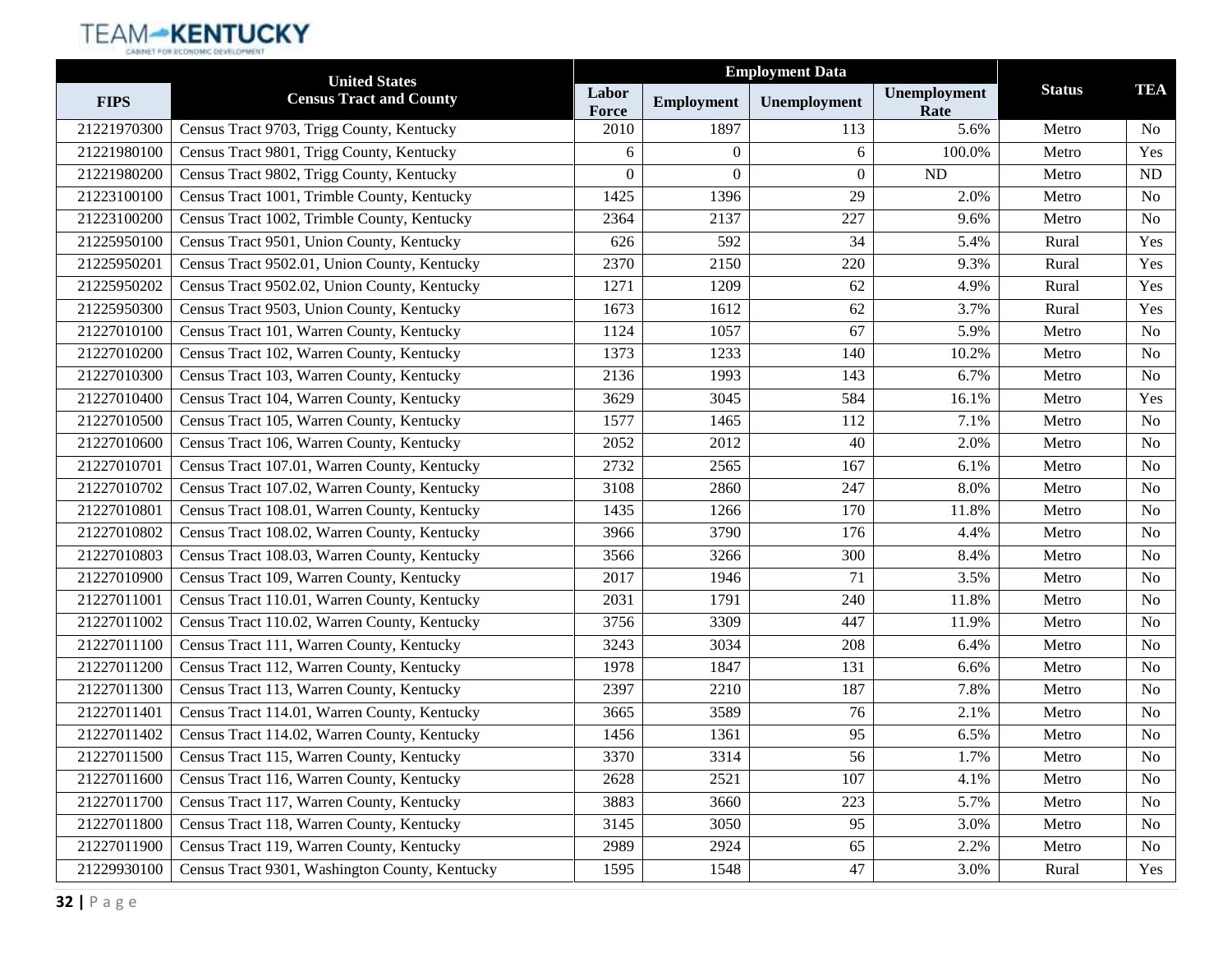## **TEAM-KENTUCKY**

|             | <b>United States</b>                           |                |                   |                  |                      |               |                |
|-------------|------------------------------------------------|----------------|-------------------|------------------|----------------------|---------------|----------------|
| <b>FIPS</b> | <b>Census Tract and County</b>                 | Labor<br>Force | <b>Employment</b> | Unemployment     | Unemployment<br>Rate | <b>Status</b> | TEA            |
| 21229930200 | Census Tract 9302, Washington County, Kentucky | 3461           | 3162              | 299              | 8.6%                 | Rural         | Yes            |
| 21229930300 | Census Tract 9303, Washington County, Kentucky | 1043           | 1008              | 35               | 3.4%                 | Rural         | Yes            |
| 21231920100 | Census Tract 9201, Wayne County, Kentucky      | 1394           | 1379              | 15               | 1.1%                 | Rural         | Yes            |
| 21231920200 | Census Tract 9202, Wayne County, Kentucky      | 2162           | 1884              | 278              | 12.8%                | Rural         | Yes            |
| 21231920300 | Census Tract 9203, Wayne County, Kentucky      | 1256           | 1184              | 72               | 5.7%                 | Rural         | Yes            |
| 21231920400 | Census Tract 9204, Wayne County, Kentucky      | 1443           | 1397              | 46               | 3.2%                 | Rural         | Yes            |
| 21231920700 | Census Tract 9207, Wayne County, Kentucky      | 1115           | 1044              | 71               | 6.4%                 | Rural         | Yes            |
| 21233960100 | Census Tract 9601, Webster County, Kentucky    | 2038           | 1965              | 73               | 3.6%                 | Rural         | Yes            |
| 21233960200 | Census Tract 9602, Webster County, Kentucky    | 1172           | 1069              | 103              | 8.8%                 | Rural         | Yes            |
| 21233960300 | Census Tract 9603, Webster County, Kentucky    | 940            | 860               | 80               | 8.5%                 | Rural         | Yes            |
| 21233960400 | Census Tract 9604, Webster County, Kentucky    | 1274           | 1183              | 91               | 7.1%                 | Rural         | Yes            |
| 21235920100 | Census Tract 9201, Whitley County, Kentucky    | 1130           | 1001              | 128              | 11.4%                | Rural         | Yes            |
| 21235920200 | Census Tract 9202, Whitley County, Kentucky    | 1200           | 1109              | 90               | 7.5%                 | Rural         | Yes            |
| 21235920300 | Census Tract 9203, Whitley County, Kentucky    | 2793           | 2638              | $\overline{155}$ | 5.6%                 | Rural         | Yes            |
| 21235920400 | Census Tract 9204, Whitley County, Kentucky    | 2518           | 2372              | 146              | 5.8%                 | Rural         | Yes            |
| 21235920500 | Census Tract 9205, Whitley County, Kentucky    | 2040           | 1879              | 162              | 7.9%                 | Rural         | Yes            |
| 21235920600 | Census Tract 9206, Whitley County, Kentucky    | 1911           | 1754              | 157              | 8.2%                 | Rural         | Yes            |
| 21235920700 | Census Tract 9207, Whitley County, Kentucky    | 1582           | 1494              | 88               | 5.6%                 | Rural         | Yes            |
| 21235920800 | Census Tract 9208, Whitley County, Kentucky    | 610            | 555               | 56               | 9.1%                 | Rural         | Yes            |
| 21237930100 | Census Tract 9301, Wolfe County, Kentucky      | 732            | 652               | 80               | 11.0%                | Rural         | Yes            |
| 21237930200 | Census Tract 9302, Wolfe County, Kentucky      | 1327           | 1249              | 78               | 5.9%                 | Rural         | Yes            |
| 21239050103 | Census Tract 501.03, Woodford County, Kentucky | 1809           | 1723              | 86               | 4.7%                 | Metro         | <b>No</b>      |
| 21239050104 | Census Tract 501.04, Woodford County, Kentucky | 2180           | 2034              | 146              | 6.7%                 | Metro         | No             |
| 21239050105 | Census Tract 501.05, Woodford County, Kentucky | 1652           | 1602              | 50               | 3.0%                 | Metro         | N <sub>o</sub> |
| 21239050106 | Census Tract 501.06, Woodford County, Kentucky | 2060           | 2004              | 55               | 2.7%                 | Metro         | <b>No</b>      |
| 21239050107 | Census Tract 501.07, Woodford County, Kentucky | 2460           | 2332              | 128              | 5.2%                 | Metro         | <b>No</b>      |
| 21239050200 | Census Tract 502, Woodford County, Kentucky    | 2207           | 2116              | 92               | 4.2%                 | Metro         | N <sub>o</sub> |
| 21239050300 | Census Tract 503, Woodford County, Kentucky    | 1089           | 996               | 93               | 8.6%                 | Metro         | No             |
| 21239050400 | Census Tract 504, Woodford County, Kentucky    | 1472           | 1374              | 98               | 6.6%                 | Metro         | No             |

Source: Values have been derived from ACS 2019 5-Year Estimates from the U.S. Census Bureau and the Bureau of Labor Statistics, U.S. Department of Labor 2020. The United States unemployment rate for the reference period was 8.1%. To meet the criteria for a Targeted Employment Area (TEA), the unemployment-qualifying rate must equal or exceed 150% of the national rate, which calculates as 12.15%.